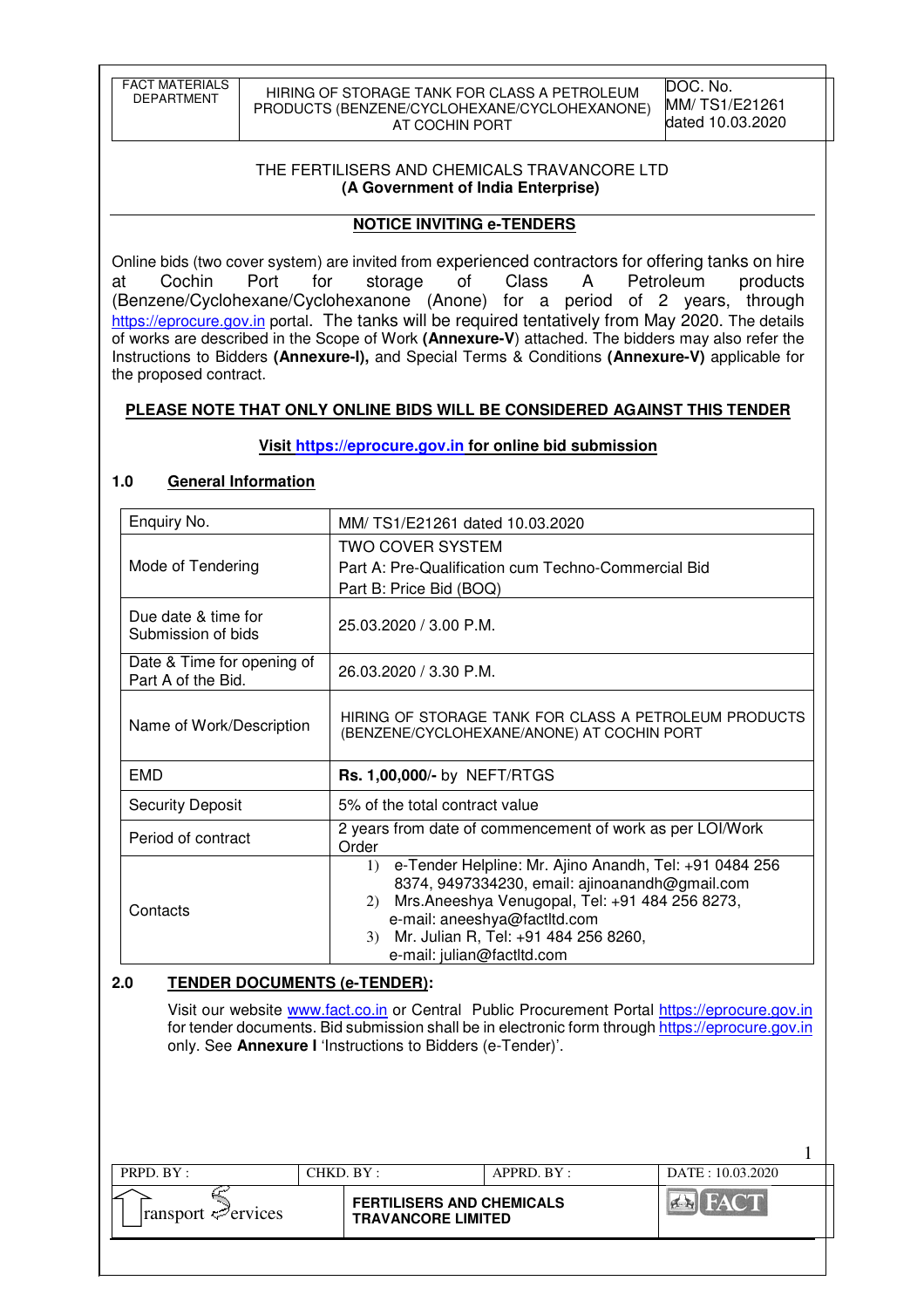|                                                                                                                                                                                                                                                                                                                 | <b>FACT MATERIALS</b><br>DEPARTMENT                                                                                                                                                                                                                                                                                                                                                                                                                                                                              |                                                                                                                                                                                                                         | AT COCHIN PORT                                                | HIRING OF STORAGE TANK FOR CLASS A PETROLEUM<br>PRODUCTS (BENZENE/CYCLOHEXANE/CYCLOHEXANONE)                                                                                  | DOC. No.<br>MM/TS1/E21261<br>dated 10.03.2020 |  |  |  |
|-----------------------------------------------------------------------------------------------------------------------------------------------------------------------------------------------------------------------------------------------------------------------------------------------------------------|------------------------------------------------------------------------------------------------------------------------------------------------------------------------------------------------------------------------------------------------------------------------------------------------------------------------------------------------------------------------------------------------------------------------------------------------------------------------------------------------------------------|-------------------------------------------------------------------------------------------------------------------------------------------------------------------------------------------------------------------------|---------------------------------------------------------------|-------------------------------------------------------------------------------------------------------------------------------------------------------------------------------|-----------------------------------------------|--|--|--|
| 3.0                                                                                                                                                                                                                                                                                                             | <b>EVALUATIONOF BIDS:</b><br>Evaluation of bids and determination of the L1 bidder shall be based on the pre<br>qualification criteria and other requirements stipulated in the enquiry and the lowest<br>rate (in per KL per month) quoted among the acceptable bids.<br>If there is a tie in the L1 position for the work, the tie shall be broken by obtaining revised<br>reduced rates from the L1 bidders                                                                                                   |                                                                                                                                                                                                                         |                                                               |                                                                                                                                                                               |                                               |  |  |  |
| 4.0                                                                                                                                                                                                                                                                                                             |                                                                                                                                                                                                                                                                                                                                                                                                                                                                                                                  | more safe storage tanks.                                                                                                                                                                                                |                                                               | The basic storage capacity required is between 4500 to 5000 KL in one or                                                                                                      |                                               |  |  |  |
| 5.0                                                                                                                                                                                                                                                                                                             |                                                                                                                                                                                                                                                                                                                                                                                                                                                                                                                  |                                                                                                                                                                                                                         |                                                               | The hire charge for the basic storage capacity for 2 years shall be taken for calculating<br>the contract value and Security Deposit to be furnished by the successful bidder |                                               |  |  |  |
| 6.0                                                                                                                                                                                                                                                                                                             | Payment of hire charges shall be made on a monthly basis. The hire charge for a month<br>shall be for the basic storage capacity hired, if the quantity stored is less than or equal<br>to the same. If so required, FACT shall have the option to avail additional capacity up<br>to 6800 KL (inclusive of basic storage capacity). The hire charge for the additional<br>storage capacity, if availed by FACT, shall be computed on a weekly basis for the<br>maximum quantity stored in that particular week. |                                                                                                                                                                                                                         |                                                               |                                                                                                                                                                               |                                               |  |  |  |
| 7.0                                                                                                                                                                                                                                                                                                             |                                                                                                                                                                                                                                                                                                                                                                                                                                                                                                                  | consisting of the following.                                                                                                                                                                                            |                                                               | The bid shall be complete in all respects and shall be submitted as a Two Part Bid                                                                                            |                                               |  |  |  |
|                                                                                                                                                                                                                                                                                                                 | a.                                                                                                                                                                                                                                                                                                                                                                                                                                                                                                               | Details of tanks at Cochin Port owned and offered by the bidder, with safe<br>storage capacities of each, to stock benzene/Cyclohexane/Anone.<br>Details<br>shall be furnished in the format attached as Annexure- III. |                                                               |                                                                                                                                                                               |                                               |  |  |  |
|                                                                                                                                                                                                                                                                                                                 | Copies of valid Licences / approval from statutory authorities viz. License from<br>b.<br>CCOE/PESO, clearance from Pollution Control Board etc. for storage of class<br>"A" petroleum products.                                                                                                                                                                                                                                                                                                                 |                                                                                                                                                                                                                         |                                                               |                                                                                                                                                                               |                                               |  |  |  |
|                                                                                                                                                                                                                                                                                                                 | Permission letter from Cochin Port Trust for storing of above materials at<br>C.<br>Cochin Port.                                                                                                                                                                                                                                                                                                                                                                                                                 |                                                                                                                                                                                                                         |                                                               |                                                                                                                                                                               |                                               |  |  |  |
|                                                                                                                                                                                                                                                                                                                 | d.<br>Copies of drawings, site plan etc of the offered storage facilities.                                                                                                                                                                                                                                                                                                                                                                                                                                       |                                                                                                                                                                                                                         |                                                               |                                                                                                                                                                               |                                               |  |  |  |
|                                                                                                                                                                                                                                                                                                                 | The bidder should furnish the details regarding any ban / suspension of the<br>е.<br>activities, temporarily or permanently, by Cochin port trust or any other<br>agencies for receiving, storing and handling of Class A petroleum products by<br>the bidders or in the offered installation owned/ operated by the bidders                                                                                                                                                                                     |                                                                                                                                                                                                                         |                                                               |                                                                                                                                                                               |                                               |  |  |  |
| 8.0                                                                                                                                                                                                                                                                                                             | RATE SHALL BE INDICATED ONLY IN THE PRICE BID.                                                                                                                                                                                                                                                                                                                                                                                                                                                                   |                                                                                                                                                                                                                         |                                                               |                                                                                                                                                                               |                                               |  |  |  |
| <b>PRICE BID</b> shall be as per format enclosed at Annexure-VII. Rate indicated in this bid<br>shall be for PER KL PER MONTH. This shall be applicable only on the basic storage<br>capacity and additional storage if availed by FACT and shall not be on the total capacity<br>of the offered storage tanks. |                                                                                                                                                                                                                                                                                                                                                                                                                                                                                                                  |                                                                                                                                                                                                                         |                                                               |                                                                                                                                                                               |                                               |  |  |  |
|                                                                                                                                                                                                                                                                                                                 | PRPD. BY:                                                                                                                                                                                                                                                                                                                                                                                                                                                                                                        |                                                                                                                                                                                                                         | CHKD. BY:                                                     | APPRD. BY:                                                                                                                                                                    | 2<br>DATE: 10.03.2020                         |  |  |  |
|                                                                                                                                                                                                                                                                                                                 | ransport ∉ervices                                                                                                                                                                                                                                                                                                                                                                                                                                                                                                |                                                                                                                                                                                                                         | <b>FERTILISERS AND CHEMICALS</b><br><b>TRAVANCORE LIMITED</b> |                                                                                                                                                                               | FACT                                          |  |  |  |
|                                                                                                                                                                                                                                                                                                                 |                                                                                                                                                                                                                                                                                                                                                                                                                                                                                                                  |                                                                                                                                                                                                                         |                                                               |                                                                                                                                                                               |                                               |  |  |  |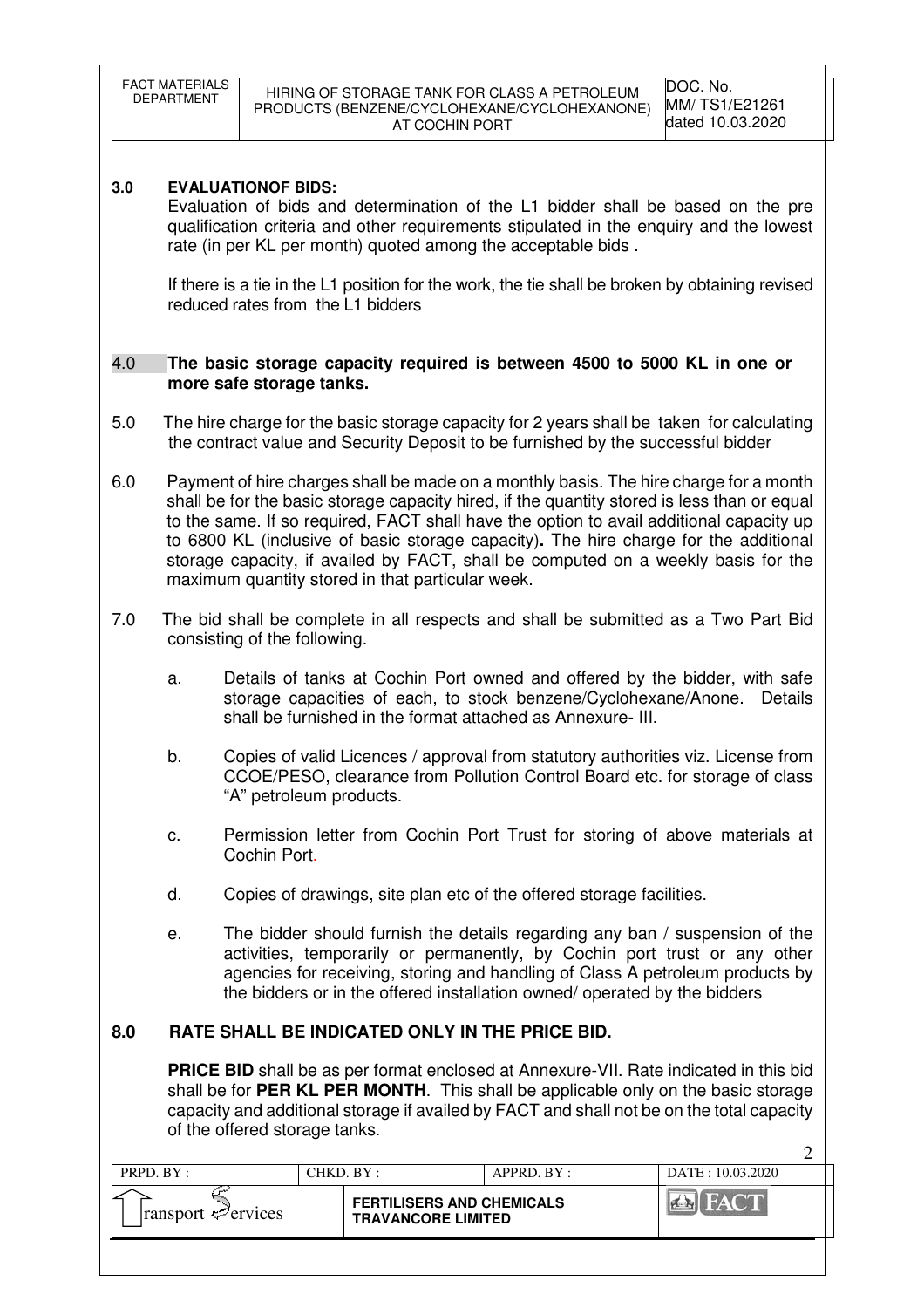|                                                       | <b>FACT MATERIALS</b><br>DOC. No.<br>HIRING OF STORAGE TANK FOR CLASS A PETROLEUM<br><b>DEPARTMENT</b><br>MM/TS1/E21261<br>PRODUCTS (BENZENE/CYCLOHEXANE/CYCLOHEXANONE)<br>dated 10.03.2020<br>AT COCHIN PORT                                                                         |                                               |                                                                                                                                                                                                                                                                                             |                 |  |  |  |  |
|-------------------------------------------------------|---------------------------------------------------------------------------------------------------------------------------------------------------------------------------------------------------------------------------------------------------------------------------------------|-----------------------------------------------|---------------------------------------------------------------------------------------------------------------------------------------------------------------------------------------------------------------------------------------------------------------------------------------------|-----------------|--|--|--|--|
|                                                       |                                                                                                                                                                                                                                                                                       |                                               |                                                                                                                                                                                                                                                                                             |                 |  |  |  |  |
| 9.0                                                   | <b>GENERAL</b>                                                                                                                                                                                                                                                                        |                                               |                                                                                                                                                                                                                                                                                             |                 |  |  |  |  |
| 9.1                                                   | Bids from bidders against whom any criminal case, enquiry or investigation/report by authorities<br>like Vigilance, CBI etc., are pending in relation with FACT or bidders who are defaulting<br>contractors of FACT shall be disqualified and rejected.                              |                                               |                                                                                                                                                                                                                                                                                             |                 |  |  |  |  |
| 9.2                                                   |                                                                                                                                                                                                                                                                                       |                                               | FACT reserves the right to reject any or all bids without assigning any reasons whatsoever, and<br>/ or based on the past unsatisfactory performance by bidders at FACT / other PSEs / Govt.<br>Departments. The opinion of FACT regarding the same shall be final and conclusive           |                 |  |  |  |  |
| 9.3                                                   |                                                                                                                                                                                                                                                                                       |                                               | "Integrity Pact: The bidders shall sign and submit an "Integrity Pact (IP)" to be executed<br>between the bidder and Fertilisers and Travancore Ltd. alongwith the bid as per Annexure-XI.<br>IP shall be implemented through the following Independent External Monitor (IEM) for the bid. |                 |  |  |  |  |
|                                                       |                                                                                                                                                                                                                                                                                       | Mr. P.K. Vijayakumar, IRS (Retd),             | Madhavam, Vaniyan Lane, Punkunnam P.O, Thrissur - 680002<br>Mobile: 8547381122, E-mail address: vkmenon78@gmail.com"                                                                                                                                                                        |                 |  |  |  |  |
|                                                       |                                                                                                                                                                                                                                                                                       |                                               | Note: In case bidders require any clarification pertaining to the tender please contact the officers<br>at 9.4 & 9.5 below. "Kindly note that the Independent External Monitor should NOT be contacted<br>for clarifications regarding the tenders."                                        |                 |  |  |  |  |
| 9.4                                                   | Any information on site familiarization / nature of work, if required by the bidders, can be had<br>from Asst. General Manager Production (Offsite) (Phone- 2568208) or any officer authorised<br>by him.                                                                             |                                               |                                                                                                                                                                                                                                                                                             |                 |  |  |  |  |
| 9.5                                                   | For any clarification on this enquiry please contact Asst.General Manager (Materials)-T&S,<br>[Phone- 0484- 2545196, 2568260] or Officer (Materials)-T&S [Phone No.0484-256 8273],<br>CENTRALISED MATERIALS, FACT Ltd., FACT PD Administration Building, Udyogamandal<br>PIN-683 501. |                                               |                                                                                                                                                                                                                                                                                             |                 |  |  |  |  |
| For The Fertilisers and Chemicals, Travancore Limited |                                                                                                                                                                                                                                                                                       |                                               |                                                                                                                                                                                                                                                                                             |                 |  |  |  |  |
|                                                       |                                                                                                                                                                                                                                                                                       |                                               |                                                                                                                                                                                                                                                                                             |                 |  |  |  |  |
|                                                       |                                                                                                                                                                                                                                                                                       |                                               | Asst.General. Manager (Materials)-T&S                                                                                                                                                                                                                                                       |                 |  |  |  |  |
|                                                       |                                                                                                                                                                                                                                                                                       | List of Enclosures of this NIT is as follows: |                                                                                                                                                                                                                                                                                             |                 |  |  |  |  |
| S.No                                                  |                                                                                                                                                                                                                                                                                       | Document                                      | <b>TITLE</b>                                                                                                                                                                                                                                                                                | No. of<br>Pages |  |  |  |  |
| 1                                                     | Annexure I                                                                                                                                                                                                                                                                            |                                               | Instructions to Bidders (e-Tender)                                                                                                                                                                                                                                                          | 8               |  |  |  |  |
| 2                                                     | Annexure II                                                                                                                                                                                                                                                                           |                                               | Pre-Qualification Criteria for bidders                                                                                                                                                                                                                                                      | 1               |  |  |  |  |
| 3                                                     | Annexure III                                                                                                                                                                                                                                                                          |                                               | Vendor data updation (Declaration) Form                                                                                                                                                                                                                                                     | 5               |  |  |  |  |
| 4                                                     | Annexure IV                                                                                                                                                                                                                                                                           |                                               | <b>Compliance Statement</b>                                                                                                                                                                                                                                                                 | 1               |  |  |  |  |
|                                                       |                                                                                                                                                                                                                                                                                       |                                               |                                                                                                                                                                                                                                                                                             | 3               |  |  |  |  |
|                                                       |                                                                                                                                                                                                                                                                                       |                                               |                                                                                                                                                                                                                                                                                             |                 |  |  |  |  |

| PRPD. $BY:$                             | CHKD. BY: |                                                               | APPRD. BY: | DATE: 10.03.2020 |
|-----------------------------------------|-----------|---------------------------------------------------------------|------------|------------------|
| $\lvert$ ransport $\mathcal{P}$ ervices |           | <b>FERTILISERS AND CHEMICALS</b><br><b>TRAVANCORE LIMITED</b> |            |                  |
|                                         |           |                                                               |            |                  |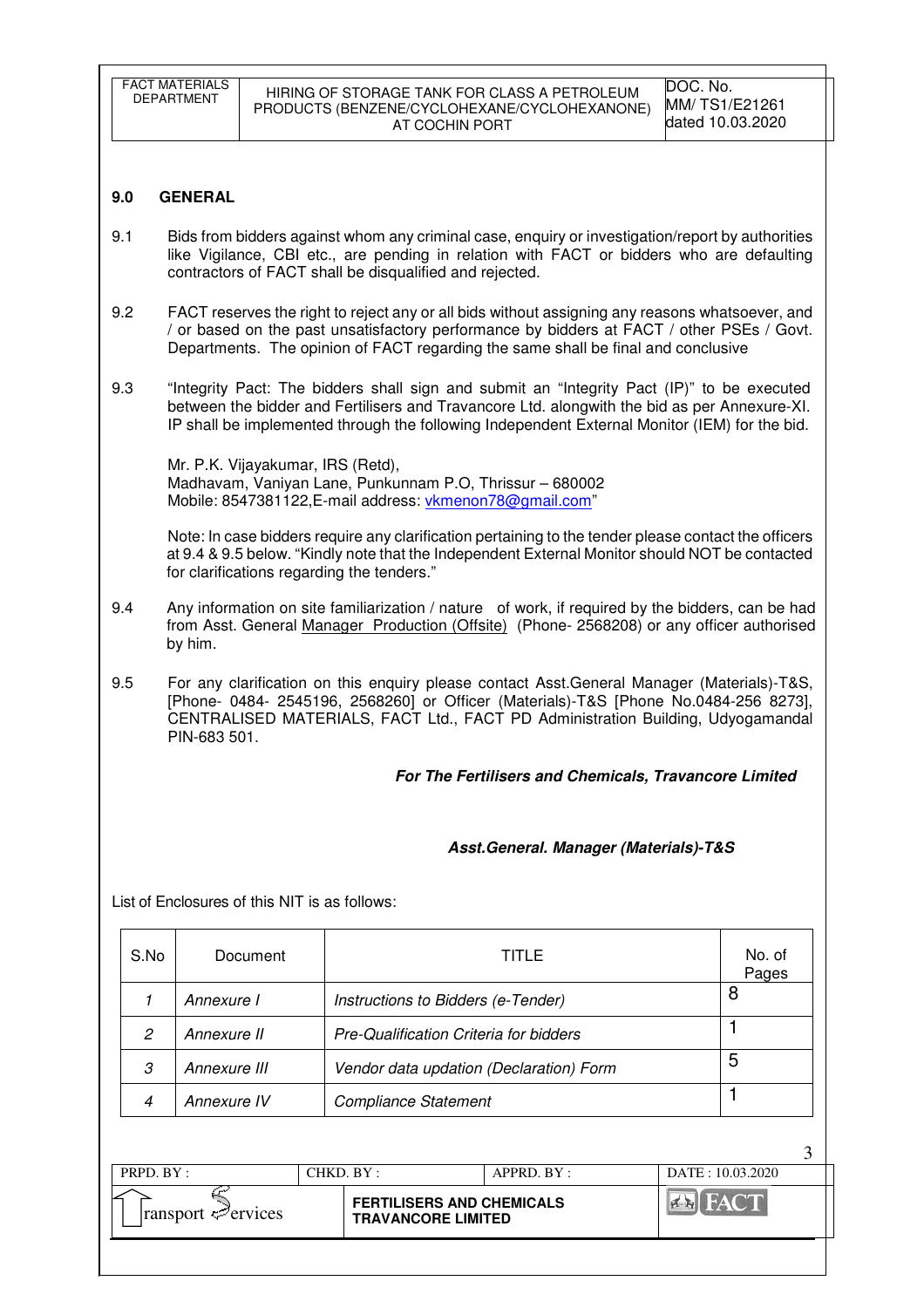FACT MATERIALS

# DEPARTMENT HIRING OF STORAGE TANK FOR CLASS A PETROLEUM PRODUCTS (BENZENE/CYCLOHEXANE/CYCLOHEXANONE) AT COCHIN PORT

DOC. No. MM/ TS1/E21261 dated 10.03.2020

| 5  | Annexure V    | Special Terms & Conditions of contract          | 10                                |
|----|---------------|-------------------------------------------------|-----------------------------------|
| 6  | Annexure VI   | Un-priced copy of Price bid format              |                                   |
| 7  | Annexure VII  | Price bid format (BoQ)                          | Separate<br>Excel<br><b>Sheet</b> |
| 8  | Annexure VIII | Proforma of Bank Guarantee for Security Deposit | 2                                 |
| 9  | Annexure IX   | Proforma of Agreement                           |                                   |
| 10 | Annexure X    | <b>Integrity Pact</b>                           | 6                                 |

| PRPD. BY:                               | CHKD. BY: |                                                               | APPRD. BY: | DATE: 10.03.2020 |  |
|-----------------------------------------|-----------|---------------------------------------------------------------|------------|------------------|--|
| $\lvert$ ransport $\mathcal{P}$ ervices |           | <b>FERTILISERS AND CHEMICALS</b><br><b>TRAVANCORE LIMITED</b> |            |                  |  |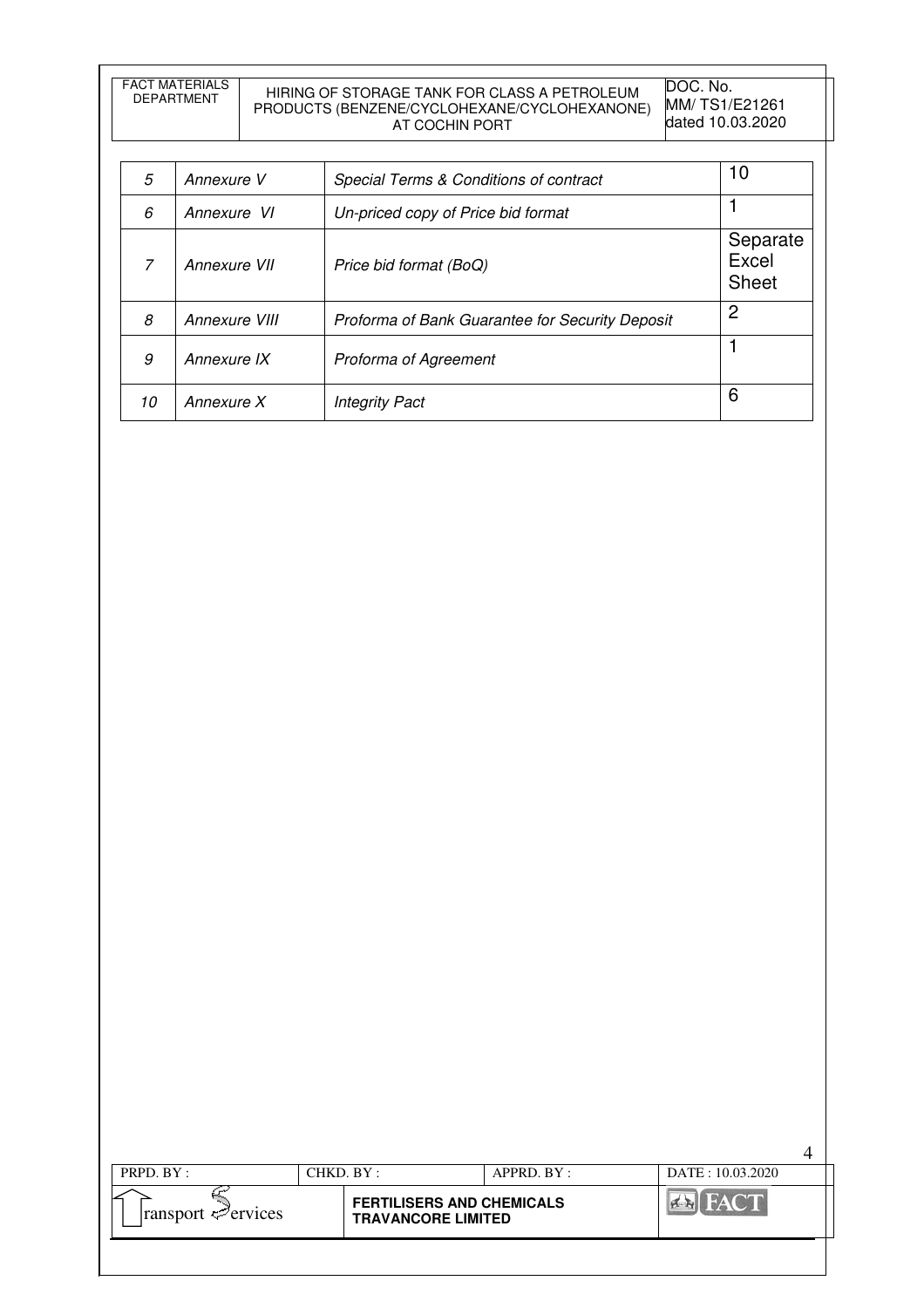FACT MATERIALS<br>DEPARTMENT

HIRING OF STORAGE TANK FOR CLASS A PETROLEUM PRODUCTS (BENZENE/CYCLOHEXANE/CYCLOHEXANONE) AT COCHIN PORT

DOC. No. MM/ TS1/E21261 dated 10.03.2020

# **ANNEXURE – I**

 $\leq$ 

# **Instructions to Bidders (OPEN e-Procurement)**

- 1.0 Bidders shall study carefully the complete tender documents viz. NIT with Prequalification criteria, Instructions to Bidders (ANNEXURE-I), Technical Procurement Specifications if any, Terms & Conditions and any other documents forming part of this tender attached herewith. All conditions set out there in shall be binding on the bidders unless conflicting with any conditions expressly stated by FACT while accepting any bid in the event of such acceptance. One signed and scanned copy of the above documents shall accompany their online bids signifying their acceptance of the same. Bidder shall also submit along with his bid Vendor data updation (Declaration) Form, and Compliance Statement duly filled with all details required therein and also attach supporting documents as required.
- 2.0 Before submitting the bid, the bidder shall familiarise himself about the details of the work, operating conditions during different seasons of year, etc., collect all necessary data regarding the facilities available at various points indicated in Special Terms and Conditions, applicable timings, routes etc., and satisfy himself on all aspects relating to this work which he has to handle and execute for the full contract period and shall make due provisions in his rates for any contingency or difficulty involved in the work covered by this enquiry. Claiming lack of knowledge shall not be a reason for exoneration of the bidder of his contractual obligations, if the contract is awarded to him or for demand for increase in rate.
- 3.0 Offers against this NIT shall be submitted online on e-Tendering portal https://eprocure.gov.in, with valid digital signature certificate. Offers submitted on any other platform or in any other mode or including e-mails, physical submission of offers etc. SHALL NOT be accepted.
- 3.1 The bidders are requested to register themselves on the above website with their valid digital signature certificate, if not done already. It is mandatory for bidder to have valid digital signature certificate (Class II or Class III) issued by any of the Certifying Authority approved by Govt. of India for participating in the tender. The digital signature certificate shall be arranged by the bidder at his cost. Bidders may refer **Bidders Manual Kit** available on the above website for detailed information and instructions for registration, bid submission etc.
- 3.2 The documents, if any, which necessarily have to be submitted in originals if specified specifically in the enquiry documents, shall be submitted offline. However scanned copies of such documents shall be uploaded along with the offer submitted online.

| PRPD. $BY:$                             | CHKD. BY: |                                                               | APPRD. BY: | DATE: 10.03.2020 |  |
|-----------------------------------------|-----------|---------------------------------------------------------------|------------|------------------|--|
| $\lvert$ ransport $\mathcal{P}$ ervices |           | <b>FERTILISERS AND CHEMICALS</b><br><b>TRAVANCORE LIMITED</b> |            |                  |  |
|                                         |           |                                                               |            |                  |  |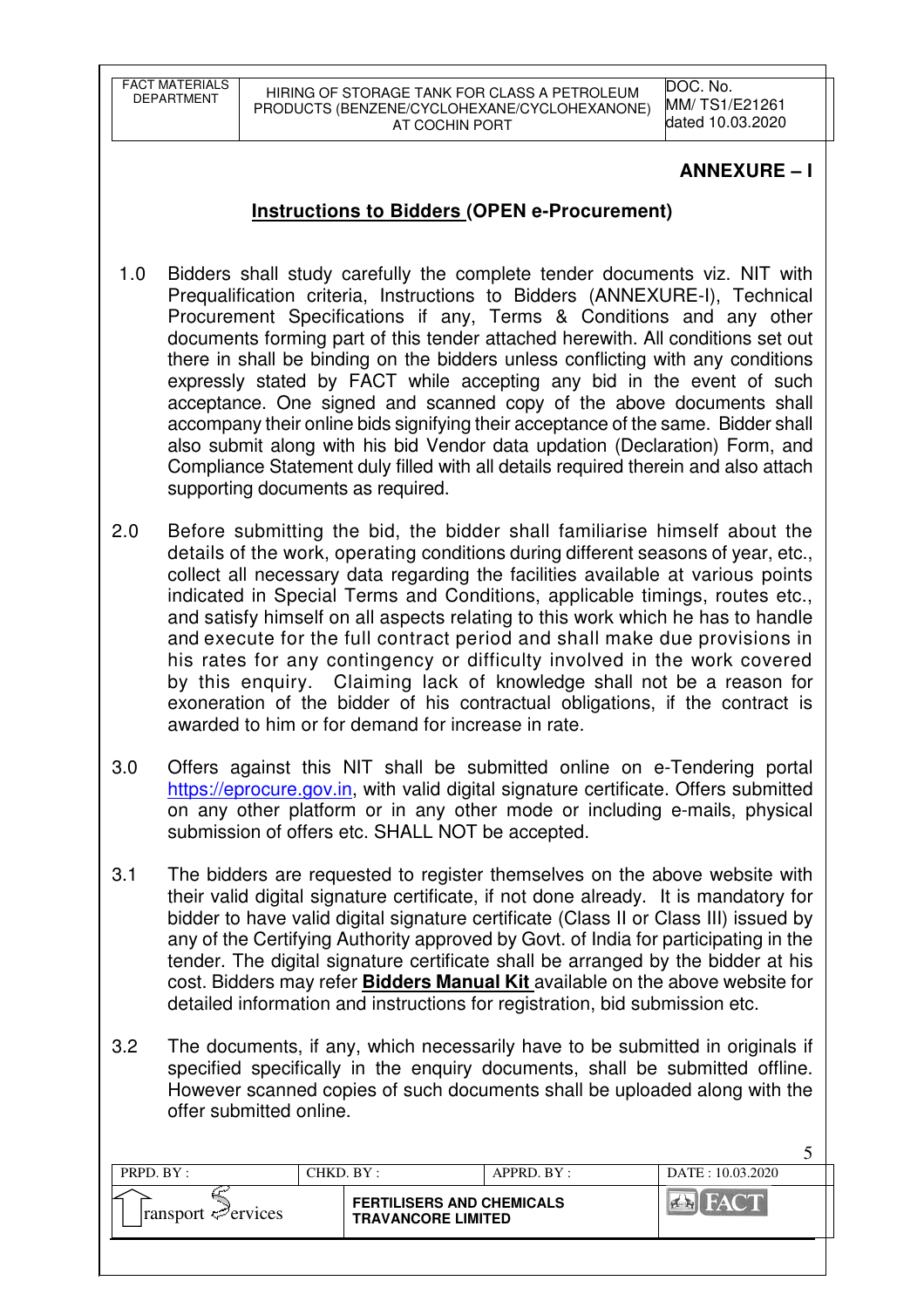| <b>FACT MATERIALS</b><br>DEPARTMENT                                                                                                                                                                                                                                                                                                                                                                                                                                                                                                 |                                                                                                                                                                                                                                                                                                                                                                                                                                                                            | AT COCHIN PORT                                                | HIRING OF STORAGE TANK FOR CLASS A PETROLEUM<br>PRODUCTS (BENZENE/CYCLOHEXANE/CYCLOHEXANONE)                                                                                                                                                                                                                                                                                                                                                                                                                                        | DOC. No.<br>MM/TS1/E21261<br>dated 10.03.2020 |  |  |  |  |  |
|-------------------------------------------------------------------------------------------------------------------------------------------------------------------------------------------------------------------------------------------------------------------------------------------------------------------------------------------------------------------------------------------------------------------------------------------------------------------------------------------------------------------------------------|----------------------------------------------------------------------------------------------------------------------------------------------------------------------------------------------------------------------------------------------------------------------------------------------------------------------------------------------------------------------------------------------------------------------------------------------------------------------------|---------------------------------------------------------------|-------------------------------------------------------------------------------------------------------------------------------------------------------------------------------------------------------------------------------------------------------------------------------------------------------------------------------------------------------------------------------------------------------------------------------------------------------------------------------------------------------------------------------------|-----------------------------------------------|--|--|--|--|--|
| 3.3                                                                                                                                                                                                                                                                                                                                                                                                                                                                                                                                 | The cover (s) containing the documents in original etc. to be submitted offline<br>as required in the enquiry documents shall be duly superscribed with enquiry<br>No., due date of enquiry, bidder's name & address and contact details. The<br>documents shall be submitted to the following on or before the due date:<br>The Asst. General Manager (T&S), Centralized Materials,<br>PD Administrative Building, FACT Ltd., Udyogamandal PO,<br>Kochi - 683 501, Kerala |                                                               |                                                                                                                                                                                                                                                                                                                                                                                                                                                                                                                                     |                                               |  |  |  |  |  |
| 4.0                                                                                                                                                                                                                                                                                                                                                                                                                                                                                                                                 |                                                                                                                                                                                                                                                                                                                                                                                                                                                                            |                                                               | SUBMISSION OF BIDS: The bid shall be uploaded with all relevant<br>documents before due date and time in the above portal as given above.                                                                                                                                                                                                                                                                                                                                                                                           |                                               |  |  |  |  |  |
| 5.0                                                                                                                                                                                                                                                                                                                                                                                                                                                                                                                                 |                                                                                                                                                                                                                                                                                                                                                                                                                                                                            |                                                               | Bid documents shall consist of Part-A and Part B as detailed below:                                                                                                                                                                                                                                                                                                                                                                                                                                                                 |                                               |  |  |  |  |  |
| 1.<br>2.<br>3.<br>4.<br>5.                                                                                                                                                                                                                                                                                                                                                                                                                                                                                                          | criteria.<br>terms conditions.<br>Form'                                                                                                                                                                                                                                                                                                                                                                                                                                    | for EMD exemption with documentary proof.                     | 5.1 Part A (Pre-qualification-cum-Techno Commercial Bid) shall contain:<br>Documentary proof for remittance of EMD such as scanned copy of EMD<br>Instrument (UTR No./Payment Receipt/Challan), as applicable or Claim<br>Scanned copies of supporting documents for satisfying Pre-Qualification<br>Digitally Signed copies of NIT, Instructions to Bidders (Annexure I) and<br>Scanned copy of Signed & duly filled Vendor Data Updation Declaration<br>Signed and duly filled up Check List for Commercial Terms (if applicable) |                                               |  |  |  |  |  |
| and scanned copies of attached documents as detailed in Check list.<br>Scanned copy of Signed & duly filled 'Compliance Statement'<br>6.<br>7.<br>Scanned copy of Signed "Un-priced bid indicating "QUOTED" in the<br>applicable columns. Rates shall not be indicated in Un-priced Bid.<br>Part-B: shall comprise of the filled Price bid. The filled price bid ie. BoQ<br>5.2<br>attached to the tender shall be uploaded after filling all relevant details<br>such as name and address of the bidder, rates etc. as applicable. |                                                                                                                                                                                                                                                                                                                                                                                                                                                                            |                                                               |                                                                                                                                                                                                                                                                                                                                                                                                                                                                                                                                     |                                               |  |  |  |  |  |
| 5.3<br>The priced BOQ shall be uploaded strictly in the format attached, failing which<br>the offer is liable to be rejected. Renaming or changing the format of the BoQ is<br>not permitted and the System will not accept any such changed document.                                                                                                                                                                                                                                                                              |                                                                                                                                                                                                                                                                                                                                                                                                                                                                            |                                                               |                                                                                                                                                                                                                                                                                                                                                                                                                                                                                                                                     |                                               |  |  |  |  |  |
| 5.4                                                                                                                                                                                                                                                                                                                                                                                                                                                                                                                                 | Fill-in all the relevant fields of the BoQ either in value or as a percentage as<br>specified in the BoQ. Blank field, if any, in the uploaded BoQ shall be considered<br>as Nil (not Quoted). No claim or revisions shall be entertained in this regard.                                                                                                                                                                                                                  |                                                               |                                                                                                                                                                                                                                                                                                                                                                                                                                                                                                                                     |                                               |  |  |  |  |  |
| 5.5                                                                                                                                                                                                                                                                                                                                                                                                                                                                                                                                 | Bidders shall quote prices in the BOQ only and nowhere else. No other<br>documents shall be enclosed with Price Bid (BOQ).                                                                                                                                                                                                                                                                                                                                                 |                                                               |                                                                                                                                                                                                                                                                                                                                                                                                                                                                                                                                     |                                               |  |  |  |  |  |
| 5.6<br>Rates shall be quoted in the same unit of measure given in the BOQ and shall<br>be considered accordingly.                                                                                                                                                                                                                                                                                                                                                                                                                   |                                                                                                                                                                                                                                                                                                                                                                                                                                                                            |                                                               |                                                                                                                                                                                                                                                                                                                                                                                                                                                                                                                                     |                                               |  |  |  |  |  |
| PRPD. BY:                                                                                                                                                                                                                                                                                                                                                                                                                                                                                                                           |                                                                                                                                                                                                                                                                                                                                                                                                                                                                            | CHKD. BY:                                                     | APPRD. BY :                                                                                                                                                                                                                                                                                                                                                                                                                                                                                                                         | 6<br>DATE: 10.03.2020                         |  |  |  |  |  |
| ransport evices                                                                                                                                                                                                                                                                                                                                                                                                                                                                                                                     |                                                                                                                                                                                                                                                                                                                                                                                                                                                                            | <b>FERTILISERS AND CHEMICALS</b><br><b>TRAVANCORE LIMITED</b> |                                                                                                                                                                                                                                                                                                                                                                                                                                                                                                                                     | <b>EN FACT</b>                                |  |  |  |  |  |

 $\overline{\mathsf{I}}$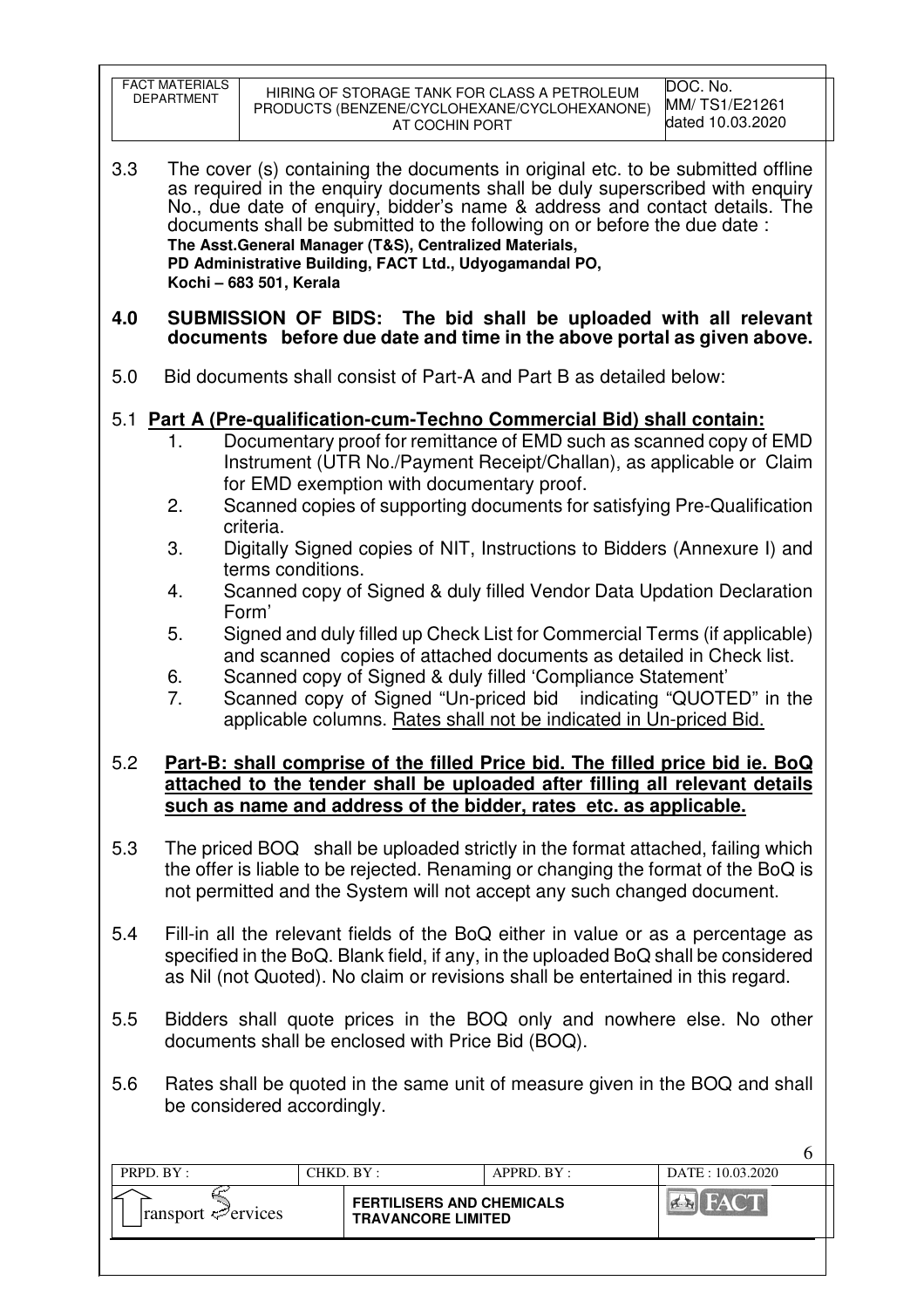| FACT MATERIALS<br><b>DEPARTMENT</b> | HIRING OF STORAGE TANK FOR CLASS A PETROLEUM<br>PRODUCTS (BENZENE/CYCLOHEXANE/CYCLOHEXANONE)<br>AT COCHIN PORT | DOC. No.<br>MM/TS1/E21261<br>dated 10.03.2020 |
|-------------------------------------|----------------------------------------------------------------------------------------------------------------|-----------------------------------------------|
|                                     |                                                                                                                |                                               |

- 5.7 Bidders shall ensure that all the required documents as per enquiry are uploaded in the System before due date and time. The System does not allow submission of bids or any other document forming part of the bid after due date & time of bid submission. Non-submission of documents or incomplete documents may result in rejection of offers and no communication in this regard will be entertained. FACT reserves the right to reject any bid not submitted as per instructions at their discretion.
- 5.8 Timely submission of offers along with all the relevant documents online is the responsibility of the bidder concerned. The bids may be submitted well in advance to avoid last minute issues like non availability of internet, server not available, power failure etc. FACT shall not be held responsible for bidder's inability to submit documents in time, incomplete submission of offers or non submission of any documents forming part of the offers etc.
- 5.9 Bidders shall meet all expenses in connection with submission of his bid, attending the bid opening, meetings etc.

# **6.0 BID OPENING:**

- 6.1 **Part-A** of the bids of all bidders who submit their Bids as per the instructions on or before the due date and time shall be opened online, on the specified bid opening date and time. Bids submitted not in conformity with the Enquiry instructions are liable to be rejected without further processing.
- 6.2 **Part-B** Price bids of those bidders whose Part-A bid is acceptable, based on pre-qualification and techno-commercial evaluation, only shall be opened online on a subsequent date, on completion of evaluation.

# **7.0 EARNEST MONEY:**

- 7.1 **Earnest Money Deposit (EMD)** shall be furnished for the respective amount indicated in the NIT only through **NEFT/RTGS to FACT a/c No. 57017844467 with the State Bank of India, Udyogamandal Branch, IFSC Code SBIN0070158.** A scanned copy of the Payment Receipt /UTR No. shall also be furnished along with Part-A bid. **Bids without EMD or inadequate amount of EMD will be rejected**. No interest shall be paid on the EMD. EMD of the unsuccessful bidder will be refunded after awarding the contract. EMD furnished against one enquiry will not be adjusted against any other enquiry.
- 7.2 Bids without EMD shall be rejected except in the following cases. EMD will be exempted for Govt. Depts/firms/public sector units/ Startups recognized by Dept. of Industrial policy & Promotion, MSE units registered under MSMED Act/ firms registered under NSIC/Khadi Board etc. as per applicable govt. directions, on submission of valid documents in proof of the same.

| PRPD. BY:                               | $CHKD$ $BY$ : |                                                               | $APPRD$ $BY$ : | DATE: 10.03.2020 |
|-----------------------------------------|---------------|---------------------------------------------------------------|----------------|------------------|
| $\lvert$ ransport $\mathcal{P}$ ervices |               | <b>FERTILISERS AND CHEMICALS</b><br><b>TRAVANCORE LIMITED</b> |                |                  |
|                                         |               |                                                               |                |                  |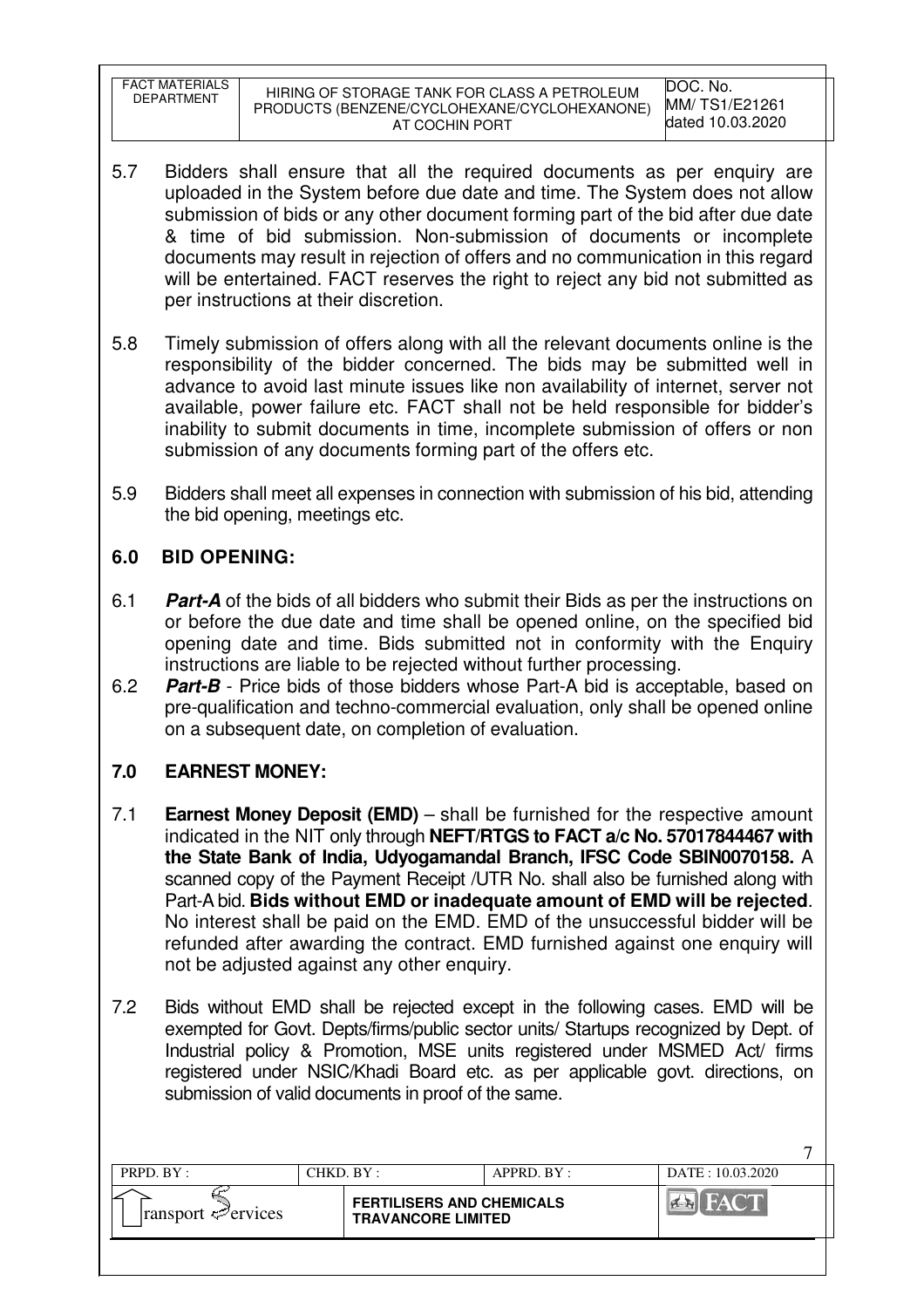| <b>FACT MATERIALS</b><br><b>DEPARTMENT</b> | HIRING OF STORAGE TANK FOR CLASS A PETROLEUM<br>PRODUCTS (BENZENE/CYCLOHEXANE/CYCLOHEXANONE)<br>AT COCHIN PORT | DOC. No.<br>MM/TS1/E21261<br>dated 10.03.2020 |
|--------------------------------------------|----------------------------------------------------------------------------------------------------------------|-----------------------------------------------|
|--------------------------------------------|----------------------------------------------------------------------------------------------------------------|-----------------------------------------------|

7.3 If any bidder retracts from or without request of FACT revises his bid during its validity period or fails to submit Security Deposit and execute the required agreement when the contract is awarded or fails to commence the execution of the work on the stipulated date, the EMD furnished shall be liable to be forfeited without prejudice to FACT's other right to claim damages.

# **8.0 PURCHASE PREFERENCE:**

This tender shall be based on MSME order dt. 23rd March 2012, and as amended from time to time, pertaining to Public Procurement Policy in respect of procurement of goods and services, produced and provided by micro and small enterprises, including special benefits to MSE firms owned by SC/ST and women entrepreneurs, on furnishing relevant documents as proof. Declaration of UAM numbers on CPPP is mandatory, failing which bidders will not be able to enjoy the benefits as per PP policy. Bidders will get the benefit of PP policy only if they are MSE bidders at the time of submission of their offers.

In divisible tenders, participating MSEs quoting price within price band of L1+15% shall also be allowed to supply a portion of requirement by bringing down their price to L1 price in a situation where L1 price is from someone other than an MSE. Such MSEs shall be allowed to supply atleast 25% (or as applicable) of the total tendered value. In case of more than one such MSE, the supply will be shared proportionately (to tendered quantity). Special provisions extended to certain categories of MSEs as per the order shall also be applicable.

In case of non divisible tenders, an MSE quoting in the price band of L1+15% may be awarded for full/compete work of tendered value, considering the spirit of policy for enhancing the Government procurement from MSEs subject to bringing down of price to L1 by the MSE concerned.

# **This tender is non divisible.**

# **9.0 DEVIATIONS:**

- 9.1 Deviations in the tender clauses shall not be accepted.
- 9.2 FACT reserves the right to reject the offers with deviations without further correspondence.
- 9.3 Bidder shall clearly indicate the time required for mobilisation /commencement of work from the date of receipt of Letter of Intent (LOI) / Work Order.

# **10.0 CONFORMITY:**

Bids must conform in all respects with the applicable terms and conditions of this enquiry. Bidder must certify in the compliance Statement that his bid complies with all Enquiry documents and technical specifications.

8

# **11.0 Rates:**

| PRPD. BY:                               | CHKD. BY: |                                                               | APPRD. BY: | DATE: 10.03.2020 |  |
|-----------------------------------------|-----------|---------------------------------------------------------------|------------|------------------|--|
| $\lvert$ ransport $\mathcal{P}$ ervices |           | <b>FERTILISERS AND CHEMICALS</b><br><b>TRAVANCORE LIMITED</b> |            |                  |  |
|                                         |           |                                                               |            |                  |  |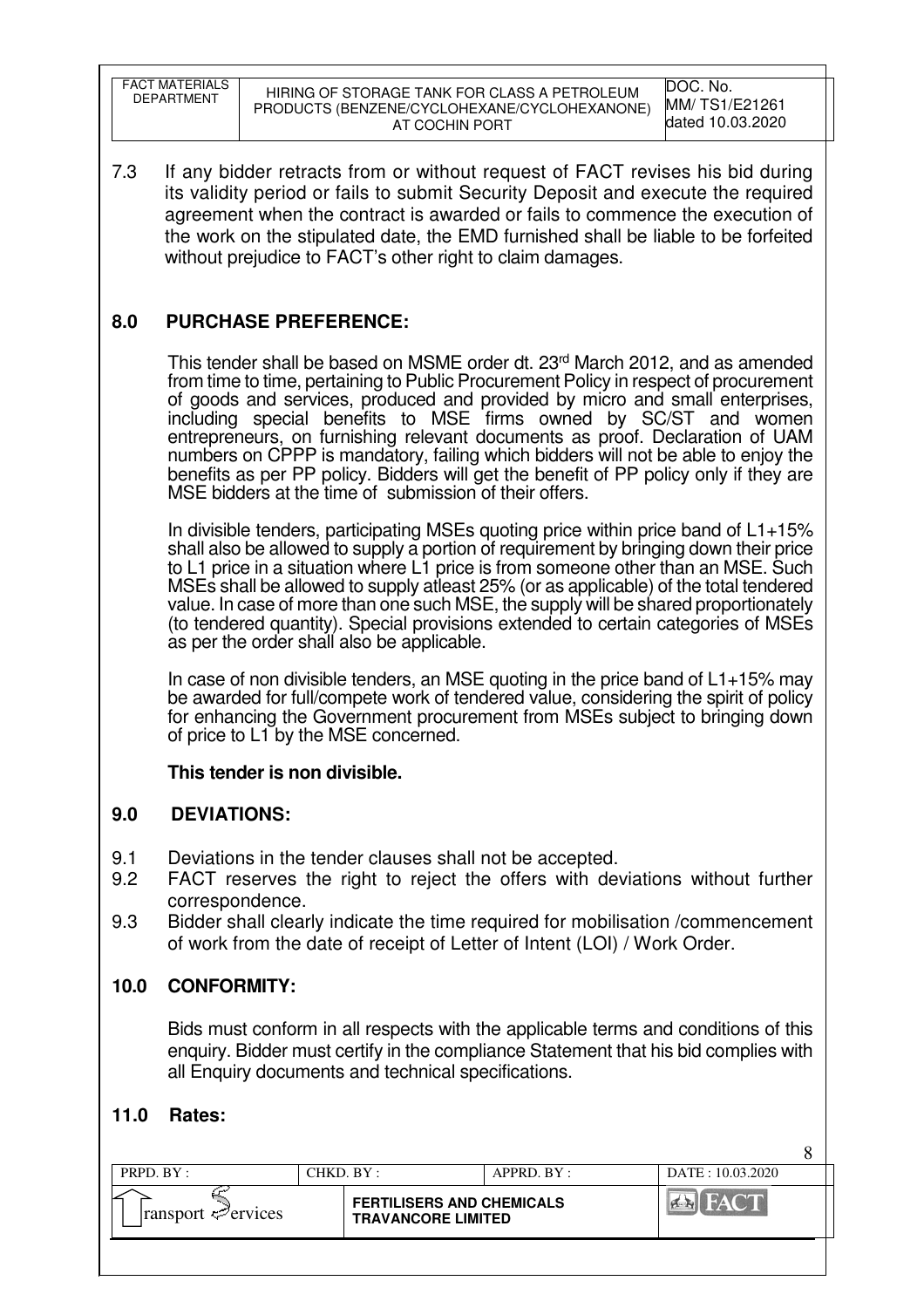| FACT MATERIALS<br>DEPARTMENT | HIRING OF STORAGE TANK FOR CLASS A PETROLEUM<br>PRODUCTS (BENZENE/CYCLOHEXANE/CYCLOHEXANONE)<br>AT COCHIN PORT | DOC. No.<br>MM/TS1/E21261<br>dated 10.03.2020 |
|------------------------------|----------------------------------------------------------------------------------------------------------------|-----------------------------------------------|
|------------------------------|----------------------------------------------------------------------------------------------------------------|-----------------------------------------------|

11.1 Bidder shall quote his lowest rate for the work strictly as per the BoQ (Price Bid format) . Bids not complying with the above are liable to be rejected.

The Un-priced bid shall be submitted along with Part-A bid duly signed by the Bidder, indicating "QUOTED" in the columns. Rates shall not be indicated in Un-priced Bid.

- 11.2 Bidder shall quote all-inclusive rate for the work, but **exclusive of GST.** GST if applicable, will be payable extra by FACT as per statutory notification.
- 11.3 The rates quoted in the tender are to hold good for a period of four months from the date of opening of the Pre-Qualification-cum-Techno-Commercial bid (Part-A). If contract is awarded, the work order rates shall be valid for the entire period of contract inclusive of extension / extensions. **No bidder can withdraw his tender or revoke or revise the rates within the aforesaid period of 120 days.** If the bidder withdraws/revises/revokes OR shows unwillingness to confirm with his offer, the Earnest Money Deposit (EMD) remitted by the bidder against the tender shall be forfeited by FACT, without prejudice to FACT's other rights to claim damages.

# 12.0 **SECURITY DEPOSIT**:

- 12.1 The successful bidder (Contractor) shall be required to furnish an interest free Security Deposit (SD) equivalent to **five percent (5%) of the total contract value** by DD/NEFT/RTGS or by Bank Guarantee issued by a Nationalised / Scheduled Bank as per the Proforma prescribed within 15 days of issue of the work order. The Bank Guarantee shall be valid till the expiry of the contract with a claim period of six months thereafter. FACT a/c No. 57017844467 with the State Bank of India, Udyogamandal Branch, IFSC Code SBIN0070158 shall be used in case of remittance of Security deposit by NEFT/RTGS and proof of remittance shall be submitted to FACT.
- 12.2 In case the bidder whose bid is accepted, fails to deposit the prescribed Security Deposit or fails to execute the agreement or fails to commence the execution of the work within the specified time, the contract issued to him is liable to be terminated and the Earnest Money already deposited by the contractor shall be forfeited without any further reference to the contractor and alternative arrangements made at the risk and cost of the Contractor.

# **13.0 PURCHASER'S RIGHT:**

 FACT reserves the right to reject any or all bids without assigning any reason whatsoever. No claims shall lie against FACT on this account and FACT's

| PRPD. BY:                               | $CHKD$ . $BY$ . |                                                               | $APPRD$ $BY:$ | DATE: 10.03.2020                            |
|-----------------------------------------|-----------------|---------------------------------------------------------------|---------------|---------------------------------------------|
| $\lvert$ ransport $\mathcal{P}$ ervices |                 | <b>FERTILISERS AND CHEMICALS</b><br><b>TRAVANCORE LIMITED</b> |               | <b>EXTREMELY AND RESPONSIVE DESCRIPTION</b> |
|                                         |                 |                                                               |               |                                             |

 $\overline{Q}$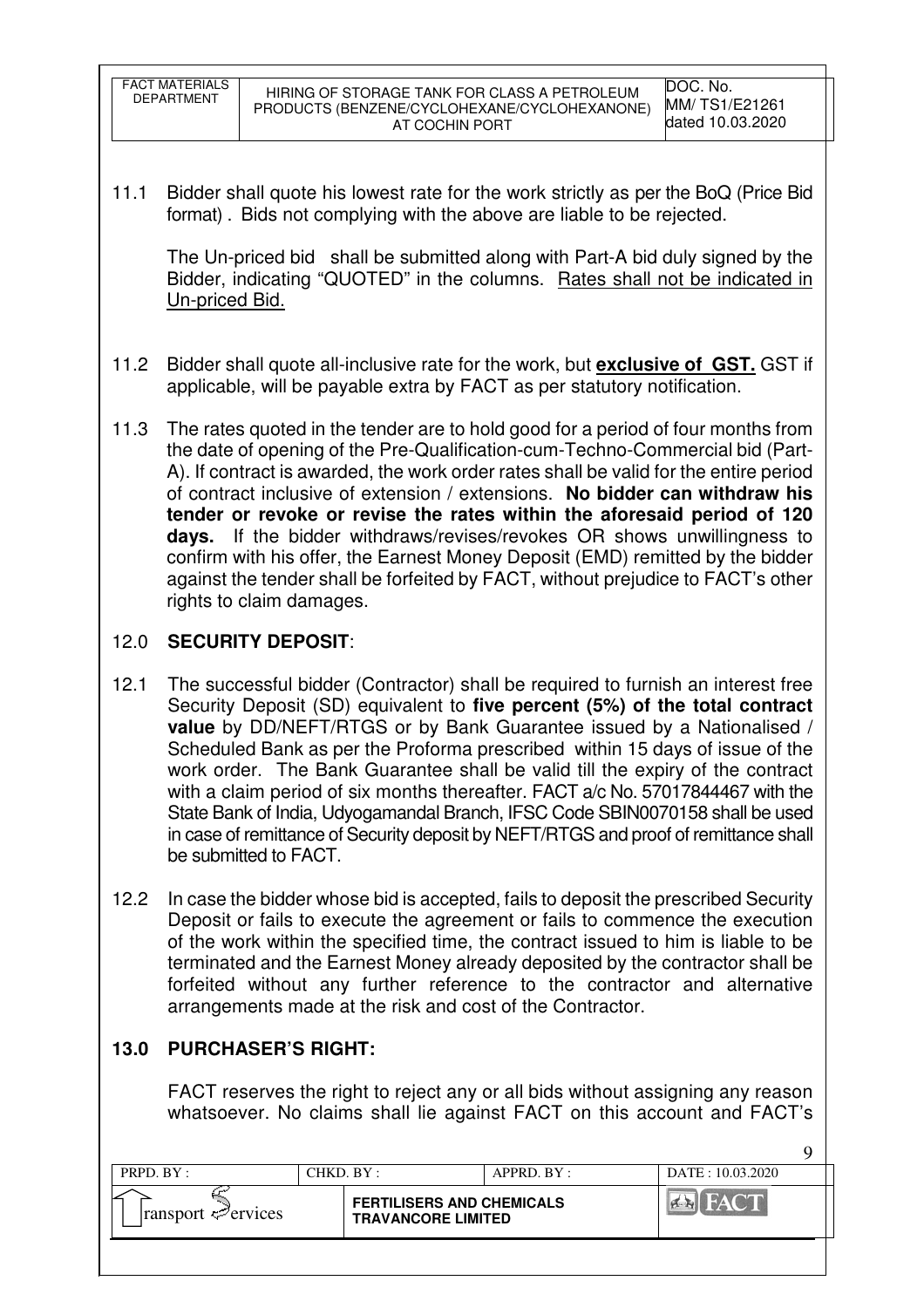| FACT MATERIALS<br>DEPARTMENT | HIRING OF STORAGE TANK FOR CLASS A PETROLEUM<br>PRODUCTS (BENZENE/CYCLOHEXANE/CYCLOHEXANONE)<br>AT COCHIN PORT | DOC. No.<br>MM/TS1/E21261<br>dated 10.03.2020 |
|------------------------------|----------------------------------------------------------------------------------------------------------------|-----------------------------------------------|
|------------------------------|----------------------------------------------------------------------------------------------------------------|-----------------------------------------------|

decision in this regard shall be final and binding on the bidders. FACT reserves the right to negotiate with the lowest bidder.

# 14.0 **CONTRACTOR TO EXECUTE AGREEMENT**:

 The contractor's responsibility under this contract will commence on the date specified in the Letter of Intent/Work Order. The successful Bidder shall be required to execute an Agreement with FACT, within 15 days of the receipt by him of the Work order issued by FACT for carrying out the work according to the terms and conditions of the contract given along with the Work Order. The Agreement shall be executed on Rs.500/- Stamp paper and shall be in the pro forma as specified by FACT. The provisions contained in tender papers and other documents exchanged between the Bidder and FACT shall form part of the contract. The Earnest Money Deposit is liable to be forfeited in case the contractor fails to execute the Agreement within the stipulated period as mentioned above.

# **15.0 The bidder shall furnish the following along with the offers.**

- 1. The GST registration Number and details. In the case of Provisional ID, GST Registration Number shall be provided on receipt of the same.
- 2. Place of supply/Service
- 3. Address of the supplier/service provider's billing the item if it is different from 2 above
- 4. GST rates applicable for each item
- 5. HSN / SAC codes of each of the goods / services quoted

In case of unregistered contractor, a declaration to that effect with reason should be furnished.

FACT's GST No. in the state of Kerala is **32AAACT6204C1Z2**. FACT's GST numbers in other southern states is as follows:

| 33AAACT6204C1Z0 |
|-----------------|
| 29AAACT6204C1ZP |
| 37AAACT6204C1ZS |
| 36AAACT6204C1ZU |
| 34AAACT6204C1ZY |
|                 |

The supplier/contractor shall do the following:

- a) Submit GST compliant tax invoice to FACT along with supply.
- b) Shall ensure uploading the above invoice as per statute &
- c) File monthly returns in time enabling FACT to claim the input tax credit.

 $10^{-7}$ 

| PRPD. BY:                               | CHKD. BY : |                                                               | $APPRD$ . $BY$ : | DATE: 10.03.2020 |  |
|-----------------------------------------|------------|---------------------------------------------------------------|------------------|------------------|--|
| $\lvert$ ransport $\mathcal{P}$ ervices |            | <b>FERTILISERS AND CHEMICALS</b><br><b>TRAVANCORE LIMITED</b> |                  |                  |  |
|                                         |            |                                                               |                  |                  |  |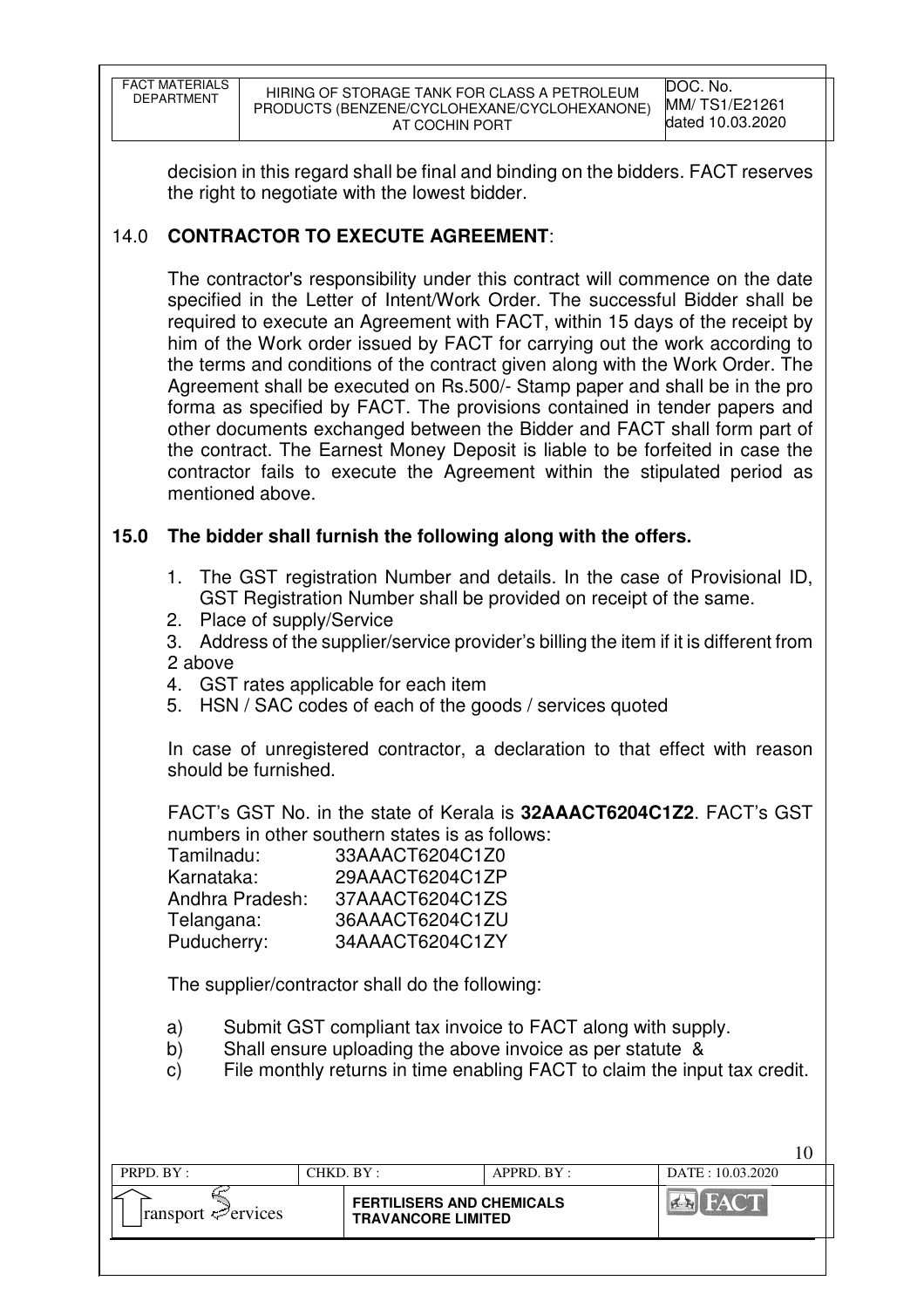| FACT MATERIALS    | HIRING OF STO         |
|-------------------|-----------------------|
| <b>DEPARTMENT</b> | <b>PRODUCTS (BEN)</b> |

GST charged by the supplier/contractor shall be released separately to the supplier/contractor only after filing of (i) the outward supply details & the monthly return on GSTN portal by the supplier/contractor and (ii) on matching the input tax credit to such invoice with the corresponding details of outward supply of the supplier/contractor.

In case FACT incurs any liability (like interest, penalty etc.,) due to denial/reversal of such input tax credit in respect of the invoice submitted by the supplier/contractor, for the reasons attributable to the supplier/contractor, the same shall be recovered from the supplier/contractor

Further in case FACT is deprived of the input tax credit due to any reason attributable to the supplier/contractor, the same shall not be paid or recovered if already paid to the supplier/contractor.

# 16.0 **GENERAL:**

- 16.1 FACT reserves the right to extend without giving any reason, the last date for submission and opening of bid, but such extension will be duly intimated to those who have submitted online. In case the date of bid opening happens to be a day of strike/hartal etc. due to any reasons or happens to be a holiday for FACT, declared due to unforeseen and emergency reasons or due to any tech problems, the bids will be opened at the same time on the next full working day.
- 16.2 FACT reserves the right to make changes in the tender documents, but such changes will be published in our portal as a corrigendum. Bidders are requested to counter check with portal before submitting their bids.
- 16.3 Mere submission of all the documents will not necessarily mean that the Bidder is suitable. Worthiness assessed by FACT will be final and binding on the Bidder.
- 16.4 FACT may relax condition of prior turnover and prior experience with respect to Micro & Small Enterprises (MSEs) (if specified in the tender) subject to meeting of quality and technical specifications.
- 16.5 Except in the cases of items/services related to public safety, health, critical security operations and equipment etc., FACT at its discretion may relax the conditions of prior turnover and prior experience for Startups (if specified in the tender) recognised by Dept. of Industrial policy and promotion (DIPP) subject to meeting quality and technical specifications, on furnishing copies of relevant certificates / documents in proof of such recognition by DIPP.
- 16.6 All clarification and correspondence related to this enquiry shall be made only in English to the Asst.General Manager(Materials)T&S, Centralised Materials, PD Administrative Building, FACT Ltd., Udyogamandal – 683 501, Tel : 0484- 2568260/2568273/2545196, FAX No: 0484-2545196, Email:julian@factltd.com
- 16.7 All disputes and questions, claims, rights, matters or things, whatsoever, in any way, arising out of or relating to the calling of bids, evaluation of offers, award of contract, change in structure of bids or any other matter relating to finalization

| <b>FERTILISERS AND CHEMICALS</b><br>$\lvert$ ransport $\mathcal{P}$ ervices<br><b>TRAVANCORE LIMITED</b> | PRPD. $BY:$ | CHKD. BY: | $APPRD$ $BY:$ | DATE: 10.03.2020 |
|----------------------------------------------------------------------------------------------------------|-------------|-----------|---------------|------------------|
|                                                                                                          |             |           |               |                  |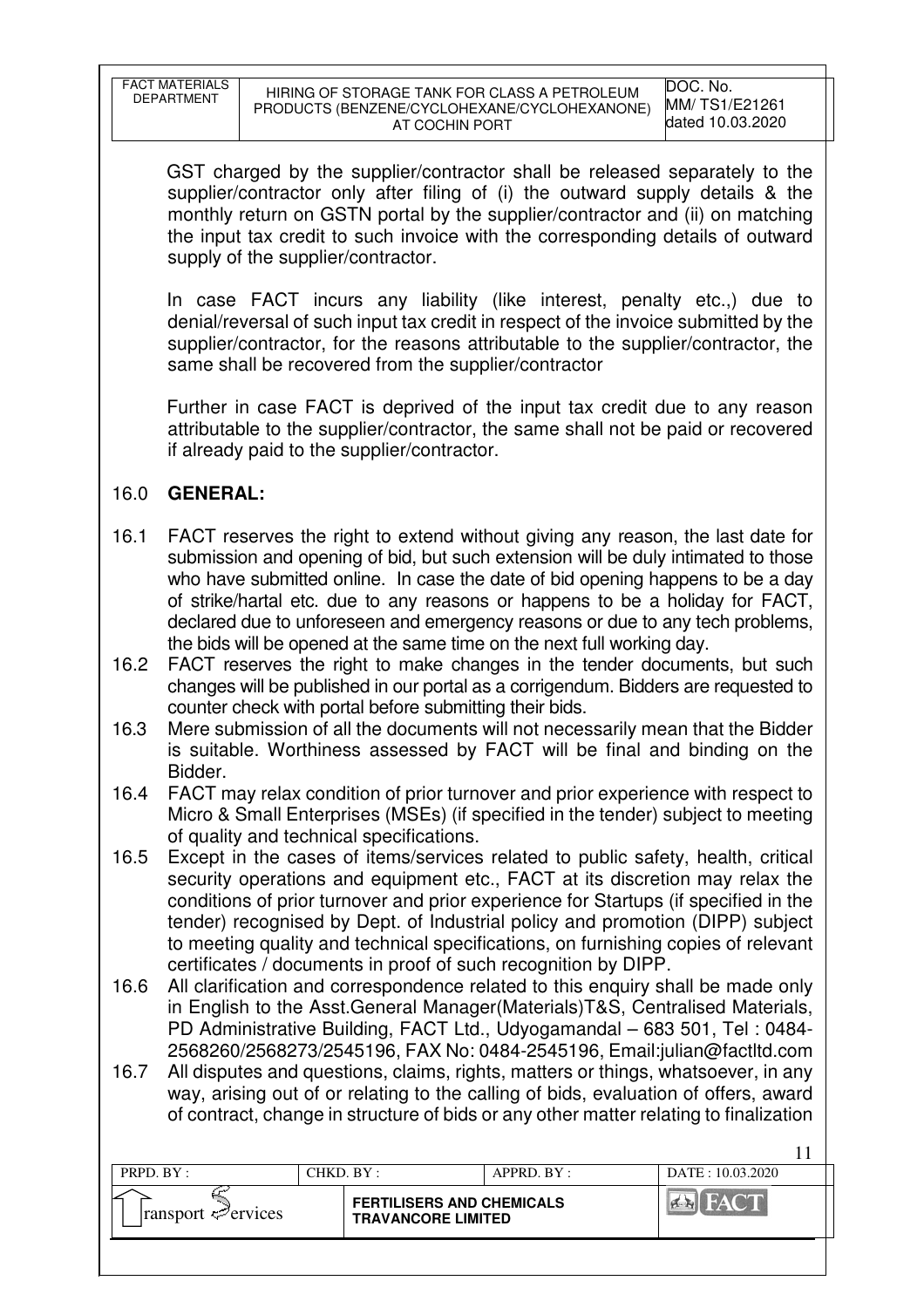| <b>FACT MATERIALS</b><br>DEPARTMENT | HIRING OF STORAGE TANK FOR CLASS A PETROLEUM<br>PRODUCTS (BENZENE/CYCLOHEXANE/CYCLOHEXANONE)<br>AT COCHIN PORT | DOC. No.<br>MM/ TS1/E21261<br>dated 10.03.2020 |
|-------------------------------------|----------------------------------------------------------------------------------------------------------------|------------------------------------------------|

of contract are to be referred to the sole Arbitrator who shall be the General Manager [Materials] of FACT. The award shall be binding on both the parties.The bidders are advised to get informed of all details they require regarding the work before submitting their bids.

16.8 Work order shall be issued by Asst. General Manager [Materials]-T&S.

# **17.0 TENDER UPDATES:**

Bidders are requested to visit Central Public Procurement Portal (https://eprocure.gov.in) regularly for any updates/corrigendum on the tender, including extension of due date, if any. No other mode of communication shall be made in this regard.

### **18.0 FRAUD PREVENSION POLICY:**

Bidders shall comply with Fraud Prevention Policy of FACT 2012 (FPPF 2012). The said Policy is available in FACT's Website www.fact.co.in.

# **ASST. GENERAL MANAGER (MATERIALS)-TS**

 $12<sub>2</sub>$ 

| PRPD. $BY:$<br>CHKD. BY :<br>$APPRD$ $BY$ :<br>DATE: 10.03.2020<br><b>FERTILISERS AND CHEMICALS</b> |  |  |  |
|-----------------------------------------------------------------------------------------------------|--|--|--|
|                                                                                                     |  |  |  |
| $\lvert$ ransport $\mathcal{P}$ ervices<br><b>TRAVANCORE LIMITED</b>                                |  |  |  |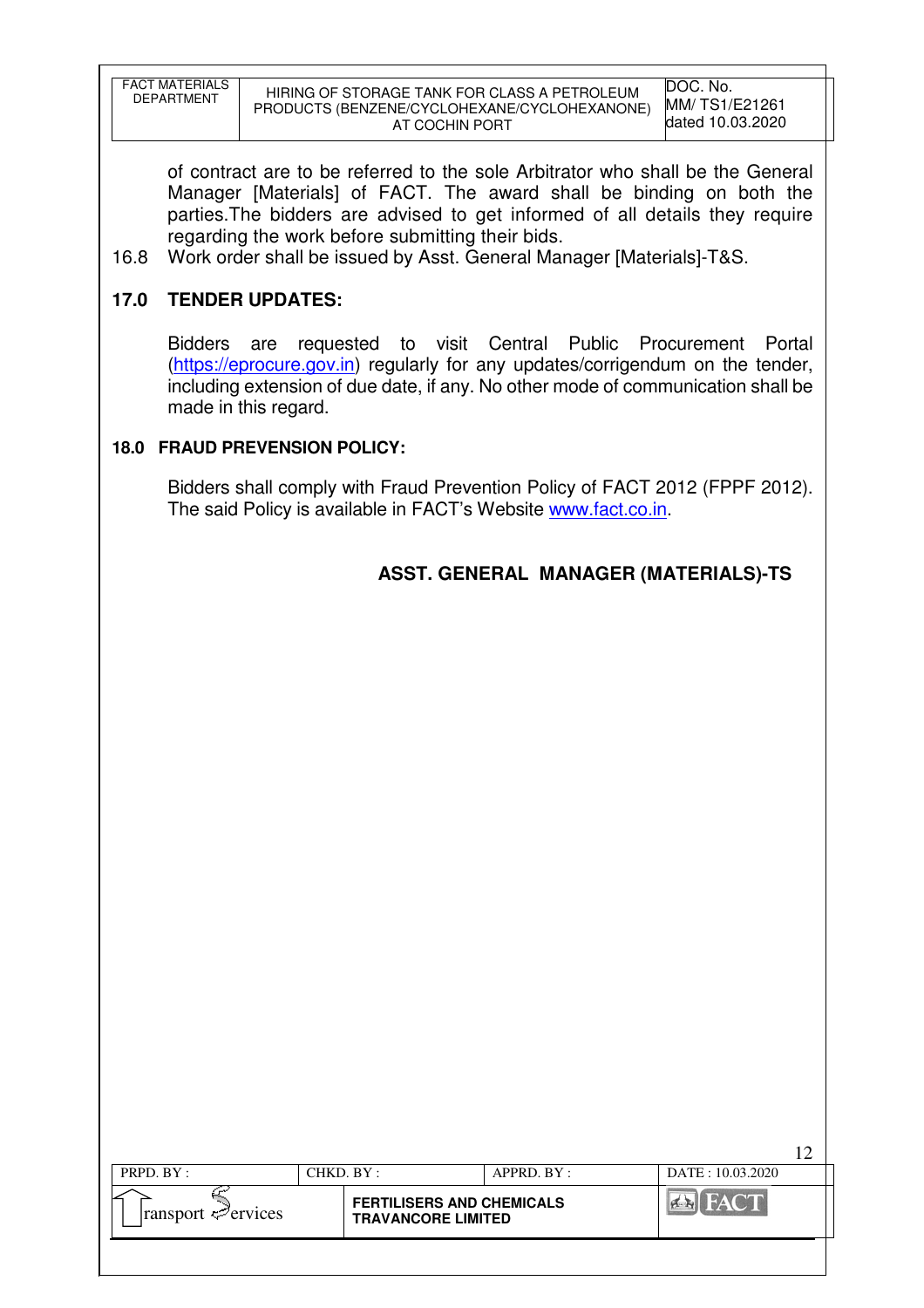### **ANNEXURE-II**

13

## **Pre-Qualification Criteria for bidders**

 Only bidders who meet all the following criteria will be considered for pre qualification and the bid submitted by them processed for placing order.

- a. Bidders shall have and offer sufficient tank/s at Cochin Port for the **basic storage capacity between 4500KL to 5000KL** of Class A Petroleum product (Benzene/Cyclohexane/Anone) in one or more safe storage tanks. Details of storage tanks owned by the bidder shall be given, supported by drawings and site plan.
- b. Bidder should submit copies of the following valid Licences / approvals for the above tanks/installation from statutory authorities duly attested by the authorised signatory of the bidder. The same shall be submitted along with Part-A of the bid.
	- i. License from CCOE/PESO to store Class A Petroleum products in the offered tanks.
	- ii. Clearance from Pollution Control Board.
	- iii. Permission from Cochin Port Trust for Storing Class A petroleum products

Note for Micro & Small Enterprises and Startups: Prequalification criteria specified above shall also be applicable for Micro & Small Enterprises and Startups without any relaxation.

| PRPD. BY:                                                                                                                                    | CHKD. BY : |                                                               | APPRD. BY: | DATE: 10.03.2020 |
|----------------------------------------------------------------------------------------------------------------------------------------------|------------|---------------------------------------------------------------|------------|------------------|
| ransport <properties< th=""><td></td><td><b>FERTILISERS AND CHEMICALS</b><br/><b>TRAVANCORE LIMITED</b></td><td></td><td></td></properties<> |            | <b>FERTILISERS AND CHEMICALS</b><br><b>TRAVANCORE LIMITED</b> |            |                  |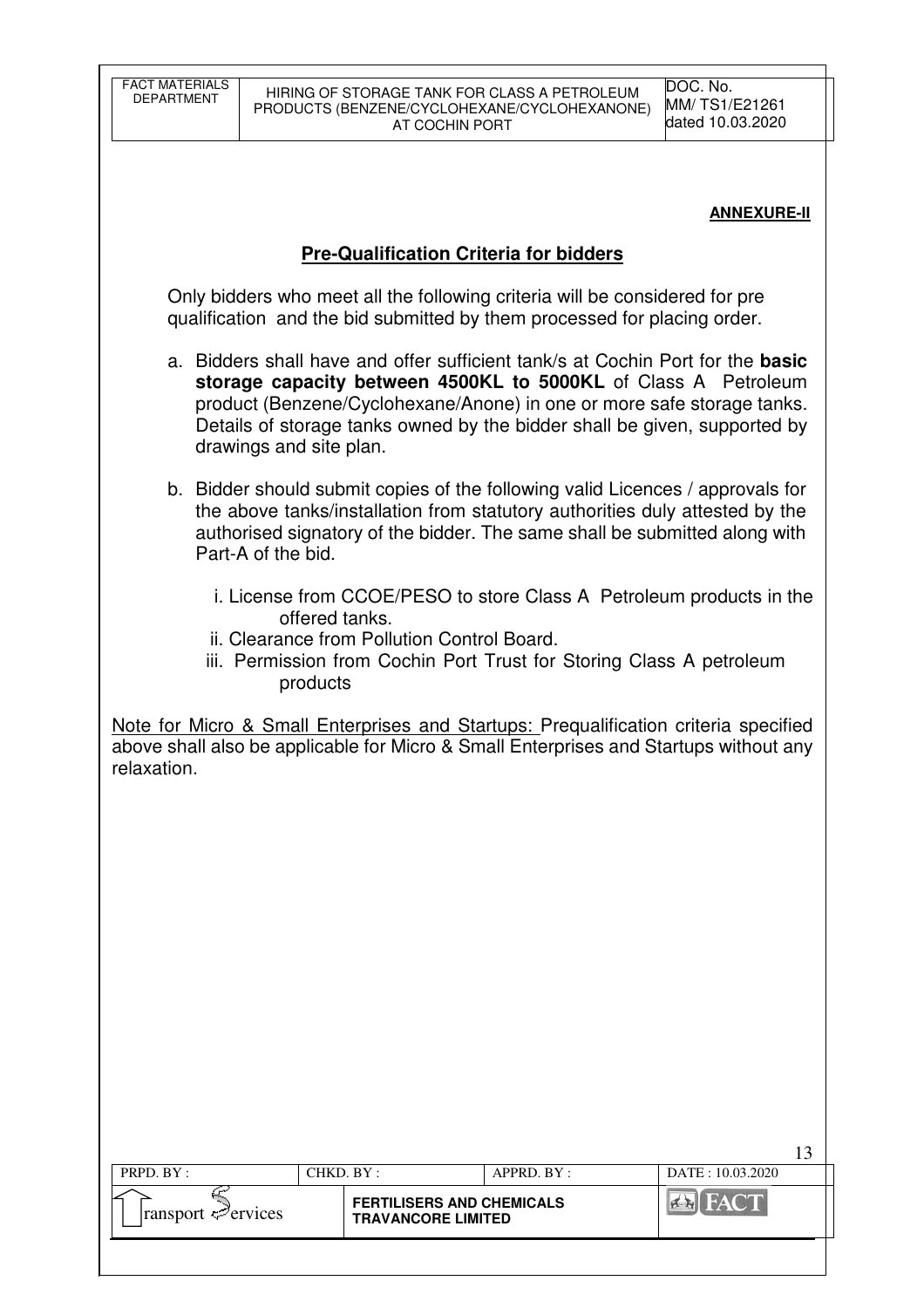| <b>FACT MATERIALS</b><br><b>DEPARTMENT</b>                                                                                                                                                                                                                                                                                                                                  |                                                                               | AT COCHIN PORT                                | HIRING OF STORAGE TANK FOR CLASS A PETROLEUM<br>PRODUCTS (BENZENE/CYCLOHEXANE/CYCLOHEXANONE) | DOC. No.<br>MM/TS1/E21261<br>dated 10.03.2020  |  |  |  |  |
|-----------------------------------------------------------------------------------------------------------------------------------------------------------------------------------------------------------------------------------------------------------------------------------------------------------------------------------------------------------------------------|-------------------------------------------------------------------------------|-----------------------------------------------|----------------------------------------------------------------------------------------------|------------------------------------------------|--|--|--|--|
|                                                                                                                                                                                                                                                                                                                                                                             |                                                                               |                                               |                                                                                              | <b>ANNEXURE-III</b>                            |  |  |  |  |
| <b>VENDOR DATA UPDATION (DECLARATION) FORM</b><br>(PLEASE USE ADDITIONAL SHEETS, IF SPACE IS INSUFFICIENT)                                                                                                                                                                                                                                                                  |                                                                               |                                               |                                                                                              |                                                |  |  |  |  |
| FACT reserves the right to verify the information given as per the format and enclosures. It is the<br>responsibility of the bidder to give the full details required as per this format for evaluating his bid as<br>per this Enquiry. Any misrepresentation of facts and withholding of information may result in rejection of<br>the bid/disqualification of the bidder. |                                                                               |                                               |                                                                                              |                                                |  |  |  |  |
| Name of the Bidder:<br>1.                                                                                                                                                                                                                                                                                                                                                   |                                                                               |                                               |                                                                                              |                                                |  |  |  |  |
| 2.                                                                                                                                                                                                                                                                                                                                                                          | Address of the Bidder:                                                        |                                               |                                                                                              |                                                |  |  |  |  |
| Telephone No.<br>Fax No.<br>E-mail ID                                                                                                                                                                                                                                                                                                                                       |                                                                               |                                               |                                                                                              |                                                |  |  |  |  |
| З.                                                                                                                                                                                                                                                                                                                                                                          | Address of Cochin Office:                                                     |                                               |                                                                                              |                                                |  |  |  |  |
| Telephone No.<br>Fax No.<br>E-mail ID                                                                                                                                                                                                                                                                                                                                       |                                                                               |                                               |                                                                                              |                                                |  |  |  |  |
| 4.                                                                                                                                                                                                                                                                                                                                                                          | with whom FACT may correspond                                                 | Name of Contact Person at Cochin Office:      |                                                                                              |                                                |  |  |  |  |
| Telephone No.<br>Fax No.                                                                                                                                                                                                                                                                                                                                                    |                                                                               |                                               |                                                                                              |                                                |  |  |  |  |
| 5.                                                                                                                                                                                                                                                                                                                                                                          | Name of the person authorised to<br>sign the Bid and related documents        |                                               |                                                                                              |                                                |  |  |  |  |
| 6.                                                                                                                                                                                                                                                                                                                                                                          | Date of Registration of the Firm<br>(Attach copy of Registration Certificate) |                                               |                                                                                              |                                                |  |  |  |  |
| 7.                                                                                                                                                                                                                                                                                                                                                                          | Constitution of the Bidder<br>(Strike out which is not applicable)            |                                               | Proprietorship/<br>Regd. Partnership/                                                        |                                                |  |  |  |  |
| 8.<br>/Partners/Directors                                                                                                                                                                                                                                                                                                                                                   | Name and address of proprietor                                                | 1.                                            | <b>Limited Company</b>                                                                       |                                                |  |  |  |  |
|                                                                                                                                                                                                                                                                                                                                                                             |                                                                               | 2.<br>3.                                      |                                                                                              |                                                |  |  |  |  |
| 9.<br>Category:<br>Whether the entrepreneur comes under the following status (please tick) And enclose UAM<br>i)<br>certificate and declare UAM Number in CPP Portal (if applicable)                                                                                                                                                                                        |                                                                               |                                               |                                                                                              |                                                |  |  |  |  |
| Micro / Small / medium                                                                                                                                                                                                                                                                                                                                                      |                                                                               |                                               |                                                                                              |                                                |  |  |  |  |
| In case of Micro/Small pl. enclose UAM certificate. All MSE bidders shall register /<br>declare their UAM Number on CPP Portal and copy of this registration / declaration shall                                                                                                                                                                                            |                                                                               |                                               |                                                                                              |                                                |  |  |  |  |
|                                                                                                                                                                                                                                                                                                                                                                             |                                                                               |                                               |                                                                                              | 14                                             |  |  |  |  |
| PRPD. BY:                                                                                                                                                                                                                                                                                                                                                                   |                                                                               | CHKD. BY:<br><b>FERTILISERS AND CHEMICALS</b> | APPRD. BY:                                                                                   | DATE: 10.03.2020<br>FAC <sup>®</sup><br>$\leq$ |  |  |  |  |
| ransport evices                                                                                                                                                                                                                                                                                                                                                             |                                                                               | <b>TRAVANCORE LIMITED</b>                     |                                                                                              |                                                |  |  |  |  |
|                                                                                                                                                                                                                                                                                                                                                                             |                                                                               |                                               |                                                                                              |                                                |  |  |  |  |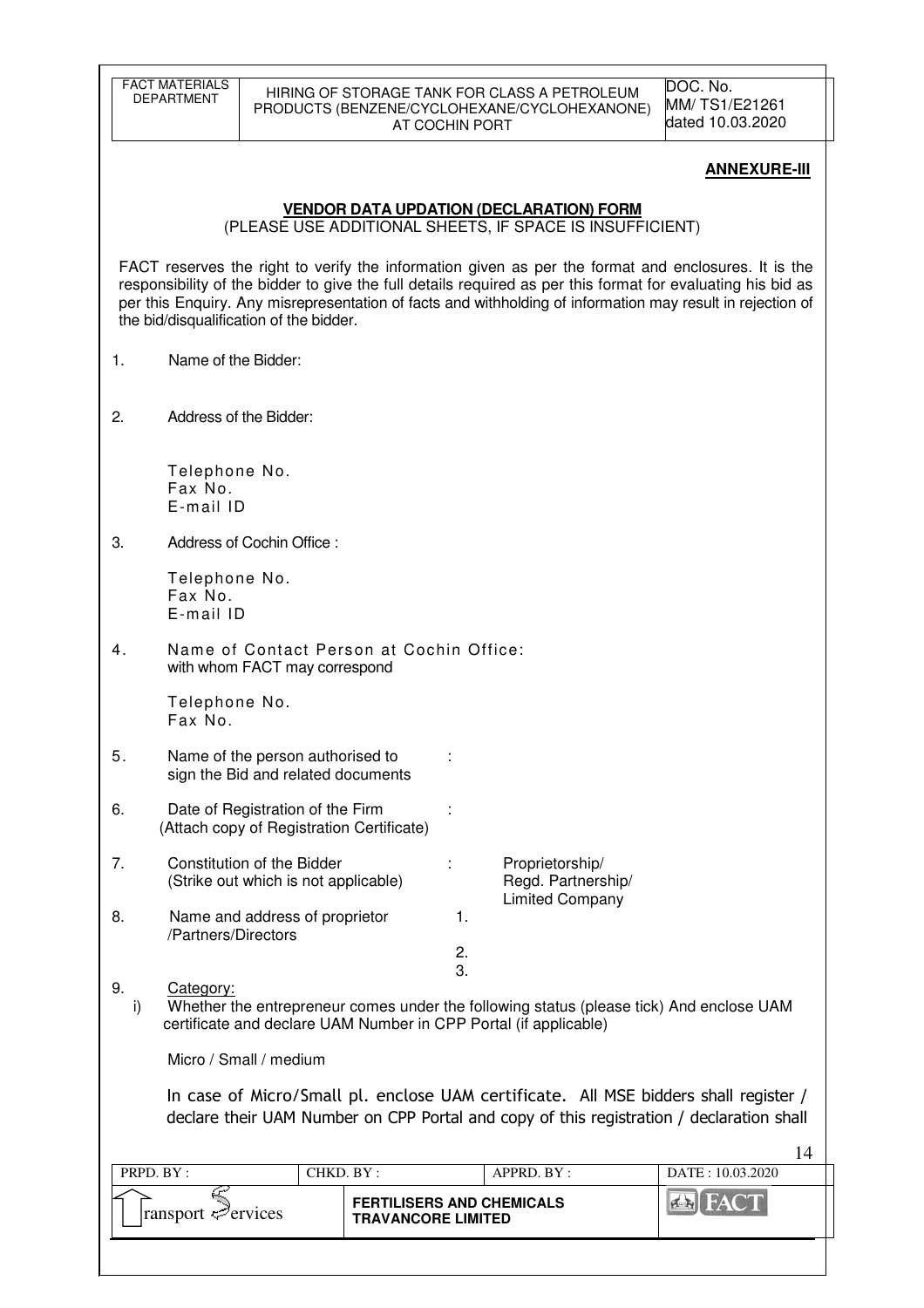|      | <b>FACT MATERIALS</b><br><b>DEPARTMENT</b> |                                                                                                                              | HIRING OF STORAGE TANK FOR CLASS A PETROLEUM<br>PRODUCTS (BENZENE/CYCLOHEXANE/CYCLOHEXANONE)<br>AT COCHIN PORT                                                                                                                                                                   |                    | DOC. No.<br>MM/TS1/E21261<br>dated 10.03.2020 |  |  |
|------|--------------------------------------------|------------------------------------------------------------------------------------------------------------------------------|----------------------------------------------------------------------------------------------------------------------------------------------------------------------------------------------------------------------------------------------------------------------------------|--------------------|-----------------------------------------------|--|--|
|      |                                            | per PP Policy for MSME order, 2012.                                                                                          | be attached with the offer; failing which such bidders will not be able to enjoy benefits as                                                                                                                                                                                     |                    |                                               |  |  |
| ii)  | SC / ST                                    |                                                                                                                              | In case bidder is an Entrepreneur whether he/she belongs to SC / ST category.                                                                                                                                                                                                    |                    |                                               |  |  |
| iii) | Officer.                                   | Enclose copy of the MSME/NSIC Registration Certificate duly attested by a Gazetted                                           |                                                                                                                                                                                                                                                                                  |                    |                                               |  |  |
| 10.  | Details of EMD:                            |                                                                                                                              |                                                                                                                                                                                                                                                                                  |                    |                                               |  |  |
|      |                                            | NEFT / RTGS: UTR No.                                                                                                         | Date<br>Payment Receipt / Challan(in original)                                                                                                                                                                                                                                   |                    |                                               |  |  |
| 11.  | bidder has dealings.                       | Name / address of the Bank with which                                                                                        |                                                                                                                                                                                                                                                                                  |                    |                                               |  |  |
| 12.  |                                            | <b>Financial Worthiness</b><br>ii) Details of credit limits/facilities enjoyed.<br>(Please submit Certificate from the Bank) | i) Name Address & Tel. Nos. of Bank with which the Bidder has financial dealings                                                                                                                                                                                                 |                    |                                               |  |  |
|      | S.No.                                      | Name of the Bank                                                                                                             | Type of credit<br>(i.e C/C, O/D etc.)                                                                                                                                                                                                                                            | Sanctioned Rs.     | Amount of Credit Limit                        |  |  |
|      | 1                                          |                                                                                                                              |                                                                                                                                                                                                                                                                                  |                    |                                               |  |  |
|      | $\overline{2}$                             |                                                                                                                              |                                                                                                                                                                                                                                                                                  |                    |                                               |  |  |
|      |                                            |                                                                                                                              | (Certificate from Bank regarding working capital mobilisation to be enclosed.)                                                                                                                                                                                                   |                    |                                               |  |  |
| 13.  |                                            |                                                                                                                              | In case the bidder becomes a successful contractor, payment as per terms and conditions of<br>Work Order will be credited to your bank through National Electronic Fund Transfer or RTGS.<br>Please furnish the following details along with your Banker's authorisation letter: |                    |                                               |  |  |
|      |                                            | Income Tax PAN No.<br>GST No.                                                                                                |                                                                                                                                                                                                                                                                                  |                    |                                               |  |  |
|      | 2<br>3                                     | Name of the Bank with address                                                                                                |                                                                                                                                                                                                                                                                                  |                    |                                               |  |  |
|      | 4                                          | Name of the Branch with address                                                                                              |                                                                                                                                                                                                                                                                                  |                    |                                               |  |  |
|      | 5<br>6                                     | <b>MICR Code</b><br><b>IFSC Code</b>                                                                                         |                                                                                                                                                                                                                                                                                  |                    |                                               |  |  |
|      | $\overline{7}$                             | <b>Account Type</b><br>Bank Account No.                                                                                      |                                                                                                                                                                                                                                                                                  |                    |                                               |  |  |
|      | 8<br>9                                     |                                                                                                                              |                                                                                                                                                                                                                                                                                  |                    |                                               |  |  |
|      | 10                                         | Account holder's Name<br>Vendor email address                                                                                |                                                                                                                                                                                                                                                                                  |                    |                                               |  |  |
| 14.  |                                            |                                                                                                                              | Details of Audited Profit & Loss Account for preceding three years:                                                                                                                                                                                                              |                    |                                               |  |  |
|      | S.No.                                      | Year                                                                                                                         | Total revenue receipts (Rs.)                                                                                                                                                                                                                                                     | Profit / Loss(Rs.) |                                               |  |  |
|      |                                            | 2016-17                                                                                                                      |                                                                                                                                                                                                                                                                                  |                    |                                               |  |  |
|      | $\overline{c}$                             | 2017-18                                                                                                                      |                                                                                                                                                                                                                                                                                  |                    |                                               |  |  |
|      | PRPD. BY:                                  | CHKD. BY:                                                                                                                    | APPRD. BY:                                                                                                                                                                                                                                                                       |                    | 15<br>DATE: 10.03.2020                        |  |  |
|      |                                            |                                                                                                                              |                                                                                                                                                                                                                                                                                  |                    |                                               |  |  |
|      | ransport evices                            |                                                                                                                              | <b>FERTILISERS AND CHEMICALS</b><br><b>TRAVANCORE LIMITED</b>                                                                                                                                                                                                                    |                    | <b>EN FACT</b>                                |  |  |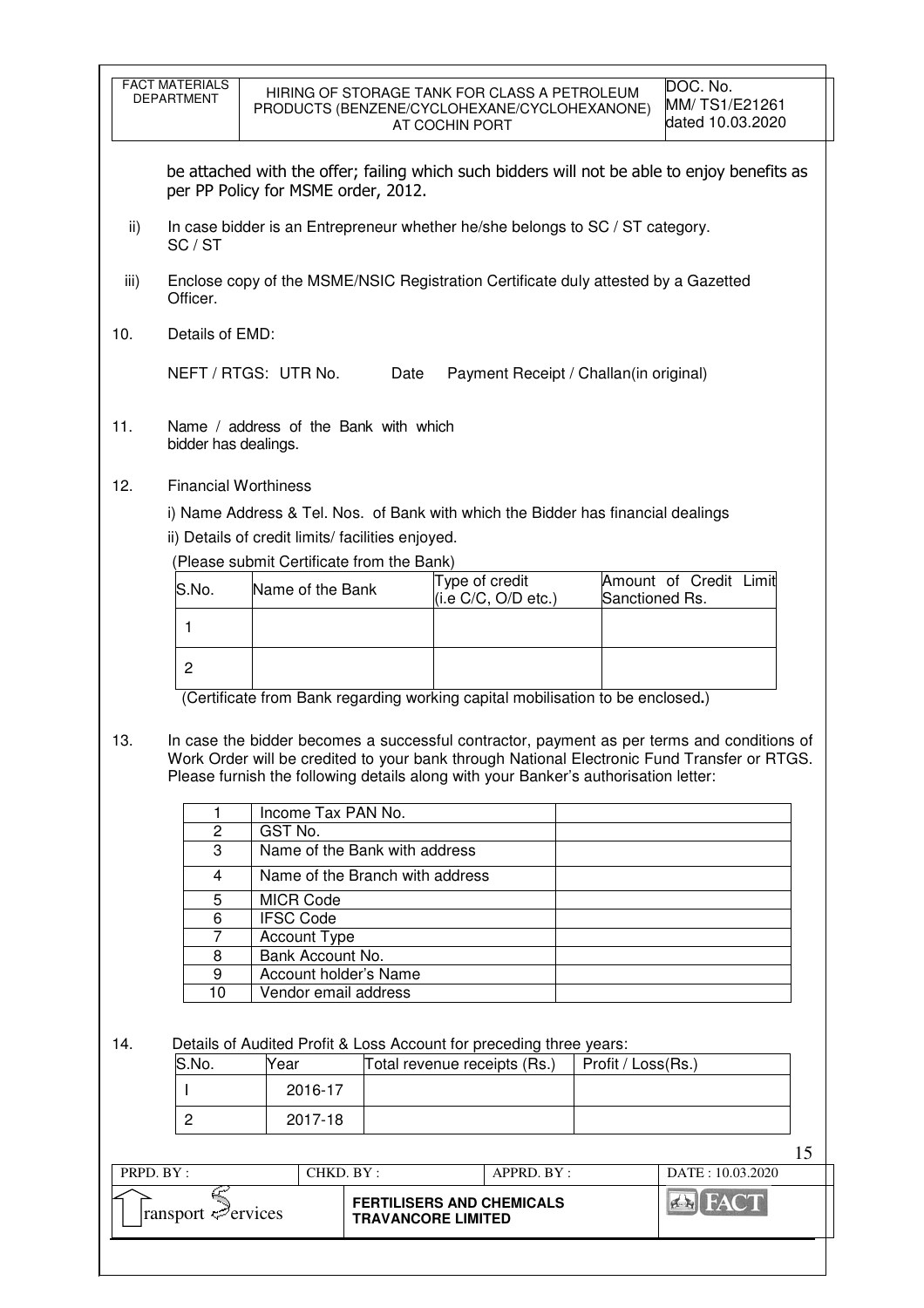FACT MATERIALS<br>DEPARTMENT HIRING OF STORAGE TANK FOR CLASS A PETROLEUM PRODUCTS (BENZENE/CYCLOHEXANE/CYCLOHEXANONE) AT COCHIN PORT DOC. No.

|  | $\overline{\phantom{a}}$<br>$\sim$<br>C |  |  |
|--|-----------------------------------------|--|--|
|--|-----------------------------------------|--|--|

15. Details of Audited Balance Sheet of the firm for preceding three years:

| S.No. | Year    | Total<br>employed $(Rs.)$ $(Rs.)$ | CapitalReserves & SurplusFixed AssetsCurrent Assets |  | (Rs.` | l(Rs.` |  |
|-------|---------|-----------------------------------|-----------------------------------------------------|--|-------|--------|--|
|       | 2016-17 |                                   |                                                     |  |       |        |  |
|       | 2017-18 |                                   |                                                     |  |       |        |  |
|       | 2018-19 |                                   |                                                     |  |       |        |  |

# 16. **DETAILS OF STORAGE TANKS**

### **1. Details of Storage Tanks owned by the bidder**

| SI.<br>No. | Tank<br>No. | <b>Dimensions</b><br>of the Tanks | Capacity |       | Material of<br>Construction | Approved for<br>Storage of<br>(specify items) | Presently on lease/<br>Hire (Yes/No) If Yes,<br>indicate name of<br>occupier/item stored |          |
|------------|-------------|-----------------------------------|----------|-------|-----------------------------|-----------------------------------------------|------------------------------------------------------------------------------------------|----------|
|            |             |                                   | In KL    | In MT |                             |                                               | Item<br>stored                                                                           | Occupier |
|            |             |                                   |          |       |                             |                                               |                                                                                          |          |
|            |             |                                   |          |       |                             |                                               |                                                                                          |          |
|            |             |                                   |          |       |                             |                                               |                                                                                          |          |
|            |             |                                   |          |       |                             |                                               |                                                                                          |          |
|            |             |                                   |          |       |                             |                                               |                                                                                          |          |
|            |             |                                   |          |       |                             |                                               |                                                                                          |          |

(Use additional sheets if required)

# **2. Tanks offered on lease to FACT against this enquiry**

|                    |                                                              |           | Capacity                         |                | Quantity that can be stored |                                                                                           |  |
|--------------------|--------------------------------------------------------------|-----------|----------------------------------|----------------|-----------------------------|-------------------------------------------------------------------------------------------|--|
| Tank No.<br>SI.No. |                                                              | In KL     | In MT                            | <b>Benzene</b> |                             |                                                                                           |  |
|                    |                                                              |           |                                  | KL             | МT                          |                                                                                           |  |
|                    |                                                              |           |                                  |                |                             |                                                                                           |  |
|                    |                                                              |           |                                  |                |                             |                                                                                           |  |
|                    |                                                              |           |                                  |                |                             |                                                                                           |  |
|                    |                                                              |           |                                  |                |                             |                                                                                           |  |
|                    |                                                              |           |                                  |                |                             |                                                                                           |  |
|                    |                                                              |           |                                  |                |                             |                                                                                           |  |
|                    | (Use additional sheets, if required)                         |           |                                  |                |                             |                                                                                           |  |
|                    | Drawings & site plan for the above tanks shall be furnished. |           |                                  |                |                             |                                                                                           |  |
|                    |                                                              |           |                                  |                |                             |                                                                                           |  |
|                    |                                                              |           |                                  |                |                             | Basic storage capacity offered will be available for use by FACT from 1st May 2020-YES/NO |  |
|                    |                                                              |           |                                  |                |                             | 16                                                                                        |  |
| PRPD. BY:          |                                                              | CHKD. BY: |                                  | APPRD. BY:     |                             | DATE: 10.03.2020                                                                          |  |
|                    |                                                              |           | <b>FERTILISERS AND CHEMICALS</b> |                |                             |                                                                                           |  |
|                    | ransport $\leq$<br>'ervices                                  |           | <b>TRAVANCORE LIMITED</b>        |                |                             |                                                                                           |  |
|                    |                                                              |           |                                  |                |                             |                                                                                           |  |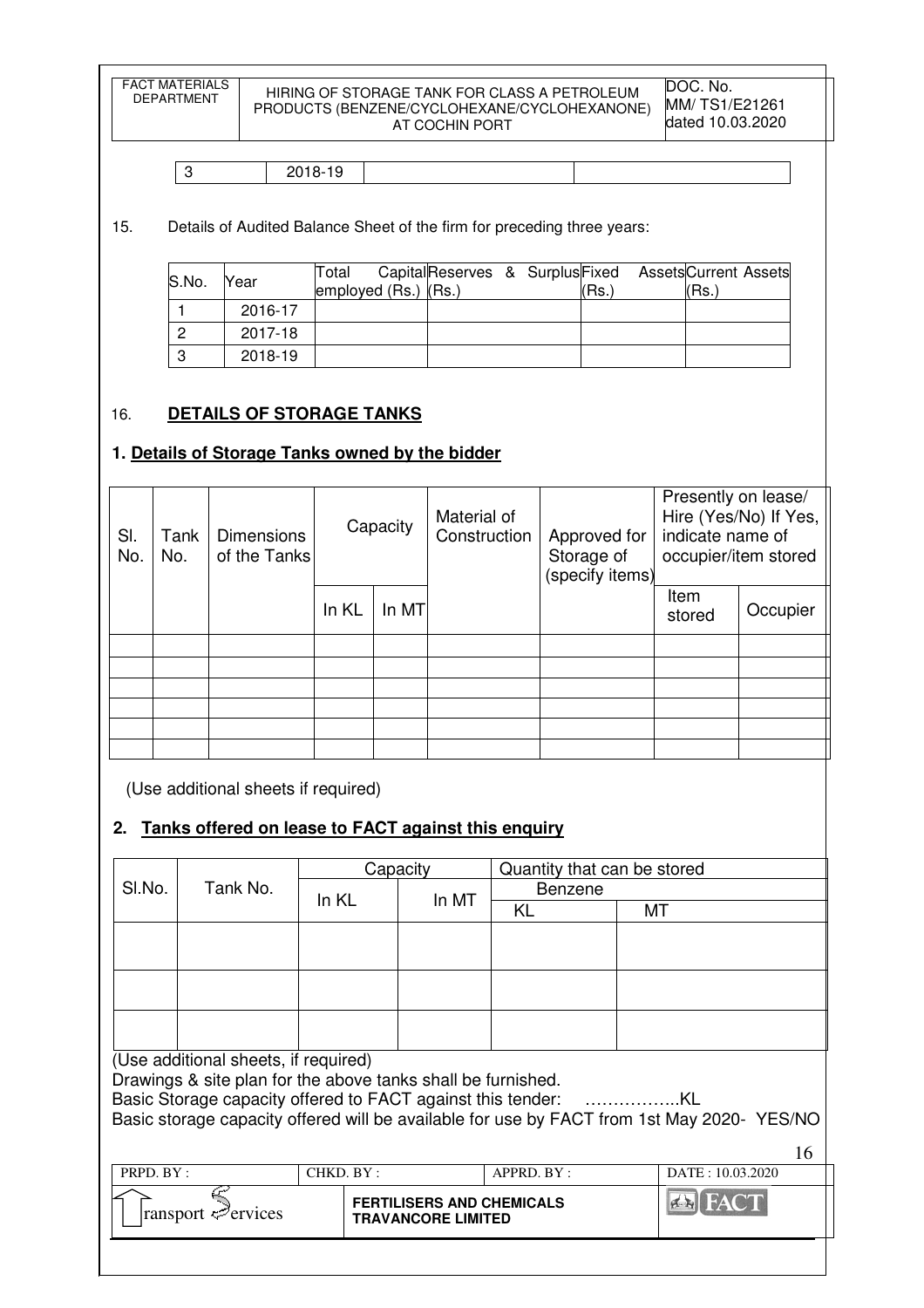| <b>FACT MATERIALS</b><br><b>DEPARTMENT</b>                                                                                                                                                                                                                                                                                                                                                                                                                                                                                                 | HIRING OF STORAGE TANK FOR CLASS A PETROLEUM<br>PRODUCTS (BENZENE/CYCLOHEXANE/CYCLOHEXANONE)<br>AT COCHIN PORT | DOC. No.<br>MM/TS1/E21261<br>dated 10.03.2020 |  |  |  |  |  |  |
|--------------------------------------------------------------------------------------------------------------------------------------------------------------------------------------------------------------------------------------------------------------------------------------------------------------------------------------------------------------------------------------------------------------------------------------------------------------------------------------------------------------------------------------------|----------------------------------------------------------------------------------------------------------------|-----------------------------------------------|--|--|--|--|--|--|
| PI. inform date of availability of basic storage capacity if reply is NO to above                                                                                                                                                                                                                                                                                                                                                                                                                                                          |                                                                                                                |                                               |  |  |  |  |  |  |
|                                                                                                                                                                                                                                                                                                                                                                                                                                                                                                                                            | <b>Other facilities:</b> (to specify by the bidders with additional sheets, if required)                       |                                               |  |  |  |  |  |  |
| a.                                                                                                                                                                                                                                                                                                                                                                                                                                                                                                                                         | Details of facilities available for loading road tankers                                                       |                                               |  |  |  |  |  |  |
| b.                                                                                                                                                                                                                                                                                                                                                                                                                                                                                                                                         | Details of facilities available for unloading from road tankers                                                |                                               |  |  |  |  |  |  |
| c.                                                                                                                                                                                                                                                                                                                                                                                                                                                                                                                                         | Details of certified weighbridges available for weighing material                                              |                                               |  |  |  |  |  |  |
| d.<br>receipt of Benzene from ship.                                                                                                                                                                                                                                                                                                                                                                                                                                                                                                        | Details of facilities for receiving from ship-Guaranteed discharge rate for:                                   |                                               |  |  |  |  |  |  |
| Certified that the above tank(s) is/are in all respects suitable and with statutory licenses /<br>approvals for receiving and storing Benzene.                                                                                                                                                                                                                                                                                                                                                                                             |                                                                                                                |                                               |  |  |  |  |  |  |
| Details of EMD Submitted:                                                                                                                                                                                                                                                                                                                                                                                                                                                                                                                  |                                                                                                                |                                               |  |  |  |  |  |  |
| Amount of EMD submitted:                                                                                                                                                                                                                                                                                                                                                                                                                                                                                                                   |                                                                                                                |                                               |  |  |  |  |  |  |
| Name of Bank:                                                                                                                                                                                                                                                                                                                                                                                                                                                                                                                              |                                                                                                                |                                               |  |  |  |  |  |  |
|                                                                                                                                                                                                                                                                                                                                                                                                                                                                                                                                            | <b>DECLARATION</b>                                                                                             |                                               |  |  |  |  |  |  |
| I/We hereby declare that the particulars furnished above are true to the best of my/our knowledge<br>and belief. I/we hereby agree that FACT shall have the right to visit my/our office/works to satisfy<br>themselves that the particulars furnished above are correct and I/we shall furnish any additional<br>information/documents that may be required by FACT. I/we understand that suppression of any<br>facts/furnishing false information shall render our offer liable for rejection/ render us liable for<br>disqualification. |                                                                                                                |                                               |  |  |  |  |  |  |
|                                                                                                                                                                                                                                                                                                                                                                                                                                                                                                                                            |                                                                                                                | Signature of the Bidder:                      |  |  |  |  |  |  |
| Place:<br>Date:                                                                                                                                                                                                                                                                                                                                                                                                                                                                                                                            | Name of the Bidder:                                                                                            | (Seal)                                        |  |  |  |  |  |  |
|                                                                                                                                                                                                                                                                                                                                                                                                                                                                                                                                            |                                                                                                                |                                               |  |  |  |  |  |  |
|                                                                                                                                                                                                                                                                                                                                                                                                                                                                                                                                            |                                                                                                                |                                               |  |  |  |  |  |  |
| PRPD. BY:<br>CHKD. BY:                                                                                                                                                                                                                                                                                                                                                                                                                                                                                                                     | APPRD. BY:                                                                                                     | 17<br>DATE: 10.03.2020                        |  |  |  |  |  |  |
| ransport Pervices                                                                                                                                                                                                                                                                                                                                                                                                                                                                                                                          | <b>FERTILISERS AND CHEMICALS</b><br><b>TRAVANCORE LIMITED</b>                                                  | $\sigma$ in                                   |  |  |  |  |  |  |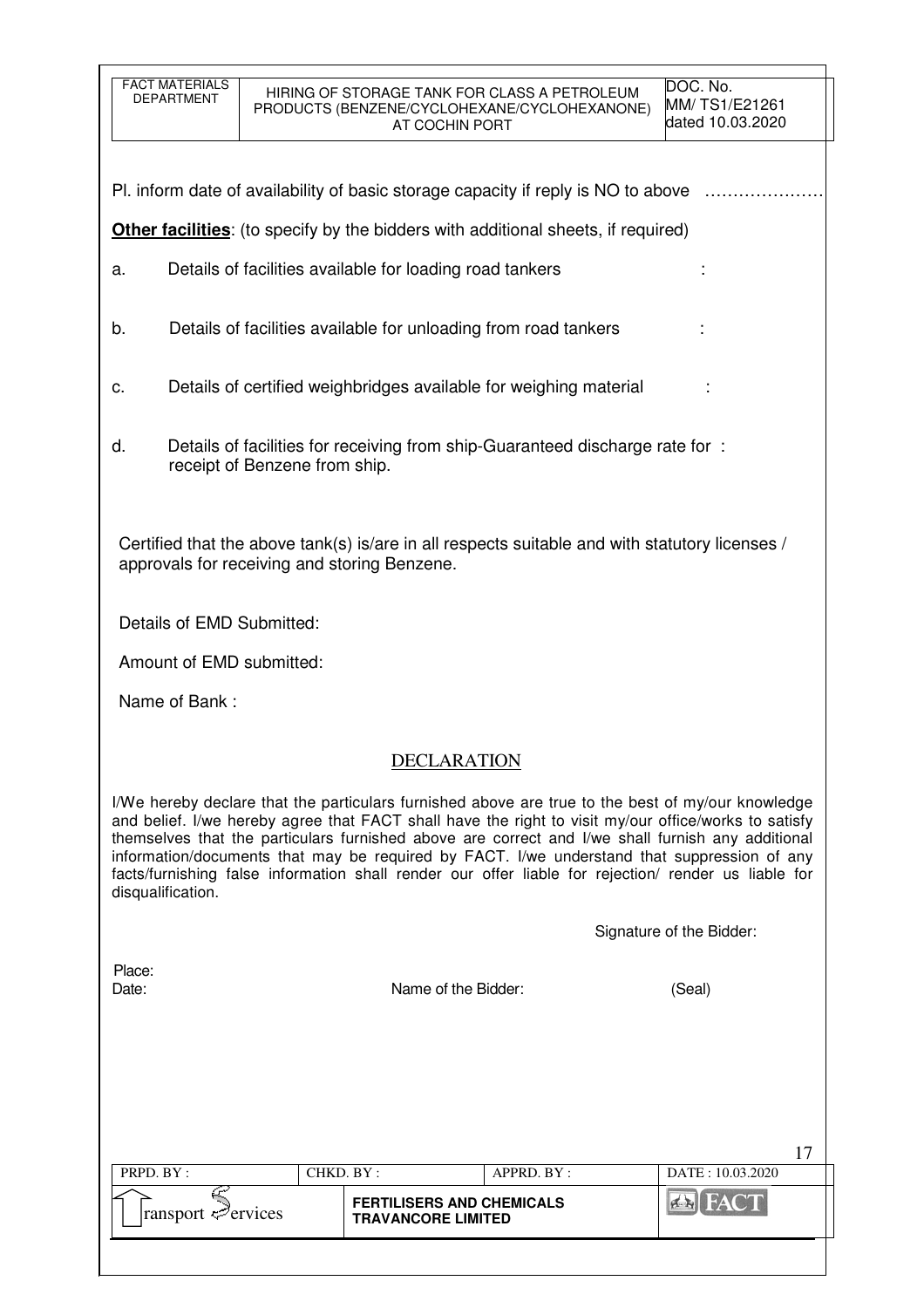## **ANNEXURE IV**

18

# **COMPLIANCE STATEMENT**

We state that offer is in full compliance with the documents issued against the Enquiry No: MM/ TS1/E21261 dated 10.03.2020 and we have read and understood the Notice Inviting Tender, Scope of Work, Instructions to Bidders, Scope of Work and Terms and Conditions of Contract attached with this enquiry referred above and hereby confirm our acceptance to the same.

Name of bidder: Signature of the Bidder:

Place: Date:

| <b>FERTILISERS AND CHEMICALS</b><br>$\lvert$ ransport $\ll$ ervices<br><b>TRAVANCORE LIMITED</b> | PRPD. BY: | CHKD. BY : |  | APPRD, BY: | DATE: 10.03.2020 |
|--------------------------------------------------------------------------------------------------|-----------|------------|--|------------|------------------|
|                                                                                                  |           |            |  |            |                  |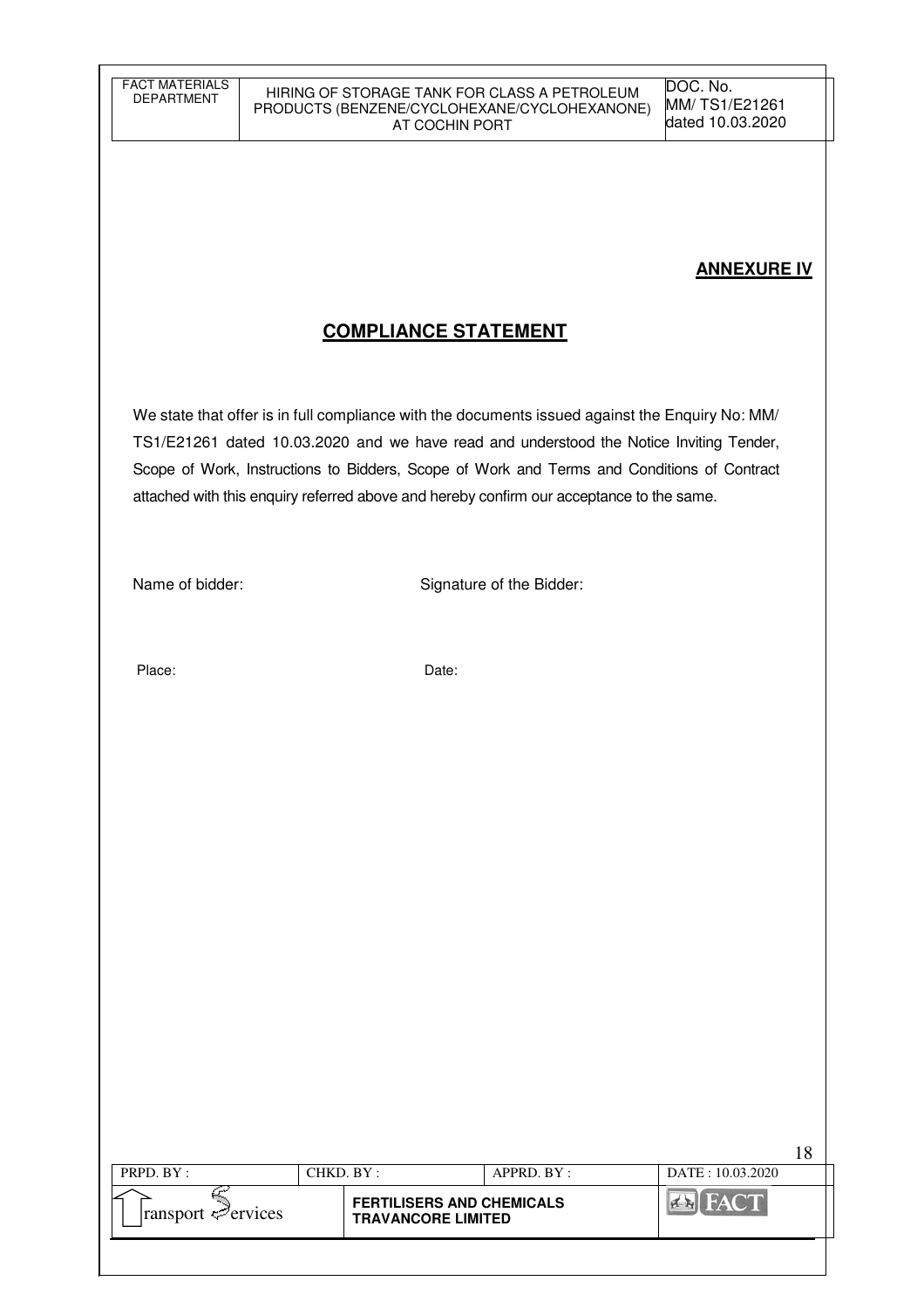DOC. No. MM/ TS1/E21261 dated 10.03.2020

### **ANNEXURE – V**

19

# **SPECIAL TERMS AND CONDITIONS**

### **1.0 DEFINITIONS**

**"FACT"** shall mean the Fertilisers and Chemicals Travancore Limited, with registered office at Udyogamandal, Cochin and its operating Divisions viz. Udyogamandal Division, Petrochemical Division and Cochin Division.

**"Contractor"** shall mean the Company/ partnership/firm/individual with whom the contract is finalised by FACT for hiring of storage tanks.

**2.0** Period of Contract: Two years from the date of commencement of contract as per LOI/Work Order.

### **3.0 Storage Facility**

**A basic storage capacity between 4500KL to 5000 KL/month shall be provided, in one or more safe storage tanks** 

#### . **4.0 Security Deposit**

- **4.1** The contractor shall remit 5% of the contract value for the basic storage capacity, for the period of 2 years, as interest free security deposit or furnish a Bank guarantee from a Nationalised/Scheduled Bank in the format prescribed by FACT (Annexure-VIII) for equivalent amount within 15 days of award of Letter of Intent or contract, whichever is earlier. The Bank Guarantee shall be valid till the expiry of the contract with a claim period of six months thereafter.
- **4.2** The EMD remitted by the contractor can be adjusted towards security deposit, if so desired by the vendor. EMD shall be returned only on remittance of requisite security deposit.
- **4.3** The security deposit shall not be released until the work as per the contract is satisfactorily completed and accepted and final bills paid. Any amount due from the contractor to FACT shall be deducted from the security deposit without prejudice to FACT's right to claim balance amount, if any, from the contractor.
- **4.4** The violation of any of the terms and conditions of contract by the contractor shall entail forfeiture of the security deposit and disqualification from further work with FACT without prejudice to FACT's right to avail of other remedies.

### **5.0 Scope of Work:**

**5.1** The contractor shall receive benzene/cyclohexane/anone from the ship to the storage tanks(s) at his terminal, safely store the material and deliver the same to tanker lorries arranged and duly authorised by FACT, by making use of the contractor's own pumping facilities, loading and unloading facilities, pipelines and workers. The

| PRPD. BY:                               | $CHKD$ $BY$ : |                                                               | APPRD. BY: | $DATA + 10.03.2020$ |
|-----------------------------------------|---------------|---------------------------------------------------------------|------------|---------------------|
| $\lvert$ ransport $\mathcal{L}$ ervices |               | <b>FERTILISERS AND CHEMICALS</b><br><b>TRAVANCORE LIMITED</b> |            | <b>EVA</b>          |
|                                         |               |                                                               |            |                     |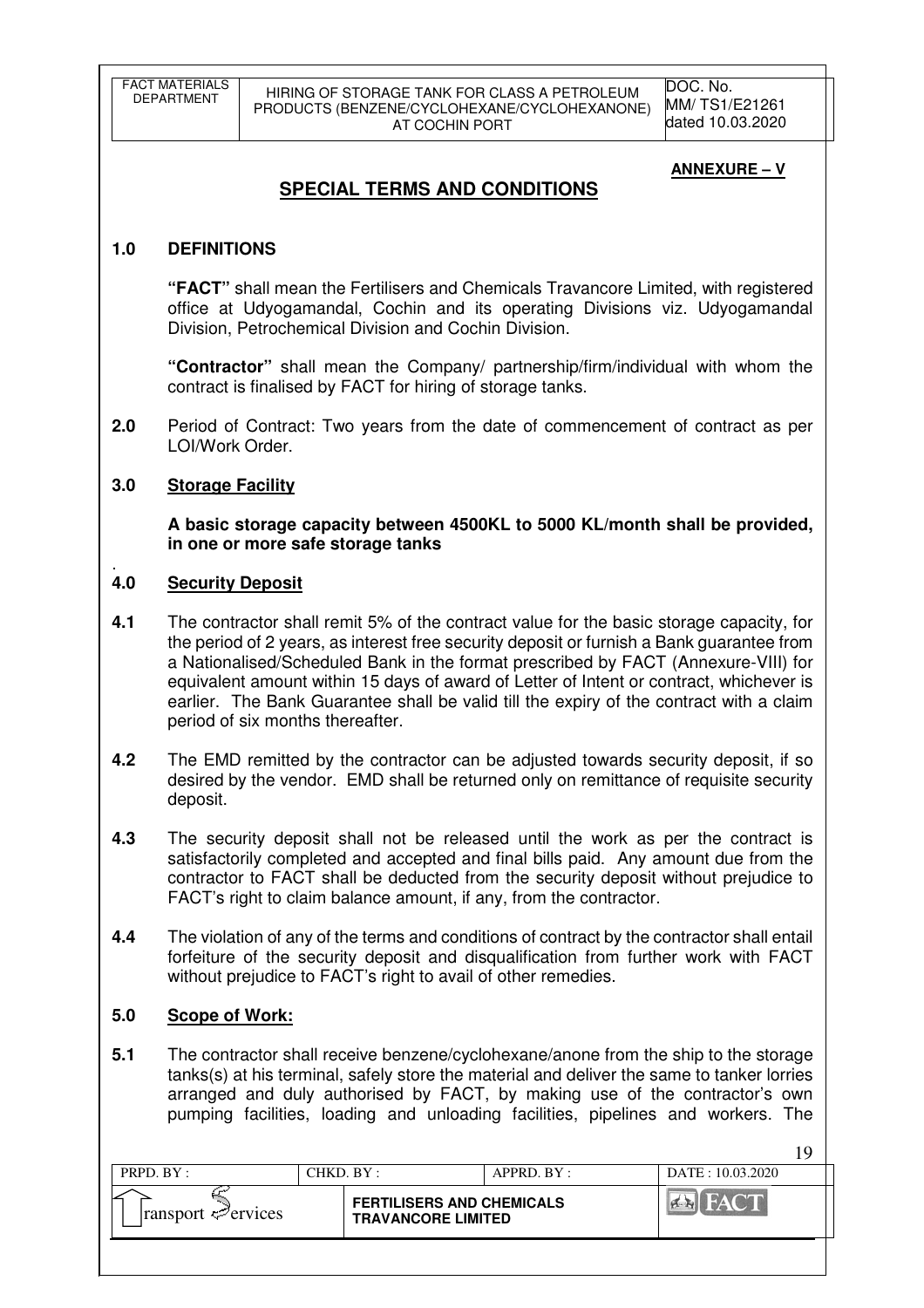| FACT MATERIALS    | HIRING OF STORAGE TANK FOR CLASS A PETROLEUM | DOC. No.         |
|-------------------|----------------------------------------------|------------------|
| <b>DEPARTMENT</b> | PRODUCTS (BENZENE/CYCLOHEXANE/CYCLOHEXANONE) | MM/TS1/E21261    |
|                   | AT COCHIN PORT                               | dated 10.03.2020 |

contractor shall arrange weighment of tanker lorries in the presence of FACT representative/ FACT's surveyor on weighbridges having valid certification from the legal Metrology department.

- **5.2** The contractor shall not only ensure that the certificate issued by The Legal Metrology Centre is valid and current but shall also be responsible for the accuracy of the weighbridge. Merely holding a valid certificate as above shall not absolve the contractor's responsibility of ensuring accurate weighment. In case of disparity in weighment between loading and unloading point and if it is found that the reasons for disparity in weighment is not attributable to FACT, the contractor shall immediately arrange to recalibrate the weighbridge at the loading point irrespective of the currency of the calibration certificate. In case of the disparity in weighment remaining unsettled, the value of the material short received at FACT, shall be recovered from the contractor's bills.
- **5.3** The contractor shall ensure that during the contract period, the tanks and connected facilities are clean, fully fit and satisfying all the statutory, legal and safety requirements to receive, store and handle benzene/cyclohexane/anone. The contractor will be the custodian and fully responsible for the materials entrusted to them. The contractor shall ensure that trained people are deployed for the handling operations at their terminal.
- **5.4** The contractor shall keep the terminal open for receipt / delivery of material throughout the contract period. Material from ship shall be received at any time during day and night, whenever the ship is ready for discharge.

FACT shall give at least 2 days' notice on expected arrival date of ships. Any loss incurred by FACT on account of the contractor's failure to receive cargo on arrival shall be to the contractor's account.

- **5.5** Loading into tanker lorries shall be normally from 8 AM to 8 PM on Port working days. However, if required by FACT, unloading / loading on holidays and night shall also be facilitated by the contractor.
- **5.6** Security and safety of the material while in the tanks, during loading / unloading operations and in the loaded tankers, until the loaded tankers have left the premises of the tank terminal- shall be the contractor's responsibility. In the event of any leak occurring during loading or after loading of tankers is completed, the contractor shall immediately stop pumping and arrange to transfer the material back into the storage tank from the leaking tankers then and there itself.
- **5.7** All operations of receipt of material in the tanks and delivery to tanker lorries shall be undertaken by the contractor under the supervision of the authorised surveyors of FACT. The contractor shall maintain record of receipts and despatches to enable FACT to know the stock/despatches at any time.

### **6.0 Duties, Taxes etc.**

**6.1** Duties, taxes and levies if any and insurance coverage for the tanks and installations shall be borne by the contractor. Duties, taxes and levies if any and insurance cover

| PRPD. BY:                               | CHKD. BY: |                                                               | APPRD. BY: | $DATA = 10.03.2020$ |
|-----------------------------------------|-----------|---------------------------------------------------------------|------------|---------------------|
| $\lvert$ ransport $\mathcal{P}$ ervices |           | <b>FERTILISERS AND CHEMICALS</b><br><b>TRAVANCORE LIMITED</b> |            | <b>FACT</b>         |
|                                         |           |                                                               |            |                     |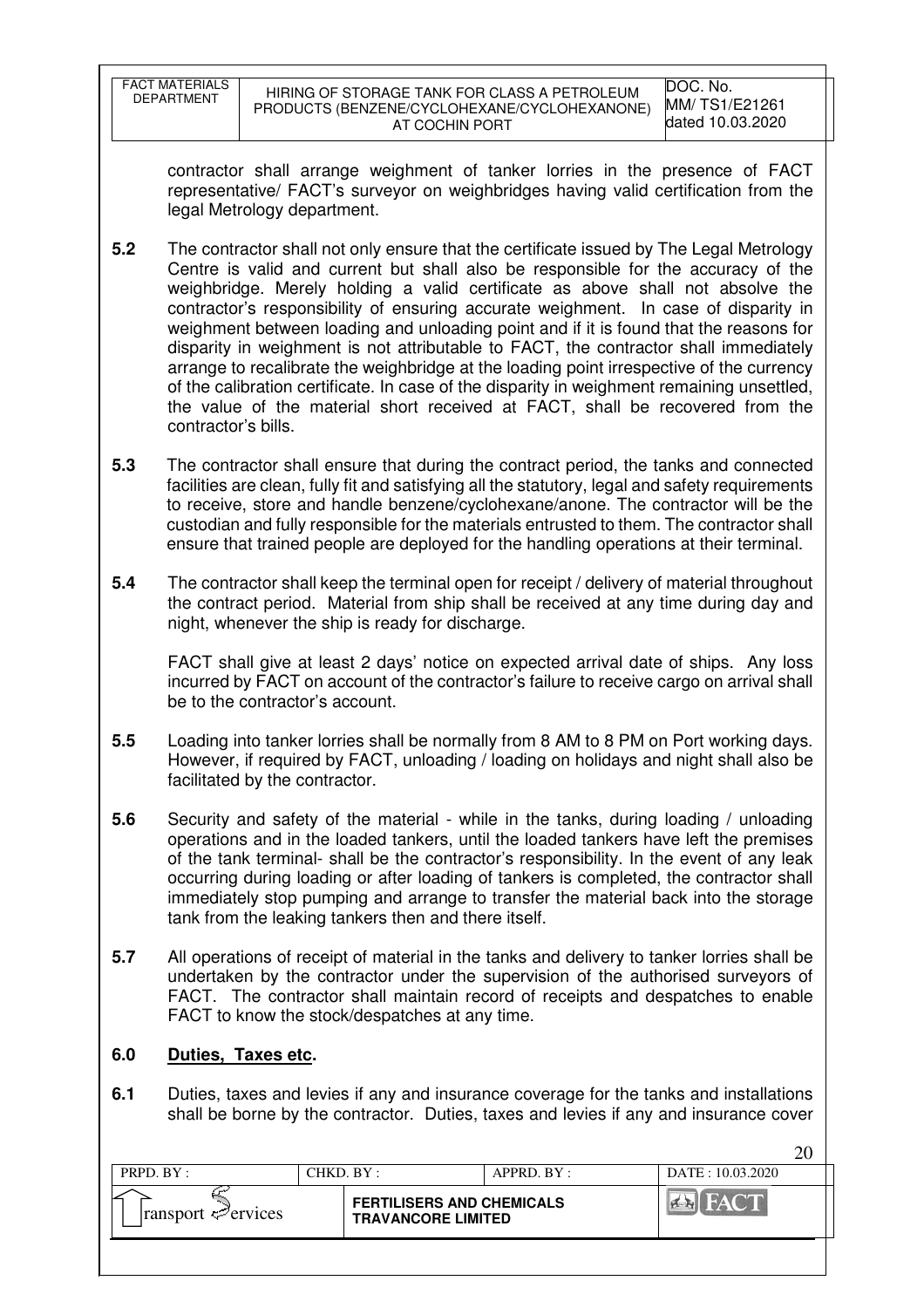| <b>FACT MATERIALS</b><br><b>DEPARTMENT</b> | HIRING OF STORAGE TANK FOR CLASS A PETROLEUM<br>PRODUCTS (BENZENE/CYCLOHEXANE/CYCLOHEXANONE)<br>AT COCHIN PORT | DOC. No.<br>MM/ TS1/E21261<br>dated 10.03.2020 |
|--------------------------------------------|----------------------------------------------------------------------------------------------------------------|------------------------------------------------|
|                                            |                                                                                                                |                                                |

for the material, shall be borne by FACT. GST extra as applicable on the hire charges shall be borne by FACT.

- **6.2** Hire charges shall be firm during the contract period. No escalations shall be given on the same.
- **6.3** The contractor shall furnish details regarding any ban / suspension of the activities, at any point of time till completion of the contract, by Cochin port trust or any other agencies for receiving, storing and handling of Benzene/Cyclohexane/Anone (Class A petroleum products) by the contractor or in the installation owned/ operated by the contractor. In such cases, timely clearance of the ban / suspension for the uninterrupted availability of the storage facility shall be the responsibility of the contractor. The contractor shall also be responsible for any loss or damages to FACT due to the contractor's failure/delay in receiving the cargo, demurrage etc. on account of the above.

# **7.0 Hire charges**

- **7.1** The hire charges payable shall be on monthly basis. The hire charge for a month shall be for the basic storage capacity, if the quantity stored is less than or equal to the same.
- **7.2** If so required, FACT shall have the option to avail additional capacity up to 6800 KL (inclusive of the basic storage capacity)**.** The hire charges for the additional storage capacity, in excess of basic storage capacity, shall be applicable only if availed by FACT and shall be computed on a weekly basis for the maximum quantity stored during the week.
- **7.3** The maximum quantity stored shall be as per the records maintained by the contractor duly certified by the authorised surveyor of FACT as per Cl.5.7.
- **8.0** Neither FACT nor the contractor shall transfer, assign or sublet the hired tanks without mutual consent. However, when tank(s) are not required by FACT, the contractor may use the tank(s) with the consent of FACT. No hire charges shall be paid by FACT for such period. In such cases, the tank(s) shall be made available for FACT's use within one week of intimation from FACT.

### **9.0 Payment .**

 Payment shall be effected, on presentation of the bills to the Dy. General Manager (Fin)-Bills duly certified by the authorised person specified in the special conditions attached. Final settlement of contractors bill shall be made after deduction of (1) amounts due from them to FACT on account of shortage / damages / loss to the goods entrusted to them, (2) statutory levies such as PF liability, Income Tax etc. if any and (3) any other amount due from the contractor for any other reason. If the amount due from the contractor is more than the amount due to the contractor, the contractor shall arrange to pay FACT the difference without delay. TDS @ 2% will be deducted on payment made to the supplier of taxable goods or services as per statute in force.

| PRPD. BY:                       | CHKD. BY:                                                     | $APPRD$ $BY$ : | $DATA + 10.03.2020$ |  |
|---------------------------------|---------------------------------------------------------------|----------------|---------------------|--|
| $\lvert$ ransport $\ll$ ervices | <b>FERTILISERS AND CHEMICALS</b><br><b>TRAVANCORE LIMITED</b> |                |                     |  |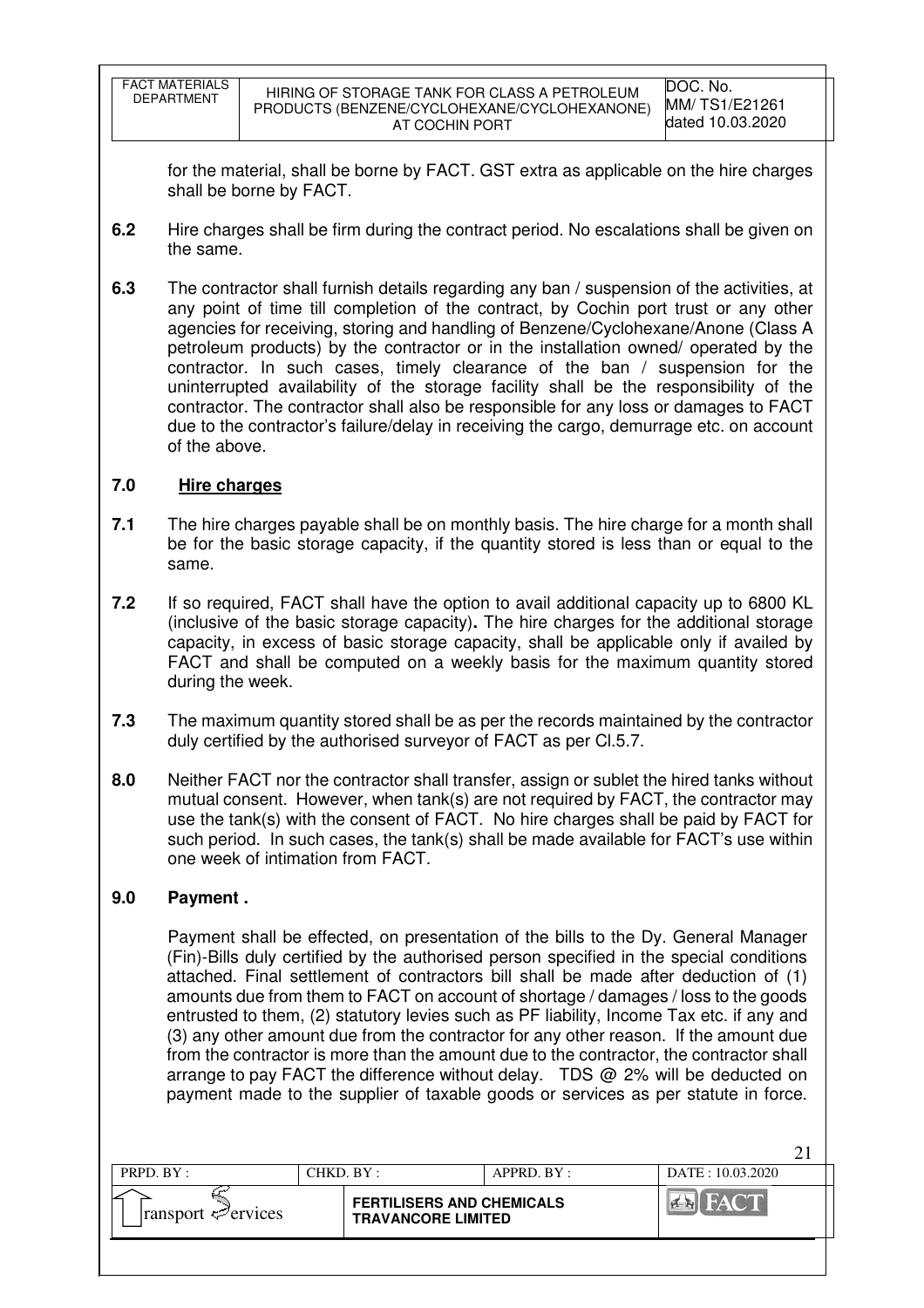FACT MATERIALS<br>DEPARTMENT

 $22$ 

- **10.0** Neither FACT nor the contractor shall be considered in default in performance of their obligations so long as the performance is prevented or delayed because of force majeure viz., strikes, war hostilities, revolution, civil commotion, epidemic, accidents, fire, wind flood or because of any law and order proclamation, regulation or ordinance of governments or sub divisions thereof, or because of any act of God or nature. Notification of circumstances of force majeure shall be intimated in writing within 7 days of its occurrence.
- 11.0 FACT reserves the right to terminate or cancel this work order in whole or in part with written notice to the contractor.
- 12.0 If the contractor (tank owner) fails to receive cargo at the guaranteed discharge rate, any demurrage incurred by FACT, on account of the contractors failure to receive cargo at the guaranteed discharge rate, will be recovered from the contractor.
- 13.0 The Contractor shall obtain at his cost all permits, license and other authorization, as required for his work, from Govt. authorities. The Contractor shall maintain proper records & registers as required by the concerned statutes and submit them to FACT as and when required.

 Proper records of payment of wages to workers/labourers/crew etc. engaged in the work shall be maintained by the Contractor and produced for inspection when required by FACT.

 The Contractor shall be responsible for all payments to his workmen including Employees State Insurance and Provident Fund benefits etc., if any, i.e. FACT shall not make any payments to the Contractor other than the rates agreed for the work. All extra payments, if any, to be made to the Contractor's workmen during the course of contract period shall be borne entirely by the Contractor.

 In case the Contractor fails to discharge his statutory obligations leading to a situation wherein FACT is to incur any expenditure/loss in their capacity as the Principal Employer such expenditure/loss shall be realised from the Contractor.

### **14.0 Applicable Law & Settlement of Disputes**:

This contract shall be subject to and shall in all respects be governed by Indian law.

 If any dispute(s) arises out of or in connection with this contract, or in respect of any defined legal relationship associated therewith or derived therefrom, the parties agree to submit the disputes to arbitration under the ICADR (International Centre for Alternative Dispute Resolution) Arbitration Rules 1996. The authority to appoint the Arbitrator shall be the International Centre for Alternative Dispute Resolution. The number of Arbitrator shall be one and the language of the arbitration proceedings shall be English. The place of arbitration proceedings shall be Ernakulam in Kerala.

| <b>FERTILISERS AND CHEMICALS</b><br>ransport $\mathcal{P}$ ervices<br><b>TRAVANCORE LIMITED</b> | PRPD. BY: | $CHKD$ . $BY:$ | $APPRD$ $BY:$ | $DATA = 10.03.2020$ |
|-------------------------------------------------------------------------------------------------|-----------|----------------|---------------|---------------------|
|                                                                                                 |           |                |               |                     |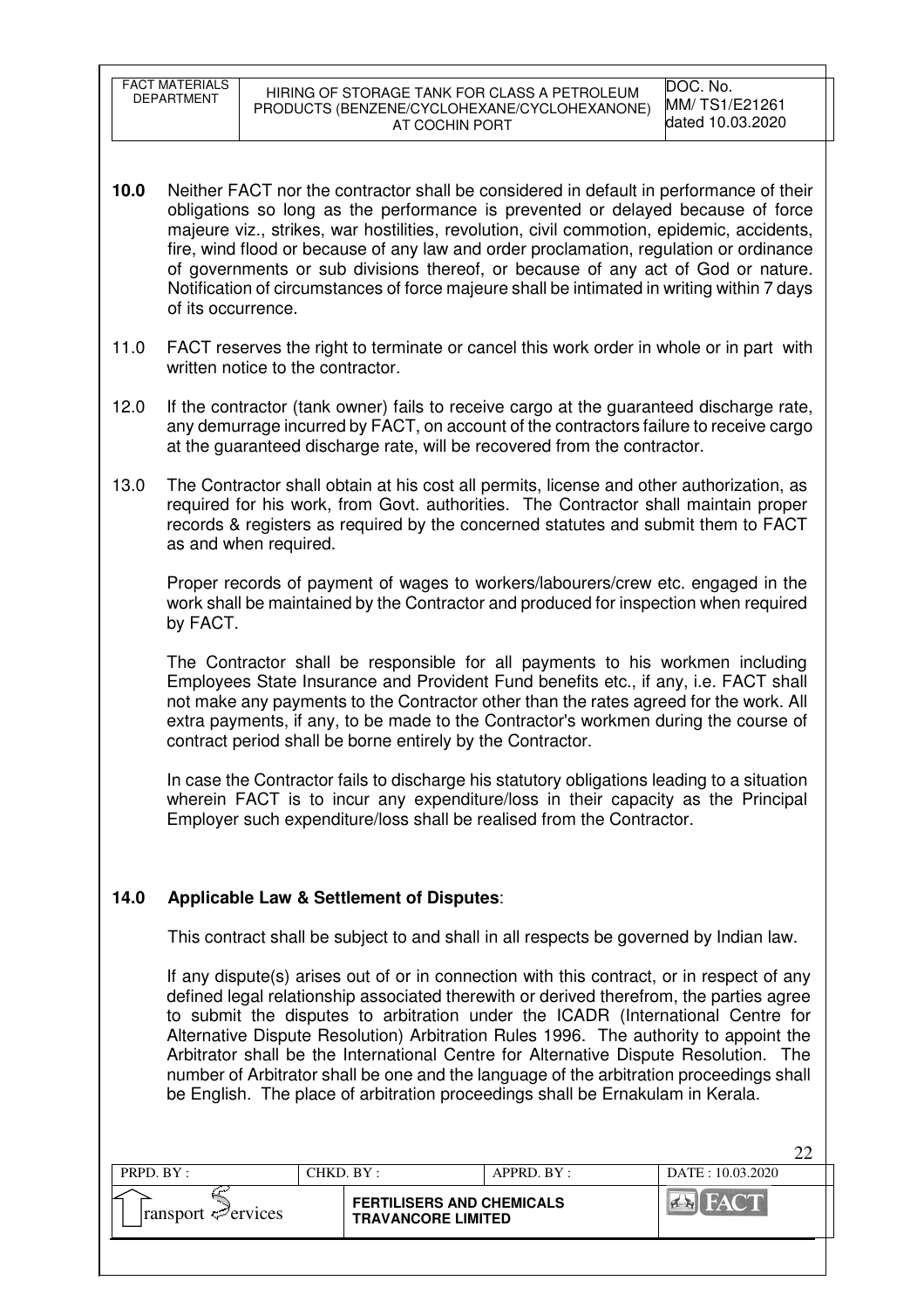| <b>FACT MATERIALS</b> | HIRING OF STORAGE TANK FOR CLASS A PETROLEUM | DOC. No.         |
|-----------------------|----------------------------------------------|------------------|
| <b>DEPARTMENT</b>     | PRODUCTS (BENZENE/CYCLOHEXANE/CYCLOHEXANONE) | MM/TS1/E21261    |
|                       | AT COCHIN PORT                               | dated 10.03.2020 |
|                       |                                              |                  |

 Any legal proceedings relating to this contract shall be limited to courts of law under the jurisdiction of the Kerala High Court at Ernakulam.

### **15.0 FRAUD PREVENTION POLICY OF FACT:**

 FACT a Central Public Sector Undertaking (PSU) follows Corporate Governance principles proactively and has formulated a Fraud Prevention Policy. Details of Fraud Prevention Policy of FACT-2012 can be viewed in FACT's Website www.fact.co.in. Contractors shall make themselves aware and also ensure compliance of the same.

- 16. The contract can be terminated by FACT with one month's notice at any time during the pendency of the contract.
- 17. **Contract Administration:** This contract will be administered and executed by the Asst. General Manager (Production) Offsite or any officer authorised by him

|                                         |            |                                                               |                  |                  | ົາ |
|-----------------------------------------|------------|---------------------------------------------------------------|------------------|------------------|----|
| PRPD. BY:                               | CHKD. BY : |                                                               | $APPRD$ . $BY$ : | DATE: 10.03.2020 |    |
| $\lvert$ ransport $\mathcal{P}$ ervices |            | <b>FERTILISERS AND CHEMICALS</b><br><b>TRAVANCORE LIMITED</b> |                  |                  |    |
|                                         |            |                                                               |                  |                  |    |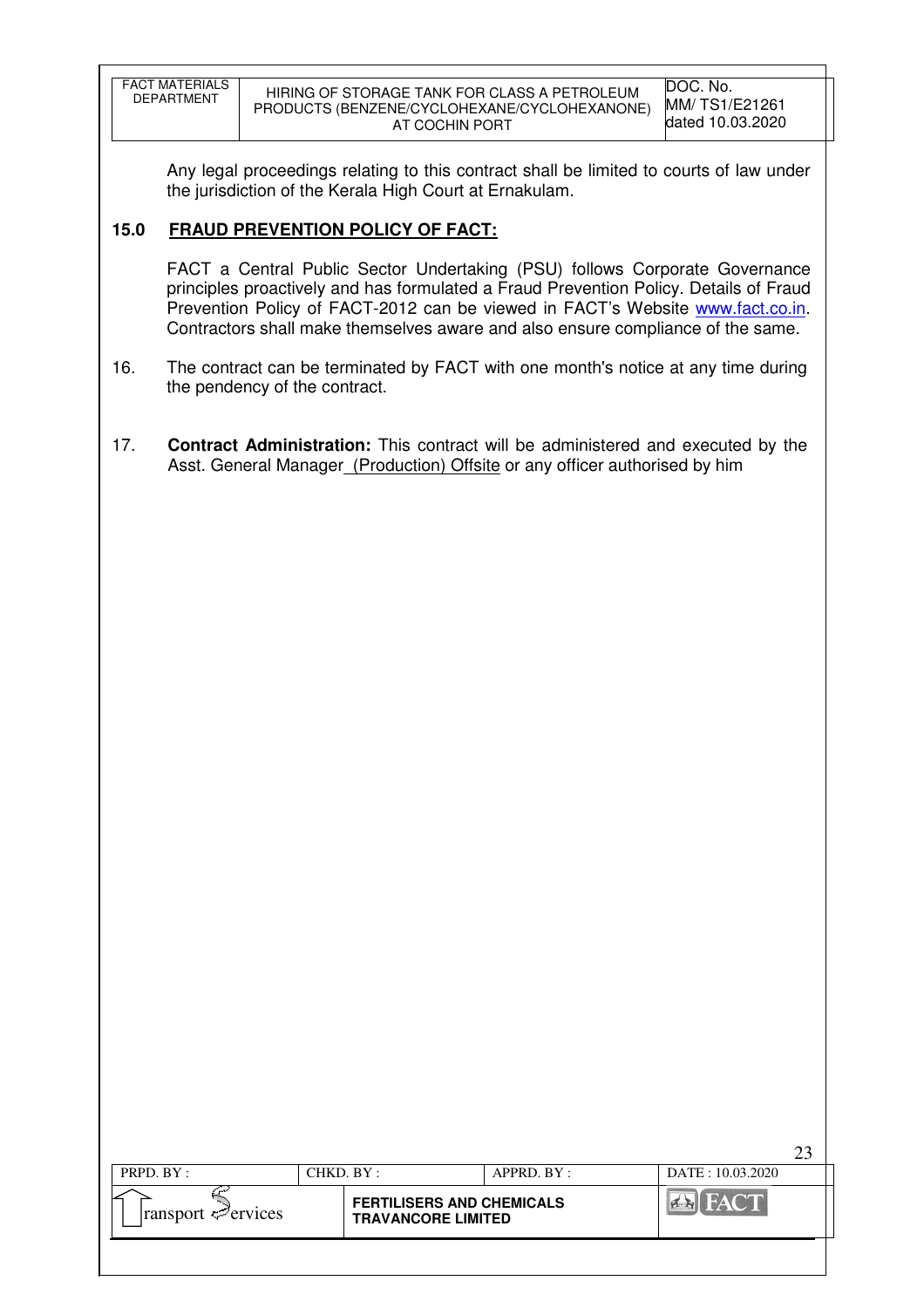| <b>FACT MATERIALS</b><br><b>DEPARTMENT</b>                                                                                                                         |                                | HIRING OF STORAGE TANK FOR CLASS A PETROLEUM<br>PRODUCTS (BENZENE/CYCLOHEXANE/CYCLOHEXANONE)<br>AT COCHIN PORT                                                                   |                                                                                                          | DOC. No.<br>MM/TS1/E21261<br>dated 10.03.2020 |    |  |
|--------------------------------------------------------------------------------------------------------------------------------------------------------------------|--------------------------------|----------------------------------------------------------------------------------------------------------------------------------------------------------------------------------|----------------------------------------------------------------------------------------------------------|-----------------------------------------------|----|--|
|                                                                                                                                                                    |                                |                                                                                                                                                                                  |                                                                                                          | <b>ANNEXURE-VI</b>                            |    |  |
|                                                                                                                                                                    |                                | UN-PRICED COPY OF PRICE BID                                                                                                                                                      |                                                                                                          |                                               |    |  |
|                                                                                                                                                                    |                                | (Important: Please do not indicate any rates in this format. Only indicate "Quoted" under each blank column)                                                                     |                                                                                                          |                                               |    |  |
| From                                                                                                                                                               |                                | To                                                                                                                                                                               |                                                                                                          |                                               |    |  |
|                                                                                                                                                                    |                                | UDL - 683 501                                                                                                                                                                    | ASST. GENERAL MANAGER [MATERIALS]-TS,<br>CENTRALISED MATERIALS DEPT,<br>FACT PD ADMINISTRATION BUILDING, |                                               |    |  |
| Dear Sirs,                                                                                                                                                         |                                |                                                                                                                                                                                  |                                                                                                          |                                               |    |  |
| Sub:<br>Ref:                                                                                                                                                       |                                | Hiring of storage tank for class A petroleum product (Benzene/Cyclohexane/Anone) at cochin port.<br>Enquiry No. MM/TS1/ E21261 dated 10.03.2020                                  |                                                                                                          |                                               |    |  |
|                                                                                                                                                                    |                                | With reference to the above enquiry, we quote our lowest rate for hiring of storage tank for class A<br>petroleum product (Benzene/Cyclohexane/Anone) at cochin port as follows: |                                                                                                          |                                               |    |  |
|                                                                                                                                                                    | Description                    | Indicate Quoted "Do not quote<br>rate in this in column".                                                                                                                        |                                                                                                          |                                               |    |  |
|                                                                                                                                                                    | Rate (Rs.) per KL per month of |                                                                                                                                                                                  |                                                                                                          |                                               |    |  |
|                                                                                                                                                                    |                                | Benzene/Cyclohexane/Anone (Excluding GST)                                                                                                                                        |                                                                                                          |                                               |    |  |
|                                                                                                                                                                    |                                | GST shall be extra as applicable based on statutory notifications.                                                                                                               |                                                                                                          |                                               |    |  |
| We have read and understood the Enquiry Notice, Instructions to Bidders and Terms and Conditions of this<br>Enquiry and hereby confirm our acceptance to the same. |                                |                                                                                                                                                                                  |                                                                                                          |                                               |    |  |
|                                                                                                                                                                    |                                | Signature of the Bidder                                                                                                                                                          |                                                                                                          |                                               |    |  |
| Date:                                                                                                                                                              | Place:                         | Name of the Bidder                                                                                                                                                               |                                                                                                          | (Seal)                                        |    |  |
|                                                                                                                                                                    |                                |                                                                                                                                                                                  |                                                                                                          |                                               |    |  |
|                                                                                                                                                                    |                                |                                                                                                                                                                                  |                                                                                                          |                                               |    |  |
|                                                                                                                                                                    |                                |                                                                                                                                                                                  |                                                                                                          |                                               |    |  |
|                                                                                                                                                                    |                                |                                                                                                                                                                                  |                                                                                                          |                                               |    |  |
|                                                                                                                                                                    |                                |                                                                                                                                                                                  |                                                                                                          |                                               |    |  |
|                                                                                                                                                                    |                                |                                                                                                                                                                                  |                                                                                                          |                                               |    |  |
|                                                                                                                                                                    |                                |                                                                                                                                                                                  |                                                                                                          |                                               |    |  |
|                                                                                                                                                                    |                                |                                                                                                                                                                                  |                                                                                                          |                                               | 24 |  |
| PRPD. BY:                                                                                                                                                          | CHKD. BY:                      | APPRD. BY :                                                                                                                                                                      |                                                                                                          | DATE: 10.03.2020                              |    |  |
| ransport Pervices                                                                                                                                                  |                                | <b>FERTILISERS AND CHEMICALS</b><br><b>TRAVANCORE LIMITED</b>                                                                                                                    |                                                                                                          |                                               |    |  |
|                                                                                                                                                                    |                                |                                                                                                                                                                                  |                                                                                                          |                                               |    |  |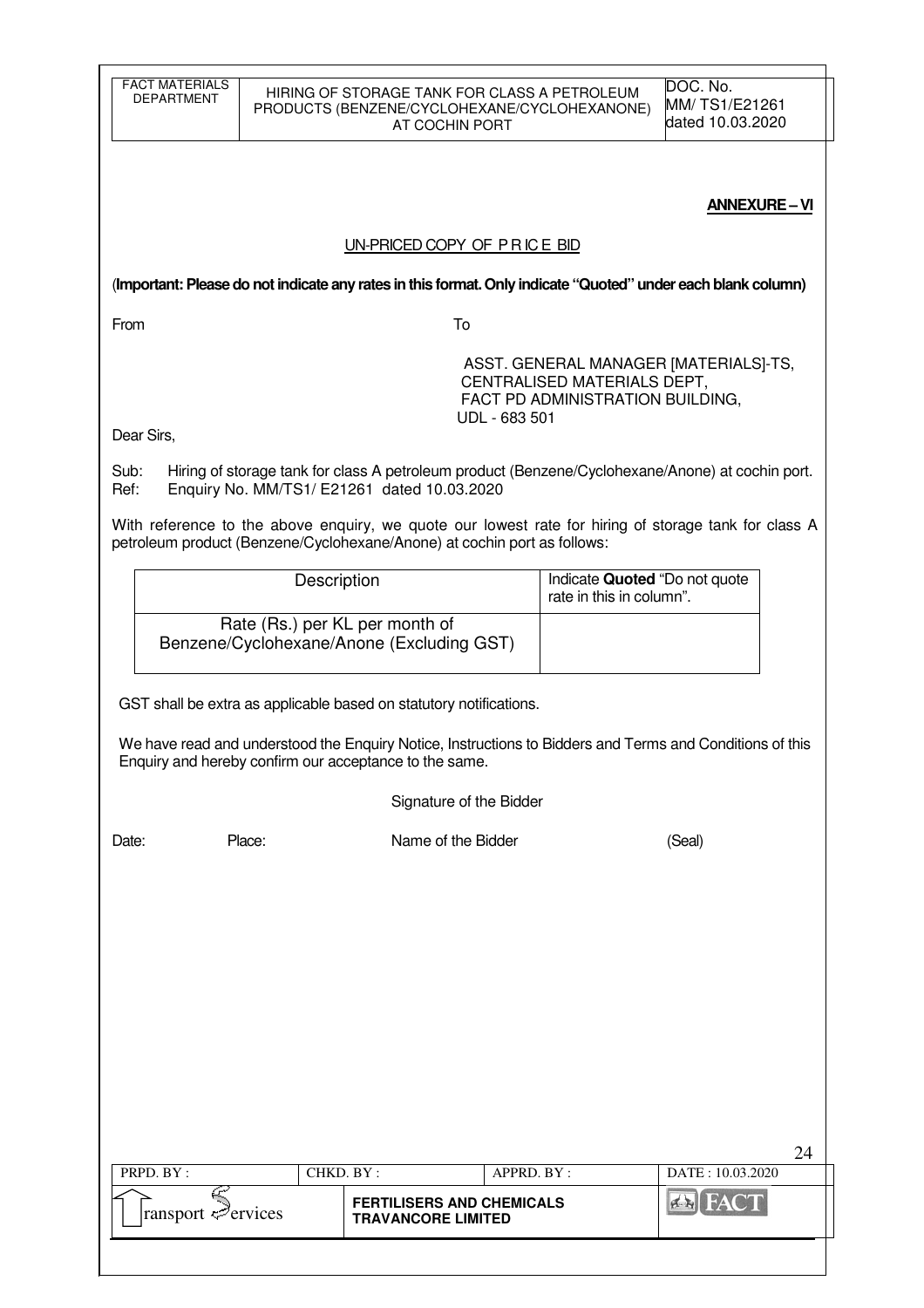| <b>FACT MATERIALS</b><br><b>DEPARTMENT</b>             |           | AT COCHIN PORT                   | HIRING OF STORAGE TANK FOR CLASS A PETROLEUM<br>PRODUCTS (BENZENE/CYCLOHEXANE/CYCLOHEXANONE)  | DOC. No.<br>MM/TS1/E21261<br>dated 10.03.2020 |
|--------------------------------------------------------|-----------|----------------------------------|-----------------------------------------------------------------------------------------------|-----------------------------------------------|
|                                                        |           |                                  |                                                                                               |                                               |
|                                                        |           |                                  |                                                                                               | <b>ANNEXURE-VII</b>                           |
|                                                        |           | <b>PRICE BID (PART-B)</b>        |                                                                                               |                                               |
|                                                        |           |                                  |                                                                                               |                                               |
|                                                        |           |                                  | Please visit <b>https://eprocure.gov.in</b> and search using the tender ID under FACT Tenders |                                               |
|                                                        |           |                                  | to see the Price Bid (BOQ- EXCEL SHEET).                                                      |                                               |
|                                                        |           |                                  |                                                                                               |                                               |
|                                                        |           |                                  |                                                                                               |                                               |
|                                                        |           |                                  |                                                                                               |                                               |
|                                                        |           |                                  |                                                                                               |                                               |
|                                                        |           |                                  |                                                                                               |                                               |
|                                                        |           |                                  |                                                                                               |                                               |
|                                                        |           |                                  |                                                                                               |                                               |
|                                                        |           |                                  |                                                                                               |                                               |
|                                                        |           |                                  |                                                                                               |                                               |
|                                                        |           |                                  |                                                                                               | 25                                            |
| PRPD. BY:                                              | CHKD. BY: | <b>FERTILISERS AND CHEMICALS</b> | APPRD. BY:                                                                                    | DATE: 10.03.2020<br><b>EX</b> FACT            |
| $\sum_{\text{transport}} \mathcal{E}_{\text{ervices}}$ |           | <b>TRAVANCORE LIMITED</b>        |                                                                                               |                                               |
|                                                        |           |                                  |                                                                                               |                                               |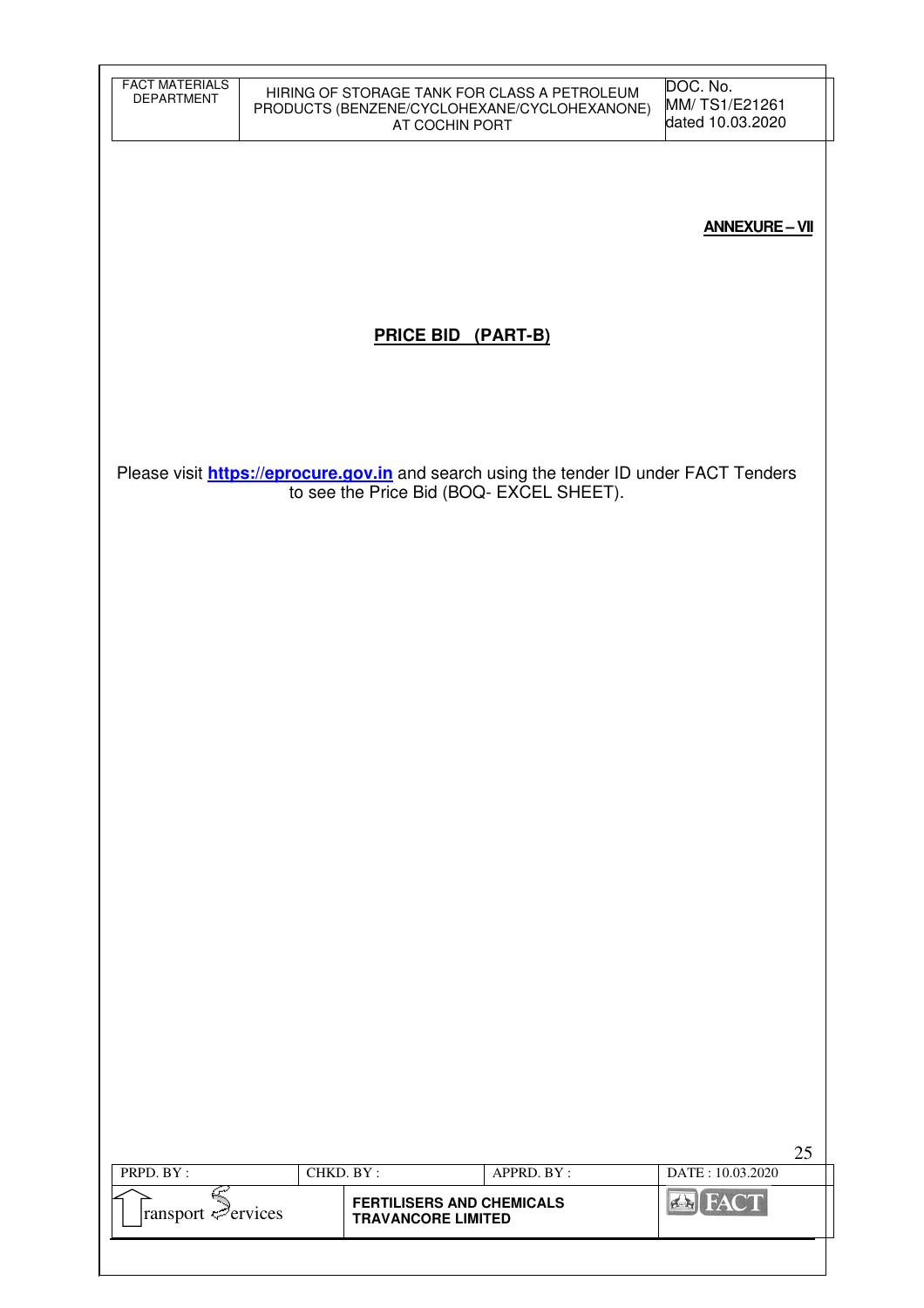FACT MATERIALS

#### HIRING OF STORAGE TANK FOR CLASS A PETROLEUM PRODUCTS (BENZENE/CYCLOHEXANE/CYCLOHEXANONE) AT COCHIN PORT

DOC. No. MM/ TS1/E21261 dated 10.03.2020

#### **ANNEXURE-VIII**

#### PROFORMA OF BANK GUARANTEE FOR FURNISHING SECURITY DEPOSIT

#### (TO BE OBTAINED FROM A INDIAN NATIONALISED/SCHEDULED BANK ON STAMP PAPER OF APPROPRIATE VALUE)

The Fertilisers and Chemicals Travancore Ltd., Udyogamandal Cochin-683 501.

Whereas FACT , Udyogamandal P.O., Kerala (hereinafter called referred to as the Company) has placed a work order no. ............... dated ............ with M/S.........................(hereinafter called the Contractor) for the work of .......................and whereas it is one of the conditions of the said work order that the Contractor shall either remit a sum of Rs.............. (Rupees..........................only) or furnish a Bank Guarantee for Rs............ (Rupees...........................only) as security deposit for the due fulfillment of the said work order by the said Contractor.

In consideration of the Company having agreed to accept a Bank Guarantee from us towards such security deposit in lieu of the cash deposit in accordance with the terms and conditions of the above work order, we................. the Bank (hereinafter referred to as the Bank) do hereby undertake to pay the Company merely on demand any sum or sums from time to time demanded by the Company up to a maximum of Rs................. (Rupees.......................only) being the amount of the security deposit against any loss or damage caused to or suffered by or would be caused to or suffered by the Company by reason of any breach by the said Contractor of any of the terms and conditions contained in the said work order.

We, the said Bank, do hereby undertake to pay the amount so demanded by the Company without any demur merely on a demand from the Company stating that the amount claimed is due by way of loss or damage caused to or suffered or would be caused to or suffered by the Company by reason of breach by the said Contractor of any of the terms and conditions contained in the said contract. Any such demand made on the Bank shall be conclusive as regards the amount due and payable by the Bank under this guarantee.

We undertake to pay to the Company any money so demanded not withstanding any dispute or disputes raised by the said Contractor in any suit or proceeding pending before any court or Tribunal relating thereto our liability under this present being absolute and unequivocal.

The payment so made by us under this Guarantee shall be a valid discharge of our liability for payment thereunder and the said Contractor shall have no claim against us for making such payment.

We.......................... further agree that the guarantee herein contained shall remain in full force and effect during the period that would be take for the performance of the said contract and that it shall continue to be enforceable till all the dues of the Company under or by virtue of the said contract have been fully paid and its claim satisfied or discharged or till the Company certifies that the terms and conditions of the said contract have been fully and properly carried out by the said contractor and accordingly discharges this guarantee.

We............................. further agree with the said company that they shall have the fullest liberty without our consent and without affecting in any manner our obligations hereunder to vary any of the terms and conditions of the said contract or to extend time of performance by the said Contractor or to postpone for any time and from time to time any of the powers exercisable by it against the said

| PRPD. BY:                               | CHKD. BY: |                                                               | APPRD. BY: | DATA: 10.03.2020 |
|-----------------------------------------|-----------|---------------------------------------------------------------|------------|------------------|
| $\lvert$ ransport $\mathcal{P}$ ervices |           | <b>FERTILISERS AND CHEMICALS</b><br><b>TRAVANCORE LIMITED</b> |            |                  |
|                                         |           |                                                               |            |                  |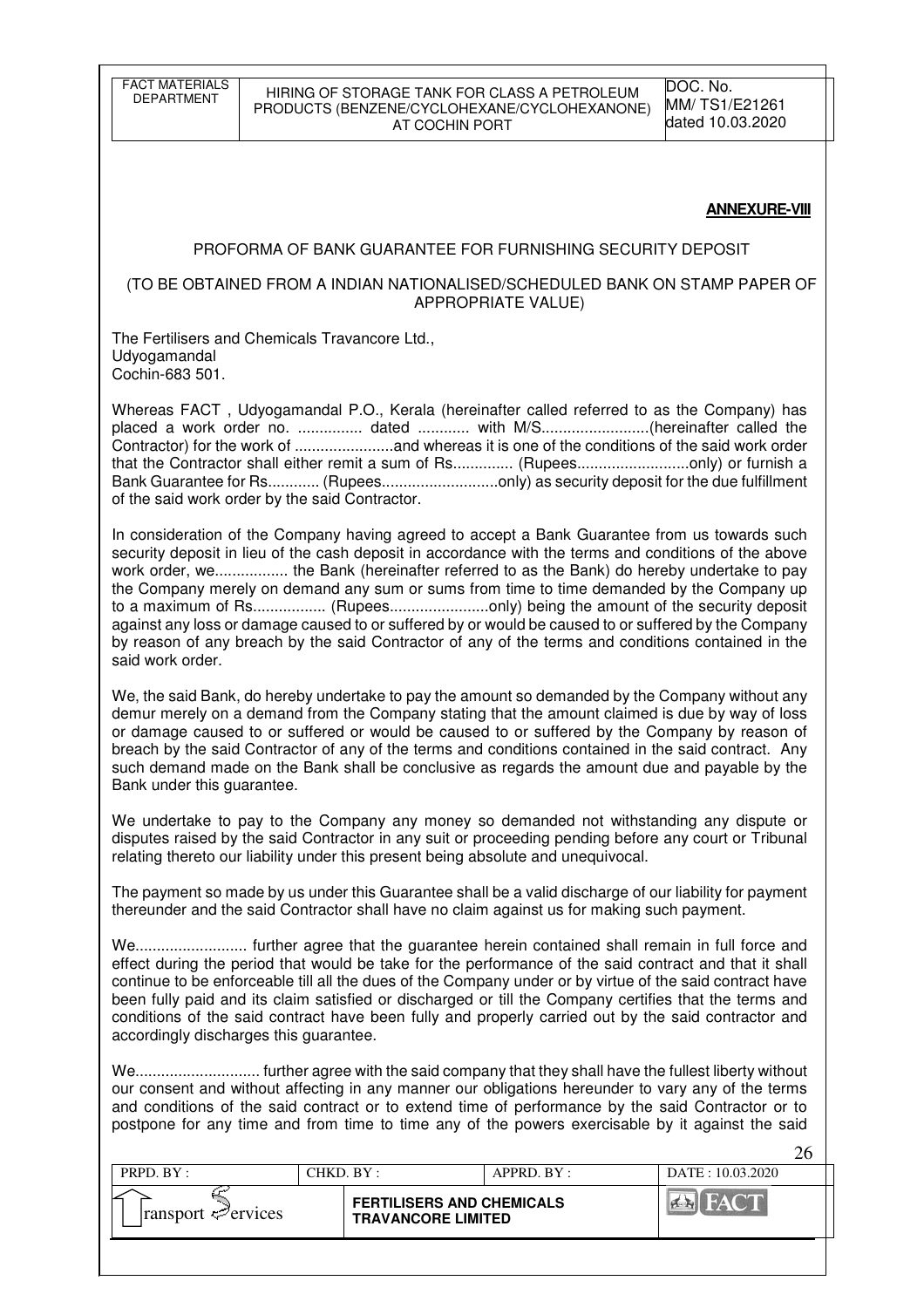| <b>FACT MATERIALS</b><br><b>DEPARTMENT</b>                                                                                                                                                                                                                                                                                                                                                                   |                                                                                                                                                                                                                                                                                                                                                                                                                                                                                                   | HIRING OF STORAGE TANK FOR CLASS A PETROLEUM<br>PRODUCTS (BENZENE/CYCLOHEXANE/CYCLOHEXANONE)<br>AT COCHIN PORT                                                                                                                                                                                                                                                                                                                                                                                                                                                                                                                                     | DOC. No.<br>MM/TS1/E21261<br>dated 10.03.2020 |  |  |  |  |
|--------------------------------------------------------------------------------------------------------------------------------------------------------------------------------------------------------------------------------------------------------------------------------------------------------------------------------------------------------------------------------------------------------------|---------------------------------------------------------------------------------------------------------------------------------------------------------------------------------------------------------------------------------------------------------------------------------------------------------------------------------------------------------------------------------------------------------------------------------------------------------------------------------------------------|----------------------------------------------------------------------------------------------------------------------------------------------------------------------------------------------------------------------------------------------------------------------------------------------------------------------------------------------------------------------------------------------------------------------------------------------------------------------------------------------------------------------------------------------------------------------------------------------------------------------------------------------------|-----------------------------------------------|--|--|--|--|
| have the effect of so relieving us.                                                                                                                                                                                                                                                                                                                                                                          |                                                                                                                                                                                                                                                                                                                                                                                                                                                                                                   | Contractor and either to enforce or forebear from enforcing any of the terms and conditions governing<br>the said contract or securities available to the Company and the said Bank shall not be released from<br>its liability under these presents by any exercise by the Company of the liberty with reference to the<br>matters aforesaid or by reason of time being given to the said Contractor or any other forbearance, act<br>or omission on the part of the Company or any indulgence by the Company to the said Contractor or<br>any other matter of thing whatsoever which under the law relating to sureties, but for this provision, |                                               |  |  |  |  |
|                                                                                                                                                                                                                                                                                                                                                                                                              | shall be available to or enforceable by such body or corporation.                                                                                                                                                                                                                                                                                                                                                                                                                                 | This guarantee shall not be affected by any change in the constitution of the Bank or the Company or<br>the said Contractor nor shall this guarantee be affected by any change in the constitution of the<br>Company or the said Contractor by absorption with any other body or corporation and this guarantee                                                                                                                                                                                                                                                                                                                                    |                                               |  |  |  |  |
| Our guarantee shall remain in force until Unless a claim or demand is made within six<br>months after the expiry of the above date, all the Company's rights under the guarantee shall be<br>deemed as waived/forfeited and we shall be relieved and discharged from all liabilities there under.<br>Notwithstanding anything contained hereinbefore, our liability under this guarantee shall be limited to |                                                                                                                                                                                                                                                                                                                                                                                                                                                                                                   |                                                                                                                                                                                                                                                                                                                                                                                                                                                                                                                                                                                                                                                    |                                               |  |  |  |  |
|                                                                                                                                                                                                                                                                                                                                                                                                              | Any notice by way of request, demand or otherwise hereunder may be sent by post to the Bank<br>addressed as aforesaid and if sent by post, it shall be deemed to have been given at the time when it<br>would be delivered in due course of post and in proving such notice when given by post, it shall be<br>sufficient to prove that the envelope containing the notice was posted and certificate signed by an<br>officer of the Company that the envelope was so posted shall be conclusive. |                                                                                                                                                                                                                                                                                                                                                                                                                                                                                                                                                                                                                                                    |                                               |  |  |  |  |
|                                                                                                                                                                                                                                                                                                                                                                                                              | situated and no other court shall have jurisdiction in the matter.                                                                                                                                                                                                                                                                                                                                                                                                                                | Disputes/differences, if any, relating to or arising out of this Bank Guarantee, shall be settled by courts<br>having jurisdiction over Udyogamandal, in Kerala State, where the registered office of the company is                                                                                                                                                                                                                                                                                                                                                                                                                               |                                               |  |  |  |  |
|                                                                                                                                                                                                                                                                                                                                                                                                              | except with the previous consent of the Company in writing.                                                                                                                                                                                                                                                                                                                                                                                                                                       |                                                                                                                                                                                                                                                                                                                                                                                                                                                                                                                                                                                                                                                    |                                               |  |  |  |  |
|                                                                                                                                                                                                                                                                                                                                                                                                              |                                                                                                                                                                                                                                                                                                                                                                                                                                                                                                   |                                                                                                                                                                                                                                                                                                                                                                                                                                                                                                                                                                                                                                                    |                                               |  |  |  |  |
|                                                                                                                                                                                                                                                                                                                                                                                                              | For (Name of Bank)                                                                                                                                                                                                                                                                                                                                                                                                                                                                                |                                                                                                                                                                                                                                                                                                                                                                                                                                                                                                                                                                                                                                                    |                                               |  |  |  |  |
|                                                                                                                                                                                                                                                                                                                                                                                                              | <b>Authorised Official</b>                                                                                                                                                                                                                                                                                                                                                                                                                                                                        |                                                                                                                                                                                                                                                                                                                                                                                                                                                                                                                                                                                                                                                    |                                               |  |  |  |  |
|                                                                                                                                                                                                                                                                                                                                                                                                              | Name                                                                                                                                                                                                                                                                                                                                                                                                                                                                                              |                                                                                                                                                                                                                                                                                                                                                                                                                                                                                                                                                                                                                                                    |                                               |  |  |  |  |
| Place:                                                                                                                                                                                                                                                                                                                                                                                                       | Designation                                                                                                                                                                                                                                                                                                                                                                                                                                                                                       |                                                                                                                                                                                                                                                                                                                                                                                                                                                                                                                                                                                                                                                    |                                               |  |  |  |  |
| Full address of the Branch issuing this guarantee:                                                                                                                                                                                                                                                                                                                                                           |                                                                                                                                                                                                                                                                                                                                                                                                                                                                                                   |                                                                                                                                                                                                                                                                                                                                                                                                                                                                                                                                                                                                                                                    |                                               |  |  |  |  |
|                                                                                                                                                                                                                                                                                                                                                                                                              |                                                                                                                                                                                                                                                                                                                                                                                                                                                                                                   |                                                                                                                                                                                                                                                                                                                                                                                                                                                                                                                                                                                                                                                    |                                               |  |  |  |  |
|                                                                                                                                                                                                                                                                                                                                                                                                              |                                                                                                                                                                                                                                                                                                                                                                                                                                                                                                   |                                                                                                                                                                                                                                                                                                                                                                                                                                                                                                                                                                                                                                                    |                                               |  |  |  |  |
|                                                                                                                                                                                                                                                                                                                                                                                                              |                                                                                                                                                                                                                                                                                                                                                                                                                                                                                                   |                                                                                                                                                                                                                                                                                                                                                                                                                                                                                                                                                                                                                                                    |                                               |  |  |  |  |
|                                                                                                                                                                                                                                                                                                                                                                                                              |                                                                                                                                                                                                                                                                                                                                                                                                                                                                                                   |                                                                                                                                                                                                                                                                                                                                                                                                                                                                                                                                                                                                                                                    |                                               |  |  |  |  |
|                                                                                                                                                                                                                                                                                                                                                                                                              |                                                                                                                                                                                                                                                                                                                                                                                                                                                                                                   |                                                                                                                                                                                                                                                                                                                                                                                                                                                                                                                                                                                                                                                    |                                               |  |  |  |  |
|                                                                                                                                                                                                                                                                                                                                                                                                              |                                                                                                                                                                                                                                                                                                                                                                                                                                                                                                   |                                                                                                                                                                                                                                                                                                                                                                                                                                                                                                                                                                                                                                                    | 27                                            |  |  |  |  |
| PRPD. BY:                                                                                                                                                                                                                                                                                                                                                                                                    | CHKD. BY:                                                                                                                                                                                                                                                                                                                                                                                                                                                                                         | APPRD. BY:                                                                                                                                                                                                                                                                                                                                                                                                                                                                                                                                                                                                                                         | DATE: 10.03.2020                              |  |  |  |  |
| ransport $\mathcal{P}$ ervices                                                                                                                                                                                                                                                                                                                                                                               |                                                                                                                                                                                                                                                                                                                                                                                                                                                                                                   | <b>FERTILISERS AND CHEMICALS</b><br><b>TRAVANCORE LIMITED</b>                                                                                                                                                                                                                                                                                                                                                                                                                                                                                                                                                                                      | <b>FACT</b>                                   |  |  |  |  |
|                                                                                                                                                                                                                                                                                                                                                                                                              |                                                                                                                                                                                                                                                                                                                                                                                                                                                                                                   |                                                                                                                                                                                                                                                                                                                                                                                                                                                                                                                                                                                                                                                    |                                               |  |  |  |  |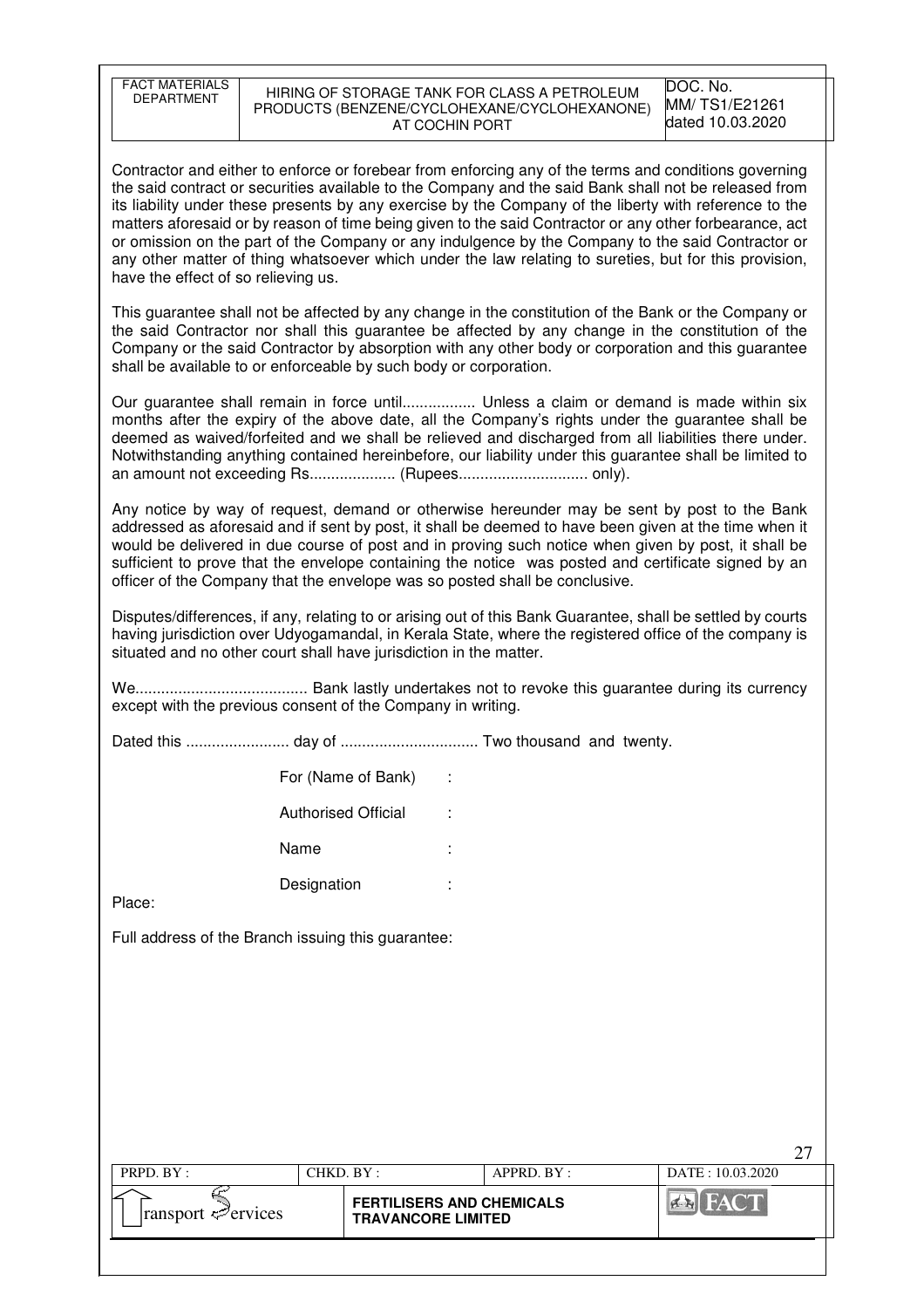FACT MATERIALS

#### HIRING OF STORAGE TANK FOR CLASS A PETROLEUM PRODUCTS (BENZENE/CYCLOHEXANE/CYCLOHEXANONE) AT COCHIN PORT

DOC. No. MM/ TS1/E21261 dated 10.03.2020

#### **ANNEXURE-IX**

 $28$ 

#### **AGREEMENT**

(Proforma of Agreement to be executed in Rs 500/- Non Judicial stamp paper)

ARTICLES OF AGREEMENT made this day the …. Between THE FERTILISERS AND CHEMICALS TRAVANCORE LIMITED, a Company registered under the Travancore Companies ACT IV of 1114 (Malayalam Era) and having its registered office at Eloor, Udyogamandal P O Ernakulam District, Kerala State(hereinafter called the FACT) on the one part and M/s…. (hereinafter called the Contractor) which expression shall where the context so admits or applies be deemed to include their heirs, executors, administrators, successors interest and legal representatives as well) on the other part.

WHEREAS the Contractor has agreed with M/s FACT for the due performance of work as set forth in the Work Order No. dt… and accompaniments upon the terms and conditions therein mentioned as accepted vide their endorsements in the aforesaid work order.

NOW THESE PRESENT WITNESS THAT in consideration of the payments to be made by M/s FACT mentioned in the aforesaid Work Order no………. dt……….. and accompaniments thereunto the Contractor shall duly perform the said works, fulfil and keep all conditions in the work order which will be deemed and taken to be part of this contracts as if the same had been fully set-out herein and FACT hereby agree that if the Contractor shall duly perform the said works in the manner aforesaid and observe and keep the said terms and conditions, FACT will pay to the Contractor at the time and in the manner set forth in the aforesaid work order and in the Annexure thereunto as accepted by Contractor vide his endorsement in the aforesaid work order, the amount or amounts calculated at the rate mentioned and as per terms stipulated therein as payment for the work. This agreement shall be in force up to …

THE SAID CONDITIONS shall be read and construed as forming part of this Agreement and the parties thereto will respectively abide by and submit themselves to the conditions and stipulations and perform the agreement on their parts respectively.

UPON THE TERMS AND CONDITIONS of this Agreements being fulfilled and performed to the satisfaction of Officer of the Company empowered by the Company in this behalf, the Security Deposit remitted by the Contractor or such position thereof as he may be entitled to under the said condition shall be returned to the contractor.

IN WITNESS thereof the Contractor, M/s…. and The Sr. Manager Purchase(TS) of M/s The Fertilisers and Chemicals Travancore Ltd, For and on behalf of the Company have hereunto set their hands this day and year first above written.

|                               | For: |
|-------------------------------|------|
| In the presence of witnesses: |      |
|                               |      |
|                               |      |

2.

In the presence of witnesses: for and on behalf of the Company.

 $\mathcal{P}$ 

| PRPD. BY:                      | CHKD. BY:                                                     | $APPRD$ . $BY$ : | DATE: 10.03.2020 |
|--------------------------------|---------------------------------------------------------------|------------------|------------------|
| ransport $\mathcal{P}$ ervices | <b>FERTILISERS AND CHEMICALS</b><br><b>TRAVANCORE LIMITED</b> |                  |                  |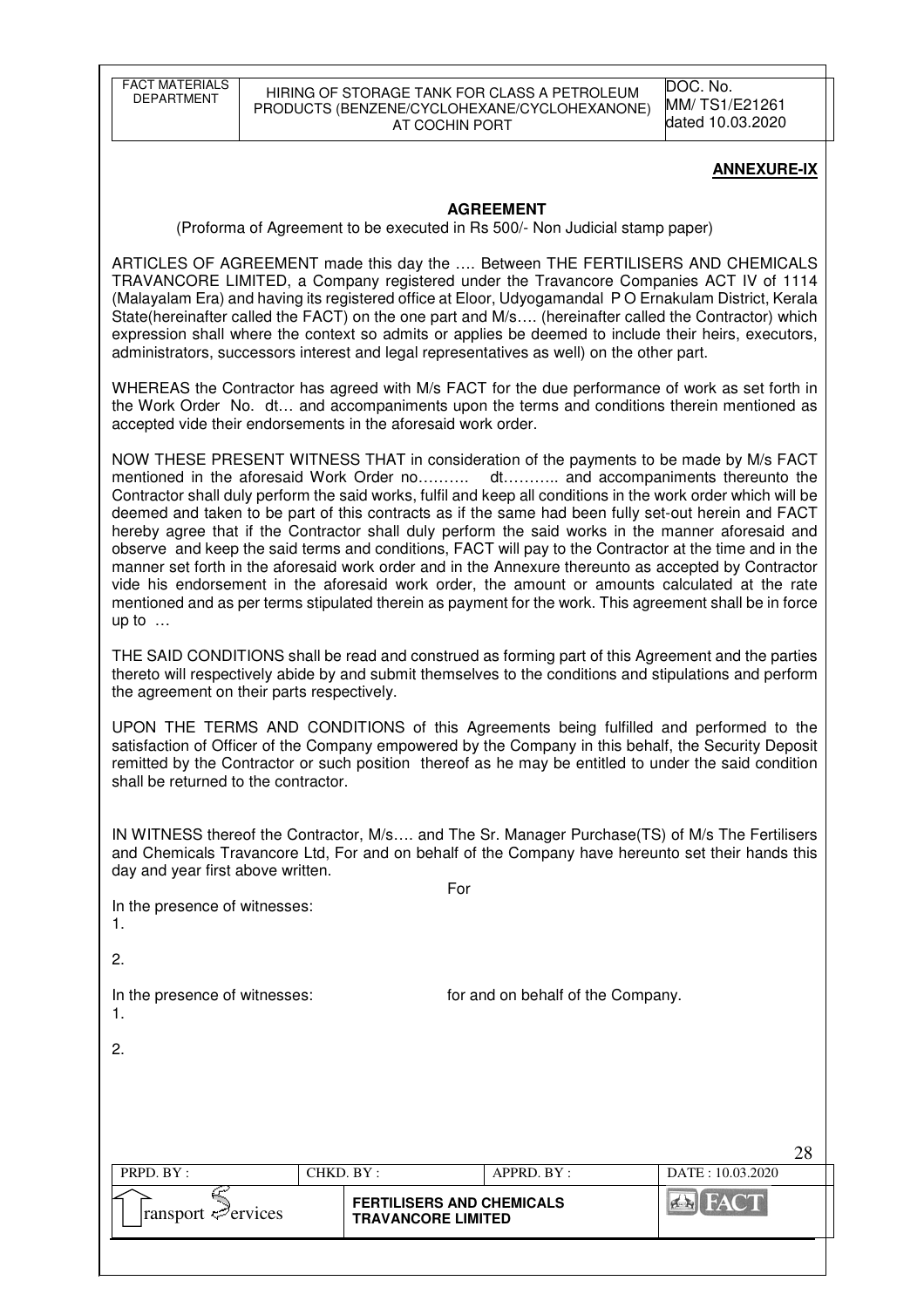DOC. No. MM/ TS1/E21261 dated 10.03.2020

 $29$ 

# **ANNEXURE -X**

# **INTEGRITY PACT**

(To be executed on Rs 500/- Non-judicial Stamp Paper)

# **INTEGRITY PACT**

# **Between**

The Fertilizers and Chemicals Travancore Limited (FACT), a company formed and registered under the Travancore Companies Act IX to 1114 (Companies Act, 2013) and having its registered office at Eloor, Udyogamandal-683501, Kochi, Ernakulam District, Kerala, hereinafter referred to as "The Principal".

# **And**

.................................. hereinafter referred to as "The Bidder/ Contractor".

# **Preamble**

The Principal intends to award, under laid down organization procedures, contract/s for .......................... The Principal values full compliance with all relevant laws and regulations, and the principles of economic use of resources, and of fairness / transparency in its relations with its Bidder(s) and or/Contractor(s).

In order to achieve these goals, the Principal will appoint an Internal External Monitor (EIM), who will monitor the tender process and execution of the contact for compliance with the principle mentioned above.

# **Section 1 - Commitments of the Principal**

(1) The Principal commits itself to take all measures necessary to prevent corruption and to observe the following principles:

a) No employee of the Principal, personally or through family members, will in connection with the tender, or the execution of the contract, demand, take a promise for or accept, for self or third person, any material or immaterial benefit which the person is not legally entitled to.

b) The Principal will, during the tender process, treat all Bidder(s) with equity and reason. The Principal will in particular, before and during the tender process, provide to all Bidder(s) the same information and will not provide to any Bidder(s) confidential / additional information through which the Bidder(s) could obtain an advantage in relation to the tender process or the contract execution.

| PRPD. BY:         | CHKD $BY:$                                                    | $APPRD$ $BY$ : | DATE: 10.03.2020 |
|-------------------|---------------------------------------------------------------|----------------|------------------|
| ransport ⇔ervices | <b>FERTILISERS AND CHEMICALS</b><br><b>TRAVANCORE LIMITED</b> |                |                  |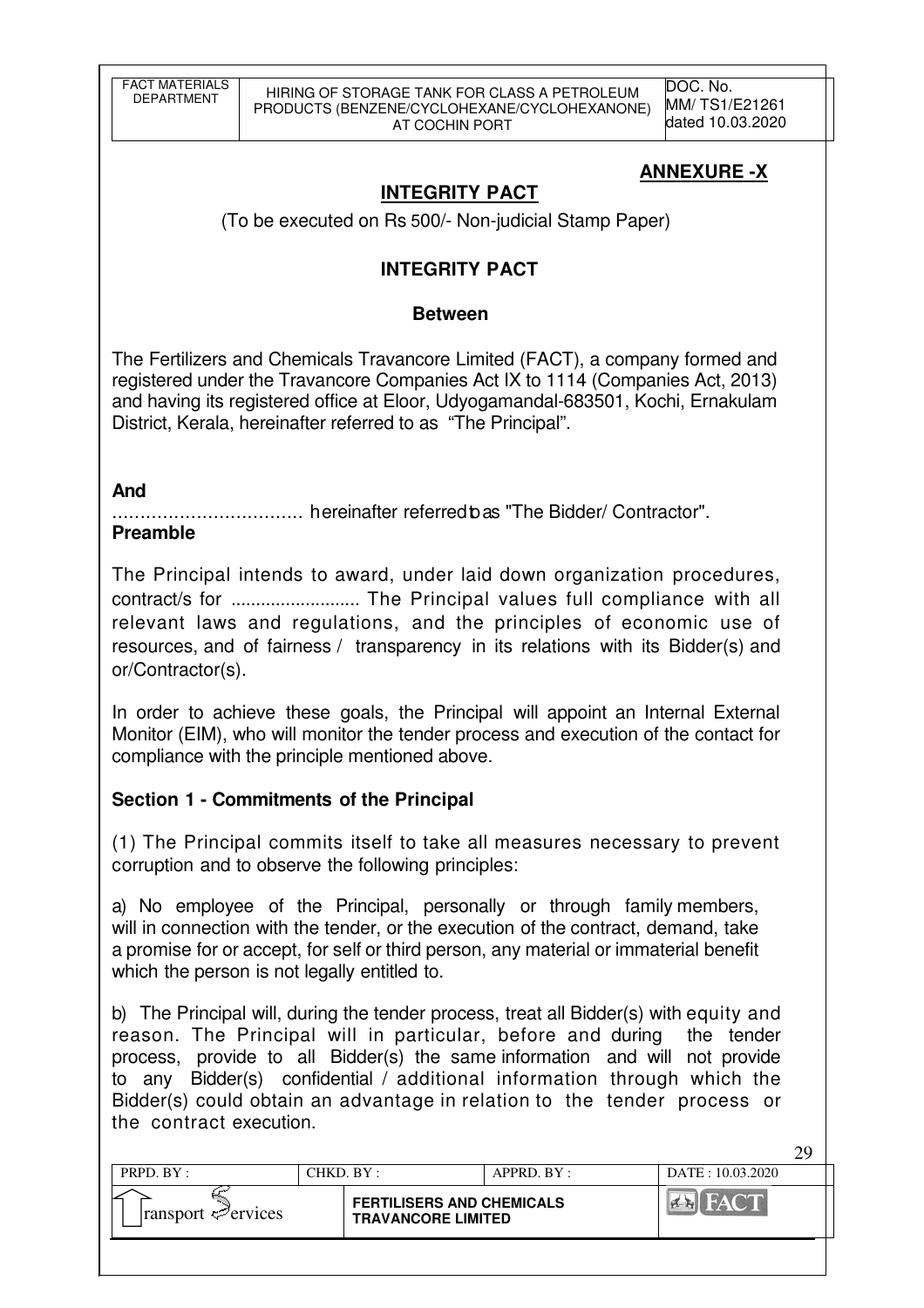| FACT MATERIALS<br><b>DEPARTMENT</b> | HIRING OF STORAGE TANK FOR CLASS A PETROLEUM<br>PRODUCTS (BENZENE/CYCLOHEXANE/CYCLOHEXANONE)<br>AT COCHIN PORT | DOC. No.<br>MM/ TS1/E21261<br>dated 10.03.2020 |
|-------------------------------------|----------------------------------------------------------------------------------------------------------------|------------------------------------------------|

c) The Principal will exclude from the process all known prejudiced/interested persons.

(2) If the Principal obtains information on the conduct of any of its employees which is a criminal offence under the India Penal Code / Prevention of Corruption Act, or if there be a substantive suspicion in this regard, the Principal will inform the Vigilance Officer and in addition can initiate disciplinary actions.

# **Section 2 - Commitments of the Bidder(s) / Contractor(s)**

(1)The Bidder(s) / Contractor(s) commits themselves to take all measures necessary to prevent corruption. He commits himself to observe the following principles during his participation in the tender process and during the contract execution.

a) The Bidder(s) / Contractor(s) will not, directly or through any other person or firm, offer, promise or give to any of the Principal's employees involved in the tender process or the execution of the contract or to any third person, any material or immaterial benefit which he/she is not legally entitled to, i n order to obtain in exchange, any advantage of any kind whatsoever during the tender process or during the execution of the contract.

b) The Bidder(s) / Contractor(s) will not enter with other Bidders into any undisclosed agreement or understanding, whether formal or informal. This applies in particular to prices, specifications, certifications, subsidiary contracts, submission or non-submission of bids or any other actions to restrict competitiveness or to introduce cartelisation in the bidding process.

c) The Bidder(s) / Contractor(s) will not commit any offence under the relevant IPC/PC Act; further the Bidder(s)/Contra ctor(s ) will not use improperly, for purposes of competition or personal gain, or pass on to others, any information or document provided by the Principal as part of the business relationship, regarding plans, technical proposals and business details, including information contained or transmitted electronically.

d) The Bidder(s) / Contractor(s) of foreign origin shall disclose the name and address of the Agents / Representatives in India, if any. Similarly, The Bidder(s) / Contractor(s) of Indian Nationality shall furnish the name and address of the foreign principals, if any. All the payments made to the India agent/representative have to be in Indian rupees only.

e) The Bidder(s) / Contractor(s) will, when presenting his bid, disclose any and all payments he has made, is committed to, or intends to make to agents, brokers or any other intermediaries in connection with the award of the contract.

| PRPD. BY:                               | CHKD. BY : |                                                               | $APPRD$ . $BY$ : | DATE: 10.03.2020 | ◡◡ |
|-----------------------------------------|------------|---------------------------------------------------------------|------------------|------------------|----|
| $\lvert$ ransport $\mathcal{P}$ ervices |            | <b>FERTILISERS AND CHEMICALS</b><br><b>TRAVANCORE LIMITED</b> |                  |                  |    |
|                                         |            |                                                               |                  |                  |    |

 $30<sup>2</sup>$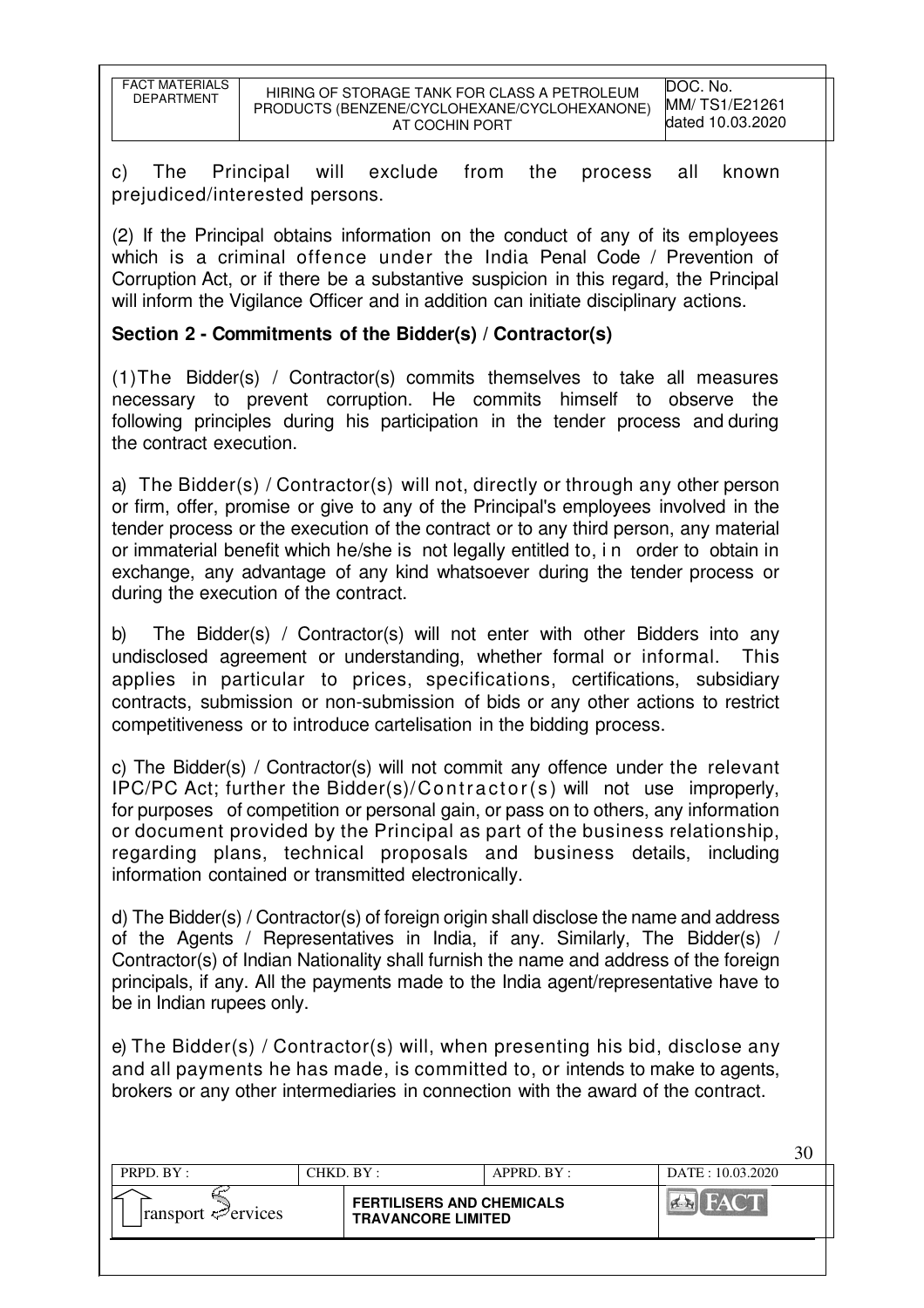(2) The Bidder(s) / Contractor(s) will not instigate third persons to commit offences outlined above or be an accessory to such offences.

# **Section 3 - Disqualification from tender process and exclusion from future contracts**

If the Bidder(s)/Contractor(s), before award or during the execution of has committed a transgression through a violation of Section 2 above or in any other form such as to put his reliability or credibility in question, the Principal is entitled to disqualify the Bidder(s)/ Contractor(s) from the tender process or to terminate the contract, if already signed, for such reason.

# **Section 4 - Compensation for Damages**

(1) If the Principal has disqualified the Bidder(s) from the tender process prior to the award according to Section 3, the Principal is entitled to demand and recover the damages equivalent to Earnest Money Deposit/Bid Security.

(2) If the Principal has terminated the contract according to Section 3, or if the Principal is entitled to terminate the contract according to Section 3, the Principal shall be entitled to demand and recover from the Contractor liquidated damages of the contract value or the amount equivalent to Performance Bank Guarantee.

# **Section 5 - Previous Transgression**

(1) The Bidder declares that no previous transgression occurred in the last 3 years with any other Company in India conforming to the anti-corruption approach including Public Sector Enterprise in India that could justify his exclusion from the tender process.

(2) If the Bidder makes incorrect statement on this subject, he can be disqualified from the tender process and appropriate action can be taken including termination of contract, if already awarded, for such reason.

# **Section 6 - Equal treatment of all Bidders / Contractors / Subcontractors**

(1)The Bidder(s)/Contractor(s) undertakes(s) to demand from all subcontractors a commitment in conformity with this Integrity Pact, and to submit it to the Principal before contract signing.

(2) The Principal will enter into agreements with identical conditions as this one with all Bidders, Contractors/Suppliers and Subcontractors.

| PRPD. BY:                               | CHKD. BY : |                                                               | APPRD. BY: | DATE: 10.03.2020 |  |
|-----------------------------------------|------------|---------------------------------------------------------------|------------|------------------|--|
| $\lvert$ ransport $\mathcal{P}$ ervices |            | <b>FERTILISERS AND CHEMICALS</b><br><b>TRAVANCORE LIMITED</b> |            |                  |  |
|                                         |            |                                                               |            |                  |  |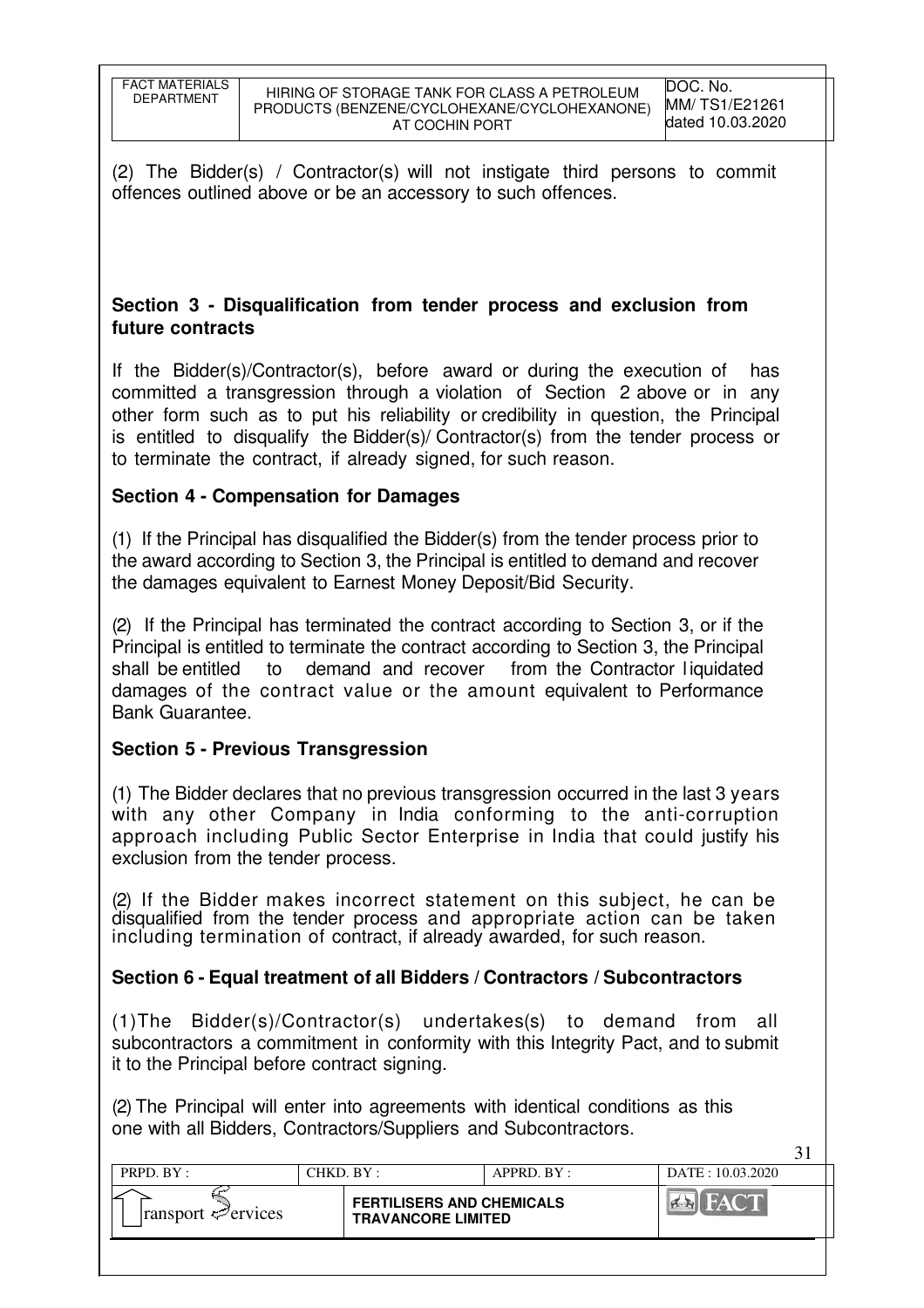32

(3) The Principal will disqualify from the tender process all Bidders who do not sign this Pact or violate its provisions.

# **Section 7 – Criminal charges against violating Bidder(s) / Contractor(s) /Subcontractor(s)**

If the Principal obtains knowledge of conduct of a Bidder, Contractor or Subcontractor, or of an employee or a representative or an associate of a Bidder, Contractor, or Subcontractor which constitutes corruption, or if the Principal has substantive suspicion in this regard, the Principal will inform the same to the Chief Vigilance Officer.

# **Section 8 - Independent External Monitor/Monitors**

(1)The Principal appoints competent and credible Independent External Monitor for this Pact. The task of the Monitor is to review independently and objectively, whether and to what extent the parties comply with the obligations under this agreement.

(2) The Monitor is not subject to instructions by the representatives of the parties and performs his functions neutrally and independently. It will be obligatory for him to treat the obligations and document of the Bidder(s)/Contractor(s) as confidential. He reports to the Chairperson and managing Director, FACT.

(3) The Bidder(s)/Contractor(s) accepts that the Monitor has the right to access without restriction to all Project documentation of the Principal including that provided by the Contractor. The Contractor will also grant the Monitor, upon his request and demonstration of a valid interest, unrestricted and unconditional access to this project documentation. The same is applicable to Subcontractors. The Monitor is under contractual obligation to treat the information and documents of the Bidder(s)/Contractor(s)/ Subcontractor(s) with confidentially.

(4) The Principal will provide to the Monitor sufficient information about all meetings among the parties related to the Project provided such meetings could have an impact on the contractual relations between the Principal and the Contractor. The parties offer to the Monitor the option to participate in such meetings.

(5) As soon as the Monitor notices, or believes to notice, a violation of this agreement, he will so inform the Management of the Principal and request the Management to discontinue or to take corrective action, or to take other relevant action. The Monitor can in this regard submit non-binding recommendation. Beyond this, the Monitor has no right to demand from the parties that they act in a specific manner, refrain from action or tolerate action.

| <b>FERTILISERS AND CHEMICALS</b><br>$\frac{1}{2}$<br>$\left\Vert \mathbf{r}\right\Vert$<br>transport $\mathcal{P}$ ervices<br><b>TRAVANCORE LIMITED</b> | PRPD. $BY:$ | CHKD. BY: |  | $APPRD$ $BY$ : | $DATA + 10.03.2020$ |
|---------------------------------------------------------------------------------------------------------------------------------------------------------|-------------|-----------|--|----------------|---------------------|
|                                                                                                                                                         |             |           |  |                |                     |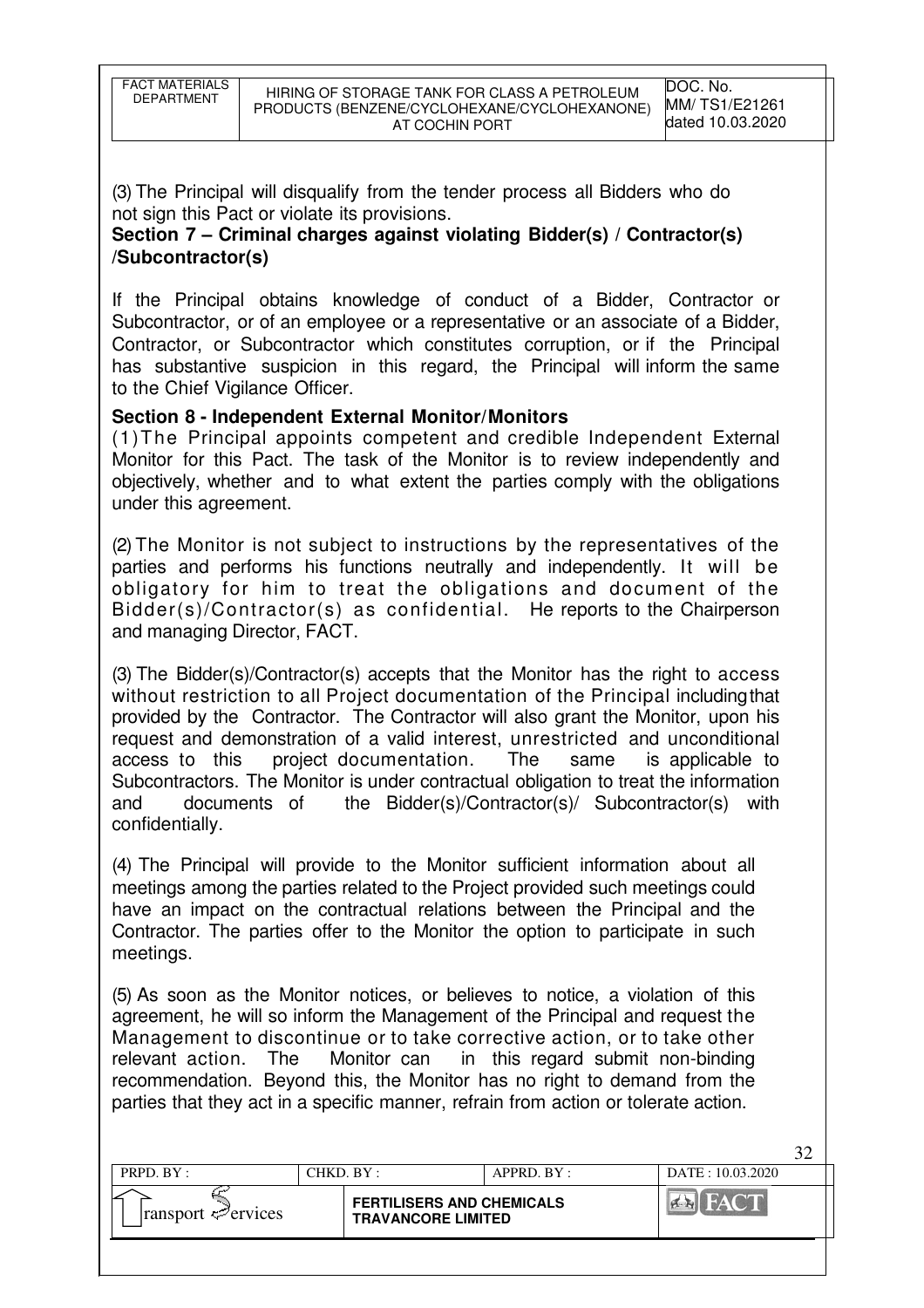33

(6) The Monitor will submit a written report to the Chairman and Managing Director, FACT within 8 to 10 weeks from the date of reference or intimation to him by the Principal and, should the occasion arise, submit proposals for correcting problematic situations.

(7) Monitor shall be entitled to compensation on the same terms as being extended to / provided to Independent Director on FACT Board.

(8) If the M o n i t o r has reported to the Chairman and Managing Director, FACT, a substantiated suspicion of an offence under relevant IPC/PC Act, and the Chairman and Managing Director, FACT has not, within reasonable time, taken visible action to proceed against such offence or reported it to the Chief Vigilance Officer, the Monitor may also transmit this information directly to the Central Vigilance Commissioner.

(9) The word 'Monitor' would include both singular and plural.

# **Section 9 - Pact Duration**

This Pact begins when both parties have legally signed it. It expires for the Contractor 12 months after the last payment under the contract, and for all other Bidders 6 months after the contract has been awarded.

If any claim is made / lodged during this time, the same shall be binding and continue to be valid despite the lapse of this pact as specified above, unless it is discharged / determined by the Chairman and Managing Director, FACT

# **Section 10** - **Other provisions**

**(1)**This agreement is subject to Indian Law. Place of performance and jurisdiction is the Registered Office of the Principal, i.e. Udyogamandal, Kerala.

(2)Changes and supplements as well as termination notices need to be made in writing. Side agreements have not been made.

(3) If the Contractor is a partnership or a consortium, this agreement must be signed by all partners or consortium members.

(4) Should one or several provisions of this agreement turn out to be invalid, the remainder of this agreement remains valid. In this case, the parties will strive to come to an agreement to their original intentions.

(5) The Bidder / Contractor signing this "Integrity Pact" shall not approach the court while representing the matters to IEMs and he/she shall wait their decisions in this matter.

| PRPD. BY:                          | CHKD. BY: |                                                               | APPRD. BY: | DATE: 10.03.2020                    |  |
|------------------------------------|-----------|---------------------------------------------------------------|------------|-------------------------------------|--|
| $ $ ransport $\mathcal{P}$ ervices |           | <b>FERTILISERS AND CHEMICALS</b><br><b>TRAVANCORE LIMITED</b> |            | $\left\Vert \mathcal{O}\right\Vert$ |  |